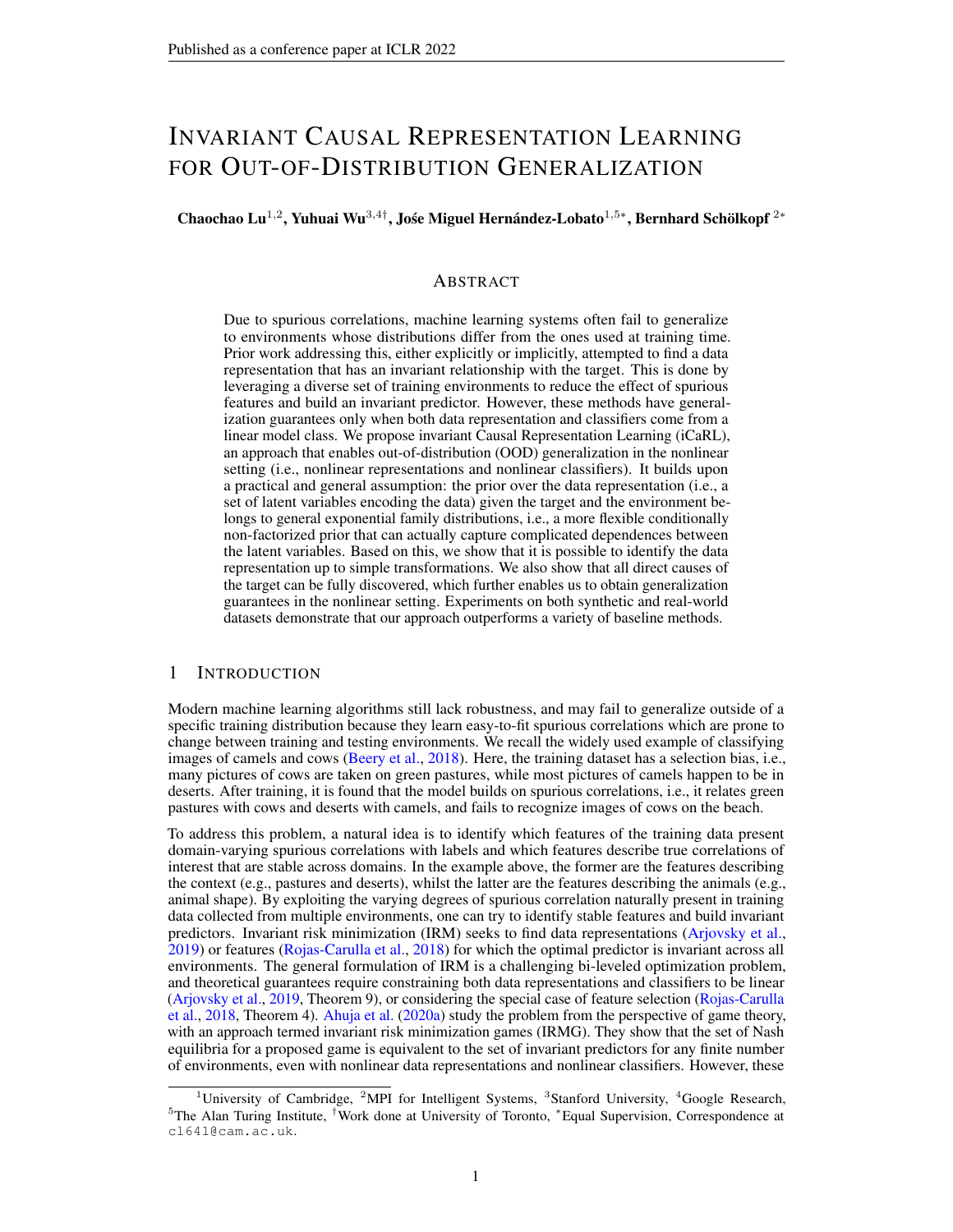theoretical results in the nonlinear setting only guarantee that one can learn invariant predictors from training environments, but do not guarantee that the learned invariant predictors can generalize well across all environments including unseen testing environments.

We propose invariant Causal Representation Learning (iCaRL), a novel approach that enables outof-distribution (OOD) generalization in the nonlinear setting (i.e., nonlinear representations and nonlinear classifiers<sup>1</sup>). We achieve this by extending and using methods from representation learning and graphical causal discovery. In more detail, we first introduce our main *general assumption*: when conditioning on the target (e.g., labels) and the environment (represented as an index), the prior over the data representation (i.e., a set of latent variables encoding the data) belongs to a *general exponential family*. Unlike the conditionally factorized prior assumed in recent identifiable variational autoencoders (iVAE) (Khemakhem et al., 2020a), this is a more flexible conditionally non-factorized prior, which can actually capture complicated dependences between the latent variables. We then extend iVAE to the case in which the latent variable prior belongs to such a *general exponential family*. The combination of this result and the previous general assumption allows us to guarantee that the data representation can be identified up to simple transformations. We then show that the direct causes of the target can be fully discovered by analyzing all possible graphs in a structural equation model setting. Once they are discovered, the challenging bi-leveled optimization problem in IRM and IRMG can be reduced to two simpler independent optimization problems, that is, learning the data representation and learning the optimal classifier can be performed separately. This leads to a practical algorithm and enables us to obtain generalization guarantees in the nonlinear setting.

Overall, we make a number of key contributions: (1) We propose a general framework for out-ofdistribution generalization in the nonlinear setting with the theoretical guarantees on both identifiability and generalizability; (2) We propose a general assumption on the underlying causal diagram for prediction (Assumption 1 and Fig. 1c), which covers many real-world scenarios (Section 3.2); (3) We propose a general assumption on the prior over the latent variables (Assumption 2), i.e., a more flexible conditionally non-factorized prior; (4) We prove that an extended iVAE with this conditionally non-factorized prior is also identifiable (Theorems 1,  $2\&3$ ); (5) We prove that our framework has the theoretical guarantees for OOD generalization in the nonlinear setting (Proposition 1).

#### 2 PRELIMINARIES

#### 2.1 IDENTIFIABLE VARIATIONAL AUTOENCODERS

Variational autoencoders (VAEs, see Appendix B) (Kingma & Welling, 2013; Rezende et al., 2014) lack identifiability guarantees. Consider a VAE model where  $X \nightharpoonup^{\mathcal{D}} \mathbb{R}^d$  stands for the observed variables (data) and  $\bar{Z}$  2 R<sup>n</sup> for the latent variables. Khemakhem et al. (2020a) show that a VAE with an unconditional prior distribution  $p(Z)$  over the latent variables is unidentifiable. However, they also show that it is possible to obtain an identifiable model if one posits a conditionally factorized prior distribution over the latent variables,  $p \ (Z/U)$ , where  $U^{\frac{1}{2}} \mathbb{R}^m$  is an additional observed variable (Hyvärinen et al., 2019). Specifically, let  $= (\mathbf{f}, \mathbf{T})/2$  be the parameters of the conditional generative model

$$
p(X; Z/U) = p_f(X/Z)p_{T, (Z/U)};
$$
 (1)

where  $p_f(X/Z) = p(X - f(Z))$  in which is an independent noise variable with probability density function  $p(\cdot)$ . Importantly, the prior  $p_{\tau}$ ,  $(Z/U)$  is assumed to be conditionally factorial, where each element of  $Z_i \, 2 \, Z$  has a univariate exponential family distribution given U. The conditioning on U is through an arbitrary function  $(U)$  (e.g., a neural net) that outputs the individual exponential family parameters  $\chi_i(U)$  for each  $Z_i$ . The prior probability density thus takes the form

$$
p_{\mathcal{T},i}(\boldsymbol{Z}/\boldsymbol{U})=\begin{bmatrix}1 & 0_i(Z_i)=C_i(\boldsymbol{U})\exp\begin{bmatrix}1 & \lambda & k \\ & 0 & i \end{bmatrix}T_{i,j}(Z_i) & i,j(\boldsymbol{U})\end{bmatrix};\tag{2}
$$

where  $Q_i$  is the base measure,  $Z_i$  the *i*-th dimension of  $Z$ ,  $C_i(U)$  the normalizing constant,  $T_i =$  $(T_{i,1}; \ldots; T_{i,k})$  the sufficient statistics,  $i(U) = (T_{i,1}(U); \ldots, T_{i,k}(U))$  the corresponding natural parameters depending on  $U$ , and  $k$  the dimension of each sufficient statistic that is fixed in advance. It is worth noting that this prior is restrictive as it is factorial and therefore cannot capture dependencies. As in VAEs, the model parameters are estimated by maximizing the corresponding evidence lower bound (ELBO),

 $L_{\text{iVAE}}($  ;  $) := E_{p_D} E_{q(Z|X,U)} [\log p_f(X/Z) + \log p_T, (Z/U) \log q(Z/X; U)]$  ; (3)

<sup>&</sup>lt;sup>1</sup>In fact, we are not restricted to the classification case and allow the target to be either continuous or categorical, which will be formally defined in Section 2.2.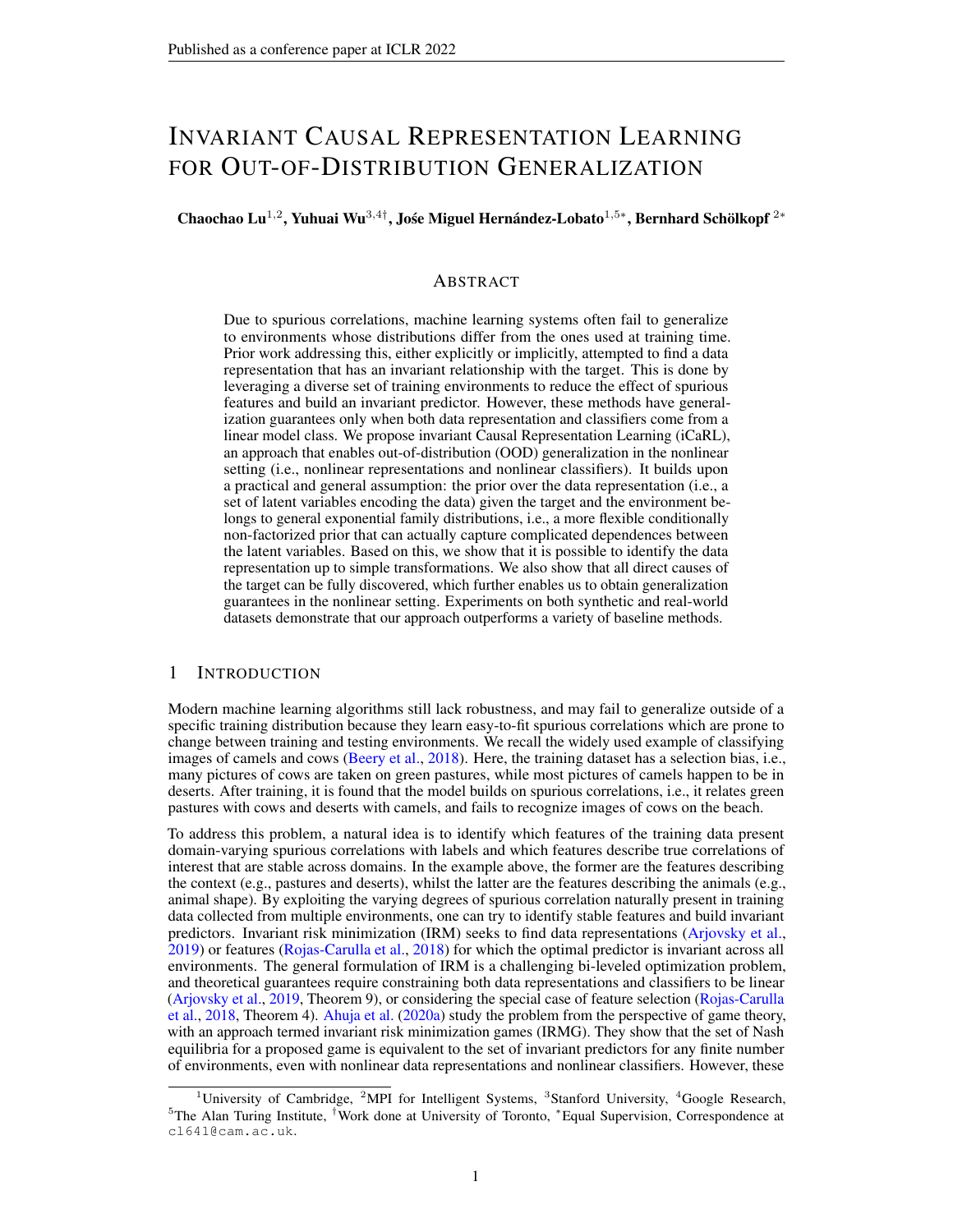where we denote by  $p_D$  the empirical data distribution given by the dataset  $D =$  $\boldsymbol{X}^{(i)}$  ;  $\boldsymbol{U}^{(i)}$   $\quad \frac{N}{N}$  $i=1$ and  $q \ (Z/X, U)$  denotes an approximate conditional distribution for Z given by a recognition network with parameters . This approach is called identifiable VAE (iVAE). Most importantly, it can be proved that under the conditions stated in Theorem 2 of Khemakhem et al. (2020a), iVAE can identify the latent variables  $Z$  up to a permutation and a simple componentwise transformation, see Appendix F.

#### 2.2 INVARIANT RISK MINIMIZATION

Arjovsky et al. (2019) introduced invariant risk minimization (IRM), whose goal is to construct an *invariant predictor*  $f$  that performs well across all environments  $E_{all}$  by exploiting data collected from multiple environments  $E_{tr}$ , where  $E_{tr}$   $E_{all}$ . Technically, they consider datasets  $D_e$ :  $f(\mathbf{x}_i^e, \mathbf{y}_i^e) g_{i=1}^{\hat{n}_e}$  from multiple training environments  $e \geq E_{tr}$ , where  $\mathbf{x}_i^e \geq X$   $\infty$   $\mathbb{R}^d$  is the input observation and its corresponding label is  $y_i^e \nightharpoonup Y \quad \mathbb{R}^s$ . The dataset  $D_e$ , collected from environment e, consists of examples identically and independently distributed according to some probability distribution  $P(X^e, Y^e)$ . The goal of IRM is to use these multiple datasets to learn a predictor  $Y = f(X)$  that performs well for all the environments. Here we define the risk reached by f in environment  $e$  as  $R^e(f) = \mathbb{E}_{X^e, Y^e} [\hat{f}(X^e), Y^e]$ , where  $\hat{f}$  is a loss function. Then, the invariant predictor can be formally defined as follows:

Definition 1 (Invariant Predictor (Arjovsky et al., 2019)). *We say that a data representation* 2 H<sub>Φ</sub> : X ! F elicits an invariant predictor w across environments E if there is a classifier w 2 H<sub>w</sub> : F ! Y simultaneously optimal for all environments, that is, w 2 arg min<sub>w∈Hw</sub> R<sup>e</sup>(w )  $w \, 2 \, H_w : F \,$  ! Y simultaneously optimal for all environments, that is, w 2 arg min $_{\bar{w} \in \mathcal{H}_w} R^e(w)$ *for all* e 2 E*, where means function composition.*

Mathematically, IRM can be phrased as the following constrained optimization problem:

$$
\min_{\Phi \in \mathcal{H}, w \in \mathcal{H}_W} \left[ \mathcal{E}(w) - \text{ s.t. } w \, 2 \arg \min_{\bar{w} \in \mathcal{H}_W} R^e(w) \right] \text{ s.t. } w \, 2 \arg \min_{\bar{w} \in \mathcal{H}_W} R^e(w) \text{ s.t. } (4)
$$

Since this is a generally infeasible bi-leveled optimization problem, Arjovsky et al. (2019) rephrased it as a tractable penalized optimization problem by transfering the inner optimization routine to a penalty term. The main generalization result (Theorem 9 in Arjovsky et al. (2019)) states that if both

and *W* come from the class of linear models (i.e.,  $H_{\Phi} = \mathbb{R}^{n \times n}$  and  $H_w = \mathbb{R}^{n \times 1}$ ), under certain conditions on the diversity of training environments (Assumption 8 in Arjovsky et al. (2019)) and the data generation, the invariant predictor  $w$  obtained by solving Eq. (4) remains invariant in  $E_{all}$ .

#### 3 PROBLEM SETUP

#### 3.1 A MOTIVATING EXAMPLE

In this section, we extend the example which was introduced by Wright (1921) and discussed by Arjovsky et al. (2019), and provide a further in-depth analysis.

Model 1. *Consider a structural equation model (SEM) with a discrete environment variable* E *that modulates the noises in the structural assignments connecting the other variables (cf. Fig. 1a below):*  $Z_1$  *Gaussian*(0; <sub>1</sub>(*E*));  $Y$   $Z_1$  + *Gaussian*(0; <sub>2</sub>(*E*));  $Z_2$   $Y$  + *Gaussian*(0; <sub>3</sub>(*E*)); *where Gaussian*(0; ) *denotes a Gaussian random variable with zero mean and standard deviation , and*  $_1$ ; :::;  $_3$  *are functions of the value e 2*  $E_{all}$  *taken by the environment variable E.* 

To ease exposition, here we consider the simple scenario in which  $E_{all}$  only contains all modifications varying the noises of  $Z_1$ ,  $Z_2$  and Y within a finite range, i.e.,  $_i(e) \n\supseteq [0, \frac{2}{\text{max}}]$ . Then, to predict Y from  $(Z_1, Z_2)$  using a least-square predictor  $\hat{Y}^e = \hat{Z}_1 Z_1^e + \hat{Z}_2 Z_2^e$  for environment  $e$ , we can

- Case 1: regress from  $Z_1^e$ , to obtain  $\lambda_1 = 1$  and  $\lambda_2 = 0$ ,
- Case 2: regress from  $Z_2^e$ , to obtain  $\gamma_1 = 0$  and  $\gamma_2 = \frac{\sigma_1(e) + \sigma_2(e)}{\sigma_1(e) + \sigma_2(e) + \sigma_2(e)}$  $\frac{\sigma_1(e)+\sigma_2(e)}{\sigma_1(e)+\sigma_2(e)+\sigma_3(e)},$
- Case 3: regress from  $(Z_1^e; Z_2^e)$ , to obtain  $\lambda_1 = \frac{\sigma_3(e)}{\sigma_2(e) + \sigma_2}$  $\frac{\sigma_3(e)}{\sigma_2(e)+\sigma_3(e)}$  and  $\gamma_2 = \frac{\sigma_2(e)}{\sigma_2(e)+\sigma_3(e)}$  $\frac{\sigma_2(e)}{\sigma_2(e)+\sigma_3(e)}$ .

In the generic scenario (i.e.,  $_1(e) \neq 0$ ,  $_2(e) \neq 0$ , and  $_3(e) \neq 0$ ), the regression using  $Z_1$  in Case 1 is an invariant correlation: it is the only regression whose coefficients do not vary with e. By contrast,

 $2<sup>2</sup>$ The setup applies to both continuous and categorical data. If any observation or label is categorical, we could one-hot encode it.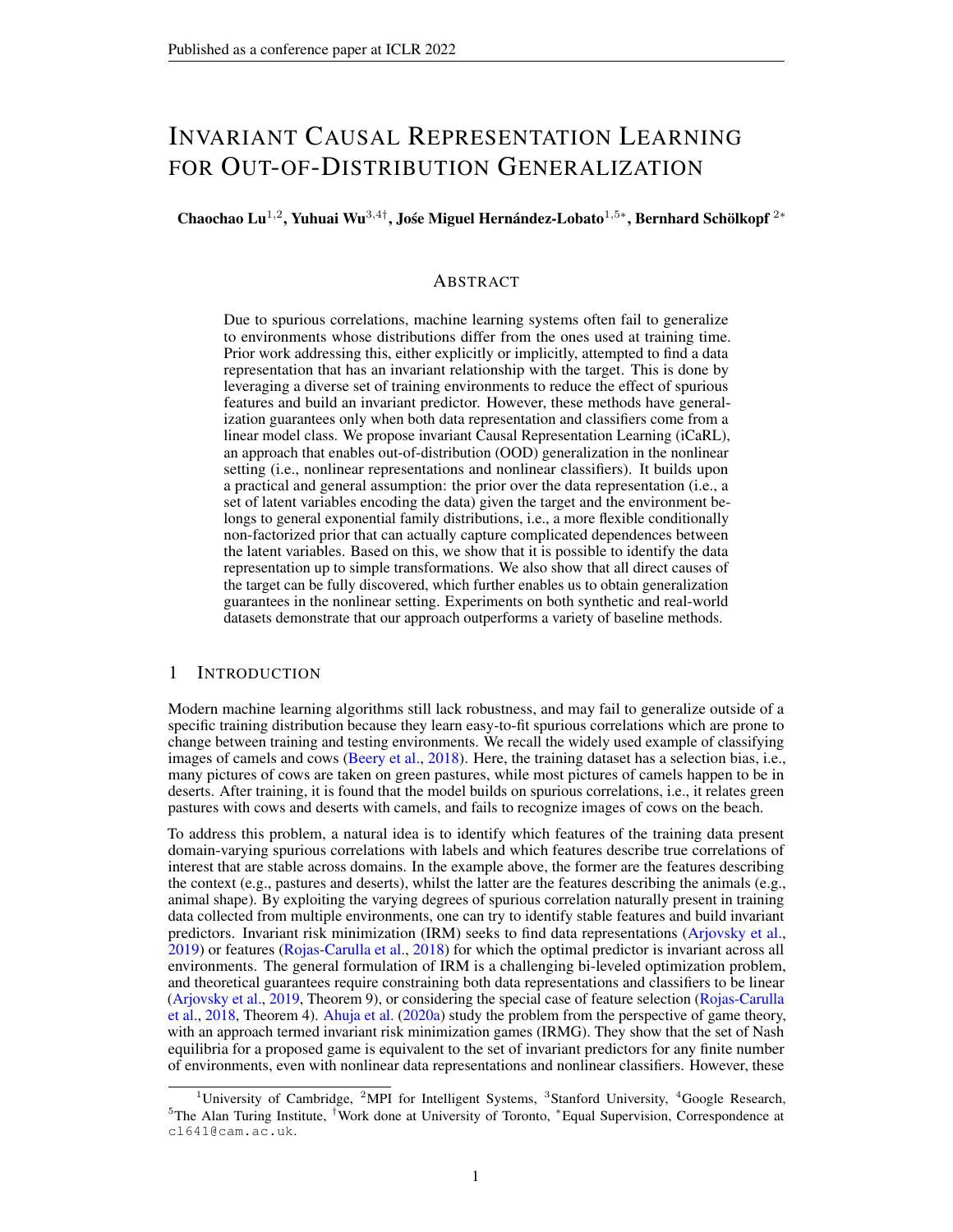

Figure 1: (a) Causal structure of Model 1. (b) A more practical extension of Model 1, where  $Z_1$  and  $Z_2$  are not directly observed and  $X$  is their observation. (c) A general version of (b), where we assume there exist multiple unobserved variables. Each of them could be either a parent, a child of  $Y$ , or has no direct connection with  $Y$ . We allow for arbitrary connections between the latent variables (red dashed lines) as long as the resulting causal diagram including  $Y$  is a directed acyclic graph (DAG). Grey nodes denote observed variables and white nodes represent unobserved variables. Dashed lines denote the edges which might vary across environments and even be absent in some scenarios, whilst solid lines indicate that they are invariant across all the environments.

the regressions in both Case 2 and Case 3 have coefficients that depend on e. Therefore, only the invariant correlation in Case 1 will generalize well to new test environments.

Another way to understand Model 1 is through its graphical representation<sup>3</sup>, as shown in Fig. 1a. We treat the environment as a random variable  $E$ , where  $E$  could be any information specific to the environment (Storkey, 2009; Peters et al., 2015; Zhang et al., 2017; Huang et al., 2020). Unless stated otherwise, for simplicity, we let E be the environment index, i.e.,  $E \supseteq \bigcap$ ;::; Ng, where  $N$  is the number of training environments. A more realistic version appearing in many settings is shown in Fig. 1b, where the true variables  $fZ_1$ ;  $Z_2g$  are unobserved and we can only observe their transformation  $X$ . In this case, Invariant Causal Prediction (ICP) (Peters et al., 2015) will fail when applied to X, even when Y is not affected by E (i.e., the edge E ! Y is removed). The reason is that each variable (i.e., each dimension) of X is jointly influenced by both  $Z_1$  and  $Z_2$  so that ICP is unable to find the variables containing the information only about  $Z_1$  by searching for a subset of variables  $X$ . By contrast, both IRM and IRMG work, as long as the transformation is linear. These findings are also empirically illustrated in Appendix  $K.1$ . We now go even further and consider a more general causal graph in which  $Y$  can have more than one parent or child.

#### 3.2 ASSUMPTIONS ON THE CAUSAL GRAPH

We extend the causal graph in Fig. 1b to a more general setting<sup>4</sup>, as encapsulated in Fig. 1c. In particular, we now have  $X \times Z \times R^d$ ,  $Y \times Z \times R^s$ ,  $Z = (Z_{p_1}; \ldots; Z_{p_r}; Z_{c_1}; \ldots; Z_{c_k}) \times Z$  $Z \qquad \mathbb{R}^n$ , where  $n = r + k$ , and  $fZ_i g_{i \in I_p = \{p_1, ..., p_r\}}$  and  $fZ_j g_{j \in I_c = \{c_1, ..., c_k\}}$  are multiple scalar *causal factors* and *non-causal factors*<sup>5</sup> of Y, respectively. We denote  $Z_p = (Z_{p_1}; \dots; Z_{p_r})$  and Causal factors and *flori-causal factors* of *f*, respectively. We denote  $\mathbb{Z}_p = (\mathbb{Z}_{p_1}, \dots, \mathbb{Z}_{p_r})$  and  $\mathbb{Z}_c = (\mathbb{Z}_{c_1}; \dots; \mathbb{Z}_{c_K})$  for the ease of clarification. We also assume that  $\mathbb{Z}$  is of lower dim  $X$ , that is, n d. We allow for arbitrary connections between the latent variables Z as long as the resulting causal diagram including  $Y$  is a directed acyclic graph (DAG). We use dashed lines to indicate the *causal mechanisms* which might vary across environments and even be absent in some scenarios, whilst solid lines indicate that they are invariant across all the environments. To sum up, we assume that the underlying causal graph encapsulated in Fig. 1c satisfies the following assumption<sup>6</sup>:

Assumption 1. *(a)* Z<sup>i</sup> *depends on one or both of* Y *and* E *for any* i*; (b) The causal graph containing*  $Z$  and  $\hat{Y}$  *is a DAG; (c)*  $X \gg Y$ ;  $E/Z$ , implying that  $p(X/Z)$  *is invariant across all the environments; (d)*  $Y \ncong E/Z_p$ , implying that  $p(Y|Z_p)$  is invariant across all the environments.

One may be wondering how practical Assumption  $1$  is in real world applications. Let us explore this in more detail. Assumption 1a rules out all the useless  $Z_i$  in the task of predicting Y. This is because if Assumption 1a is violated, meaning that  $Z_i$  is independent of Y and E and has no influence in predicting Y, then such  $Z_i$  should be viewed as noise and thus eliminated during learning. Assumption 1b is a common assumption in causal discovery (Spirtes et al., 2000; Pearl, 2009; Peters et al., 2015). It also makes sense in Assumption 1c that the generative mechanism  $p(X|Z)$  is

 $3$ The relation between SEM and its graphical representation is formally defined in Appendix  $D$ .

<sup>4</sup> For simplicity, we do not explicitly consider unobserved confounders in this paper. In particular, we assume that there are no unobserved confounders between  $Z/Y/X$ , and  $E$ .

<sup>&</sup>lt;sup>5</sup>This means that  $Z_{j\in I_c}$  could be either an effect of Y, independent of Y, or spuriously correlated with Y via a third set of confounders (i.e., both  $Z_j$  and Y are affected by a subset of  $fZ_i\tilde{g_i}\neq j$  and  $\tilde{E}$ ).

<sup>&</sup>lt;sup>6</sup>For generality, we replace E with  $E$  to additionally include the case of multi-dimensional variables.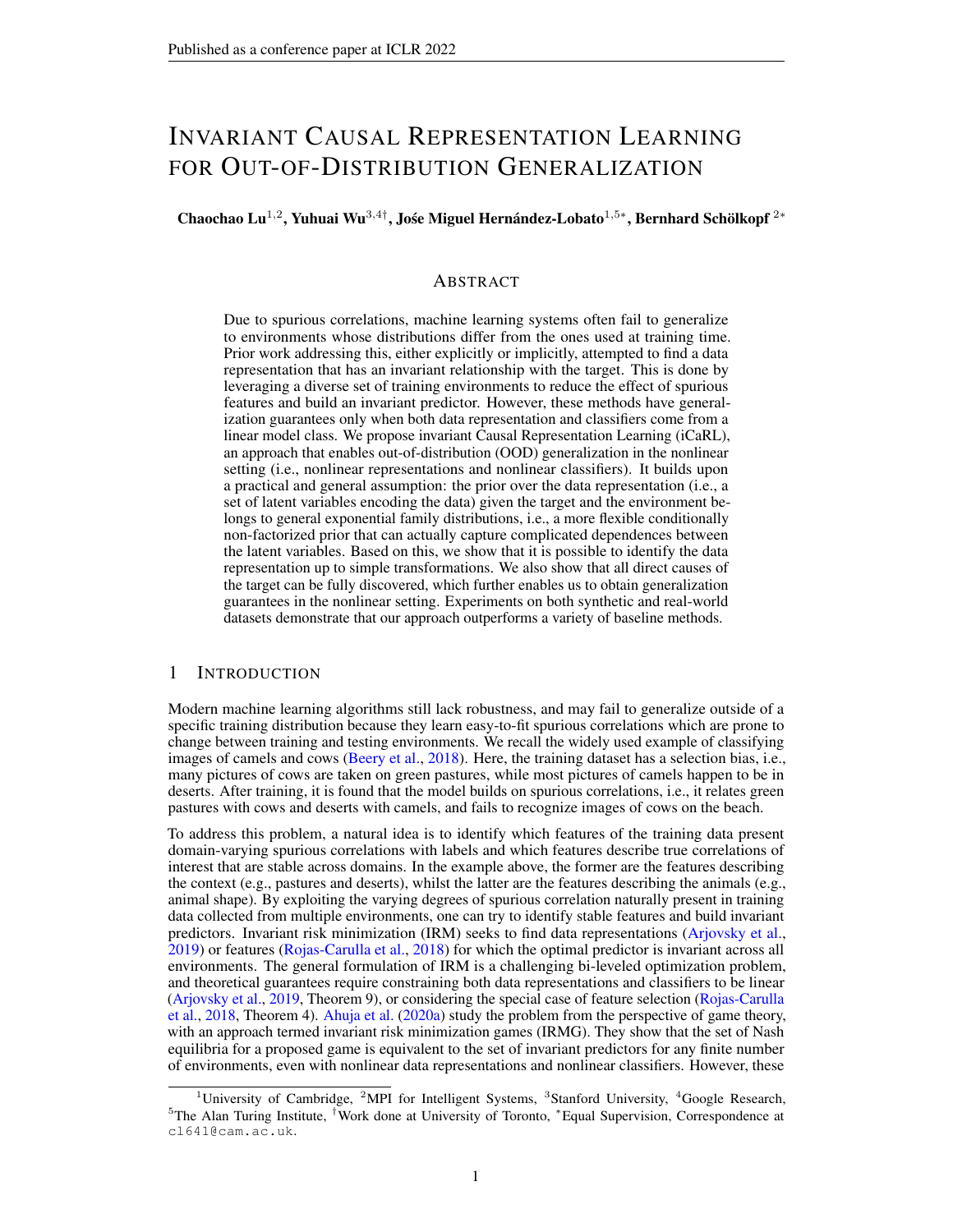#### Algorithm 1: Invariant Causal Representation Learning (iCaRL)

Phase 1: We first learn a NF-iVAE model, including the decoder and its corresponding encoder, by optimizing the objective function in (10) on the data  $fX$ ;  $Y$ ; Eq. Then, we use the mean of the NF-iVAE encoder to infer the latent variables Z from observations  $fX$ ;  $\overline{Y}$ ;  $\overline{E}g$ . The latent variables are guaranteed to be identified up to a permutation and simple transformation.

Phase 2: After inferring Z, we first conduct the PC algorithm to learn a Markov equivalence class of DAGs, and then discover direct causes (parents) of  $Y$  among its neighbors by testing all pairs of latent variables with (conditional) independence testing, i.e., finding a set of latent variables in which each pair of  $Z_i$  and  $Z_j$  satisfies that the dependency between them increases after additionally conditioning on Y.

**Phase 3:** Having obtained Pa( $Y$ ), we can solve (11) to learn the invariant classifier w. When in a new environment, we first infer Pa( $\hat{Y}$ ) from  $X$  by solving (12) and then leverage the learned *W* for prediction.

invariant across all the environments. Otherwise, it is impossible to infer  $Z$  from  $X$  in any unseen environment. Assumption 1d is a widely-used default assumption in OOD generalization (Peters et al., 2015; Arjovsky et al., 2019). In fact, Assumption 1d can be further relaxed to the more practical one that  $E[Y/Z_p]$  is invariant across all the environments. That is, given  $Z_p$ , we allow E to only affect the amount of noise in the distribution of  $Y$ , because that would not change the expected value of Y since the mean of the noise would be zero. Apparently, Assumption 1, together with the causal graph in Fig. 1c, covers most scenarios (e.g., the ones of Zhang et al. (2013); von Kügelgen et al. (2020); Sun et al. (2020); Ahuja et al. (2021); von Kügelgen et al. (2021)) and is a very flexible model for causal analysis when predicting  $Y$  from  $X$ .

#### 3.3 ASSUMPTIONS ON THE PRIOR

When the underlying causal graph satisfies Assumption 1, our primary assumption leading to identifiability in this general setting is that the conditional prior  $p(Z/Y, E)$  belongs to a general exponential family. This is formalized as follows:

Assumption 2. p(ZjY ; E) *belongs to a general exponential family with parameter vector given by an arbitrary function*  $(Y, E)$  *and sufficient statistics*  $T(Z) = [T_f(Z)^T, T_{NN}(Z)^T]^T$  *given by* the concatenation of a) the sufficient statistics  $T_f(\bm{Z})=[\,I_1(Z_1)^T\,;\;\;\;\;\;;T_n(Z_n)^T]^T$  of a factorized  $e$ xponential family, where all the  $T_i(Z_i)$  have dimension larger or equal to 2, and b) the output  $T_{NN}(\mathbf{Z})$  of a neural network with ReLU activations. The resulting density function is thus given by

 $p_{T, z}(Z/Y; E) = Q(Z) = C(Y; E) \exp [T(Z)^T (Y; E)]$ ; (5) *where* Q *is the base measure and* C *the normalizing constant.*

A neural network with ReLU activation has universal approximation power. Therefore, the term  $T_{NN}(Z)$  in the above prior distribution will allow us to capture arbitrary dependencies between the latent variables. The distribution in Eq. (5) is more flexible than the conditionally factorized prior assumed by iVAEs. However, surprisingly, the identifiability results of iVAEs also hold when using the more flexible prior in Eq.  $(5)$ , as we will show in Section 4.1. This motivates using an extended iVAE model with the above prior to model data generated by the ground truth model in Fig. 1c. However, in this case, the data generating model and the learned model might have different priors. For example, in the ground truth model, the prior for each  $Z_{i\in I_p}$  might be  $p(Z_i/E)$ , when  $Z_i$  is only caused by E. By contrast, in the extended iVAE model the prior is  $p(Z/Y, E)$ . Is this going to affect the identifiability of the latent variables? Well, in practice not because the posterior distribution for  $Z$ given  $X$ , Y and E would be equivalent in both models (up to identifiability guarantees).

#### 4 INVARIANT CAUSAL REPRESENTATION LEARNING

We now introduce our algorithm, invariant Causal Representation Learning (iCaRL), which consists of 3 phases as summarized in Algorithm 1. The idea is that we first identify  $Z$  by using an extended iVAE model under Assumptions  $1\&2$  (Phase 1), then discover direct causes of Y among the identified  $Z$  (Phase 2), and finally learn an invariant predictor for Y from the discovered causes (Phase 3).

#### 4.1 PHASE 1: IDENTIFYING LATENT VARIABLES USING NF-IVAE

In this section, we describe our identifiable model, namely NF-iVAE, which is an extended iVAE with a general non-factorized prior that is able to capture complex dependences between the latent variables. Technically, in the general setting under Assumption 1, it is straightforward to obtain a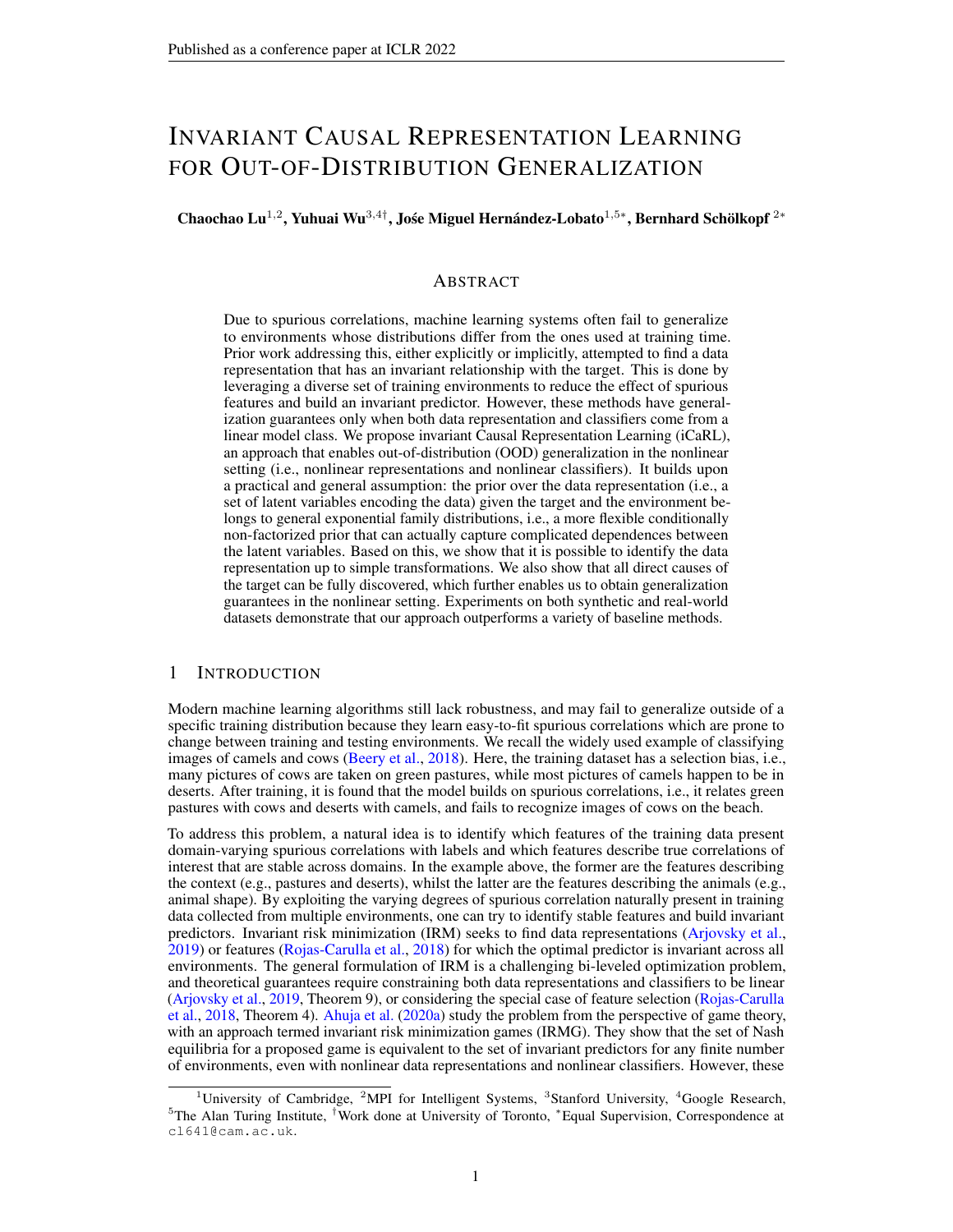corresponding generative model by directly substituting U with  $(Y, E)$  in Eq. (1):

$$
p(X;Z/Y;E) = p_f(X/Z)p_{T,}(Z/Y;E); \qquad (6)
$$

$$
p_f(X/Z) = p(X - f(Z))
$$
 (7)

The corresponding ELBO is

 $L_{\text{phase1}}^{\text{ELBO}}($  ; ):= $E_{p_D}$   $E_q$  ( $z|X;Y;E$ ) [log  $p_f(X/Z)$  + log  $p_f$ ; (ZjY;E) log q (ZjX;Y;E)] : (8)

To obtain an identifiability result, we assume that the prior  $p<sub>T</sub>$ ,  $(Z/Y; E)$  satisfies Assumption 2 (i.e., Eq. (5)). Since the prior is a general multivariate exponential family distribution with unknown normalization constant, we cannot learn its parameters  $(T_i)$  by directly maximizing Eq. (8). Instead, we use score matching, a well-known method for training unnormalized probabilistic models (Hyvärinen, 2005; Vincent, 2011), and learn  $(\mathcal{T}, \cdot)$  by minimizing

$$
L_{\text{phase1}}^{\text{SM}}(\boldsymbol{\mathcal{T}}; \ ) := E_{\rho_D} E_q (\mathbf{z} | \mathbf{x}, \mathbf{y}, \mathbf{\epsilon}) \ j \text{if} \ \mathbf{z} \log q (\mathbf{Z} / \mathbf{X}, \mathbf{Y}, \mathbf{\epsilon}) \quad \text{if} \ \mathbf{z} \log \rho_{\mathbf{T}} (\mathbf{Z} / \mathbf{Y}, \mathbf{\epsilon}) \text{if} \ \mathbf{z} \text{if} \ \mathbf{z} \text{if} \ \mathbf{z} \text{if} \ \mathbf{z} \text{if} \ \mathbf{z} \text{if} \ \mathbf{z} \text{if} \ \mathbf{z} \text{if} \ \mathbf{z} \text{if} \ \mathbf{z} \text{if} \ \mathbf{z} \text{if} \ \mathbf{z} \text{if} \ \mathbf{z} \text{if} \ \mathbf{z} \text{if} \ \mathbf{z} \text{if} \ \mathbf{z} \text{if} \ \mathbf{z} \text{if} \ \mathbf{z} \text{if} \ \mathbf{z} \text{if} \ \mathbf{z} \text{if} \ \mathbf{z} \text{if} \ \mathbf{z} \text{if} \ \mathbf{z} \text{if} \ \mathbf{z} \text{if} \ \mathbf{z} \text{if} \ \mathbf{z} \text{if} \ \mathbf{z} \text{if} \ \mathbf{z} \text{if} \ \mathbf{z} \text{if} \ \mathbf{z} \text{if} \ \mathbf{z} \text{if} \ \mathbf{z} \text{if} \ \mathbf{z} \text{if} \ \mathbf{z} \text{if} \ \mathbf{z} \text{if} \ \mathbf{z} \text{if} \ \mathbf{z} \text{if} \ \mathbf{z} \text{if} \ \mathbf{z} \text{if} \ \mathbf{z} \text{if} \ \mathbf{z} \text{if} \ \mathbf{z} \text{if} \ \mathbf{z} \text{if} \ \mathbf{z} \text{if} \ \mathbf{z} \text{if} \ \mathbf{z} \text{if} \ \mathbf{z} \text{if} \ \mathbf{z} \text{if} \ \mathbf{z} \text{if} \ \mathbf{z} \text{if} \ \mathbf{z} \text{if} \ \mathbf{z} \text{if
$$

In practice, we can use a simple trick of partial integration to simplify the evaluation of Eq. (9), see Appendix C. Furthermore, we can jointly learn  $( ; )$  by combining Eq. (8) and Eq. (9) in the following objective:

$$
L_{\text{phase1}}(t; \tau) = L_{\text{phase1}}^{\text{ELBO}}(\mathbf{f}; \hat{\mathbf{T}})^{A}(t; \tau) - L_{\text{phase1}}^{\text{SM}}(\hat{\mathbf{f}}; \mathbf{T}^{\tau}_{\tau}(\tau))
$$
(10)

where  $\hat{f}$ ;  $\hat{T}$ ;  $\hat{i}$  are copies of  $f$ ;  $T$ ; ; that are treated as constants and whose gradient is not calculated during learning. More details can be found in Appendix M.

#### We now state our main theoretical results:

Theorem 1. *Assume that we observe data sampled from a generative model defined according to Eqs.*  $(5-7)$ *, with parameters*  $:= (\mathbf{f}, \mathbf{T})$ *, where*  $p_{\mathcal{T}, \mathbf{f}}$   $(\mathbf{Z}/\mathbf{Y}, \mathbf{E})$  *satisfies Assumption 2. Furthermore, assume the following holds: (i) The set*  $fX$   $2'Of'$   $(X) = 0g$  *has measure zero, where* ' *is the characteristic function of the density* p *defined in Eq. (7). (ii) Function* f *in Eq. (7) is injective, and has all second-order cross derivatives. (iii) The sufficient statistics in*  $T_f$  *are all twice differentiable. (iv) There exist* k + 1 *distinct points* (Y ; E) 0 ; : : : ;(Y ; E) k *such that the matrix*  $L =$   $((Y/E)^1)$   $((Y/E)^0)$ ;;;;;;  $((Y/E)^k)$   $((Y/E)^0)$  of size k k is invertible, where k *is the dimension of* T *. Then the parameters are identifiable up to a permutation and a* "simple transformation" *of the latent variables* Z*, defined as a componentwise nonlinearity making each recovered*  $T_i(Z_i)$  *in*  $T_f(Z)$  *equal to the original up to a linear operation.* 

Note that, this theorem is inspired by but beyond the main results of iVAEs in that the former is predicated on Assumption 2 which is more flexible than the conditionally factorized prior assumed in iVAEs. It results in several key changes in the proof, clarified in Appendix H. Interestingly, from (iv) we can further see that E is unnecessary when there exist  $k + 1$  distinct points  $Y^0$ ; :::;  $Y^k$  such that the matrix  $L = (Y^1)$  $(Y^0)$ ;:::;  $(Y^k)$   $(Y^0)$  of size k k is invertible. Not requiring E would make our approach even more applicable.

We further have the following consistency result for the estimation.

**Theorem 2.** Assume that the following holds: (i) The family of distributions  $q$  ( $Z/X; Y; E$ ) con*tains*  $p$  ( $Z/X$ ;  $Y$ ;  $E$ ), and  $q$  ( $Z/X$ ;  $Y$ ;  $E$ ) > 0 *everywhere. (ii)* We maximize  $L_{phase1}($ ; ) with *respect to both and . Then in the limit of infinite data, we learn the true parameters* <sup>∗</sup> *up to a permutation and simple transformation of the latent variables* Z*.*

As a consequence of Theorems  $1&2$ , we have:

Theorem 3. *Assume the hypotheses of Theorem 1 and Theorem 2 hold, then in the limit of infinite data, we identify the true latent variables* Z<sup>∗</sup> *up to a permutation and simple transformation.*

Theorem 3 states that we can use NF-iVAE to infer the true  $Z^*$  up to a permutation and simple transformation. We use the mean of  $q \ (Z/X; Y; E)$  for this task. Note that the noise may introduce uncertainty in the estimation of  $Z$ . However, when  $X$  is high dimensional and  $Z$  is low dimensional (as common in real world applications),  $q(Z/X, Y, E)$  will be highly concentrated and we will still be able to estimate  $Z$  with high accuracy. The good results obtained by our method in various experiments seem to corroborate this. All three theorems are proven in Appendix H.

4.2 PHASE 2: DISCOVERING DIRECT CAUSES

After estimating  $Z$  for each data point, the next step is to determine which components of  $Z$  are direct causes of Y. We denote these components by  $Pa(Y)$ . We first conduct the PC algorithm (Spirtes et al., 2000) to learn a Markov equivalence class of DAGs, which gives us the direct neighbors of  $Y$ ,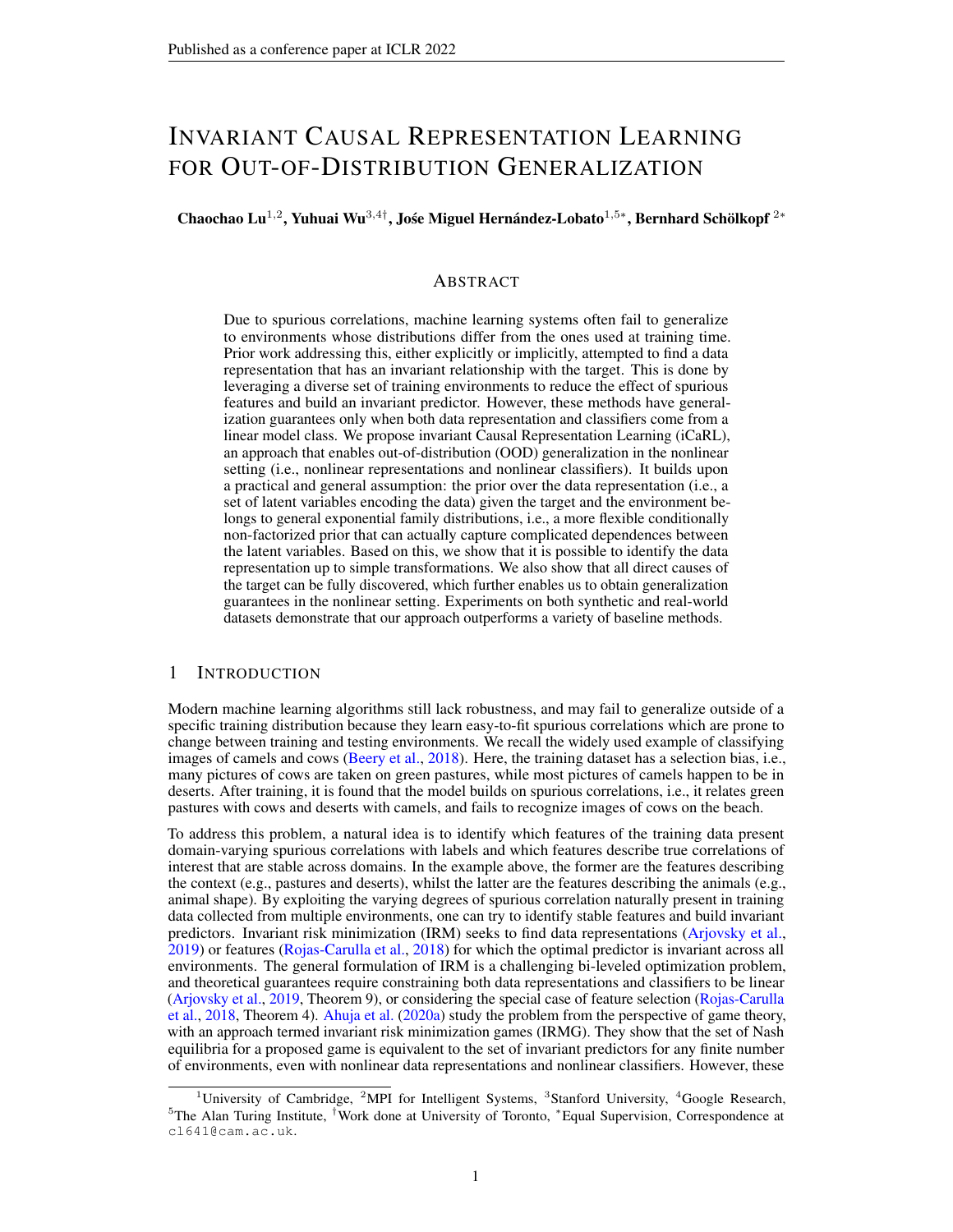denoted by  $Ne(Y)$ . Then, from Assumption 1, one observation is that in the generic case, for any two latent variables  $Z_i$  and  $Z_j$  from Ne(Y), only when both are causes of Y do we have that the dependency between them increases after additionally conditioning on  $Y$ . Thus, when there exist at least two causal latent variables in  $Ne(Y)$ , we can test all pairs of latent variables<sup>7</sup> with conditional independence testing<sup>8</sup> (Zhang et al., 2012) to discover Pa(Y) by comparing  $p$ -values from the two tests: IndTest $(Z_i; Z_j / \! E)$  and IndTest $(Z_i; Z_j / \! Y; E)$ , where IndTest denotes (conditional) independence test. Conversely, if no such a pair is found, it implies that there is at most one causal latent variable. This is a highly unlikely case in real world applications, which is left to Appendix G.

#### 4.3 PHASE 3: LEARNING AN INVARIANT PREDICTOR

After having obtained the causal latent variables  $Pa(Y)$  for Y across training environments, we can learn  $W$  by solving the following optimization problem:

$$
\min_{w \in \mathcal{H}_W} \left[ R^e(w) = \min_{w \in \mathcal{H}_W} \left[ E_{\text{Pa}(Y^e), Y^e} \left[ \left[ \left( \mathcal{W}(\text{Pa}(Y^e)) / Y^e \right) \right] \right] \right] \right] \tag{11}
$$

where  $i_1$  ( ) could be any loss. Since we assume that  $E(Y)Pa(Y)$  is invariant across  $E_{all}$  (the relaxed version of Assumption 1d), the learned *W* is guaranteed to perform well across  $E_{all}$ .

The remaining question is how to infer Pa(Y) (i.e.,  $Z_p$ ) from X in a new environment. This can be implemented by leveraging the learned  $p(X/Z)$ . The rationale behind is that  $p(X/Z)$  is assumed to be invariant across  $E_{all}$  (Assumption 1c). In light of this idea, we follow Sun et al. (2020) and infer  $Z_p$  from  $X$  in any new testing environment by solving the following optimization problem:

$$
\max_{Z_p, Z_c} \log p_{\mathcal{F}}(\mathbf{X}/Z_p; \mathbf{Z}_c) + \, \mathbf{1}/Z_p / \mathbf{1}_2^2 + \, \mathbf{2}/Z_c / \mathbf{1}_2^2; \tag{12}
$$

where the hyperparameters  $_1 > 0$  and  $_2 > 0$  control the learned  $Z_p$  and  $Z_c$  in a reasonable scale, and both are selected on training/validation data. For optimization, we follow Schott et al. (2018) to first use values of  $Z$  sampled from the training set as initial points and then use Adam to optimize for several iterations.<sup>9</sup> Note that the noise will introduce uncertainty in the estimation of  $Z_p$  and  $Z_c$ from  $X$ . However, as we mentioned before (below Theorem 3), this noise is not going to affect the estimation much because the likelihood will be highly concentrated around the ground truth values, as corroborated by our good empirical results.

A key question is if iCaRL performs well across  $E_{all}$  even though it uses only data from  $E_{tr}$ . That is, does iCaRL enable OOD generalization, as defined by Arjovsky et al. (2019)? The answer is positive since Theorem A.1 in Arjovsky (2021) indicates that i) any predictor  $w$  with optimal OOD generalization uses only  $Pa(Y)$  to compute and ii) the classifier w in this optimal predictor can be estimated using data from any environment  $e$  for which the distribution of Pa( $Y^e$ ) has full support, which will always be the case since the conditional prior in Eq. (5) has full support. Finally, Theorem A.1 in Arjovsky (2021) also indicates that iii) the optimal predictor will be invariant across  $E_{all}$ . Key to these results is that  $Pa(Y^e)$  are available when solving (12). This requires first to identify the latent variables  $Z$  from  $X$ ,  $Y$  and  $E$  and second, to discover the direct causes of  $Y$ . The hypotheses of Theorems 1 and 2 and Assumption 1 provide this guarantee. We therefore have the following result whose proof is in Appendix H.

Proposition 1. *Under Assumption 1 and the assumptions of Theorems 1 and 2, the predictor learned by iCaRL across*  $E_{tr}$  *in the limit of infinite data has optimal OOD generalization across*  $E_{all}$ .

#### 5 EXPERIMENTS

We compare our approach with a variety of methods on both synthetic and real-world datasets. In all comparisons, unless stated otherwise, we average performance over ten runs. Due to space constraints, we only highlight some key results while pointing to the extensive appendices for more information. The supplement contains all the details of the experiments, e.g., datasets (Appendix J), implementation (Appendix  $M$ ), hyperparameters and architectures (Appendix  $N$ ), etc.

#### 5.1 SYNTHETIC DATA

To verify the identifiability of NF-iVAE, we conduct a series of experiments on synthetic data generated according to the causal graph shown in Fig. 2e. Details of the ground truth data generating

We only need to consider those variables in  $Ne(Y)$  whose edges connecting to Y are not oriented by PC.

<sup>&</sup>lt;sup>8</sup>These conditional independence tests can be performed in parallel to largely accelerate the testing procedure. See more in Appendix G.

 $9$ Note that,  $(12)$  can be optimized either independently for each data point or for a number of data points.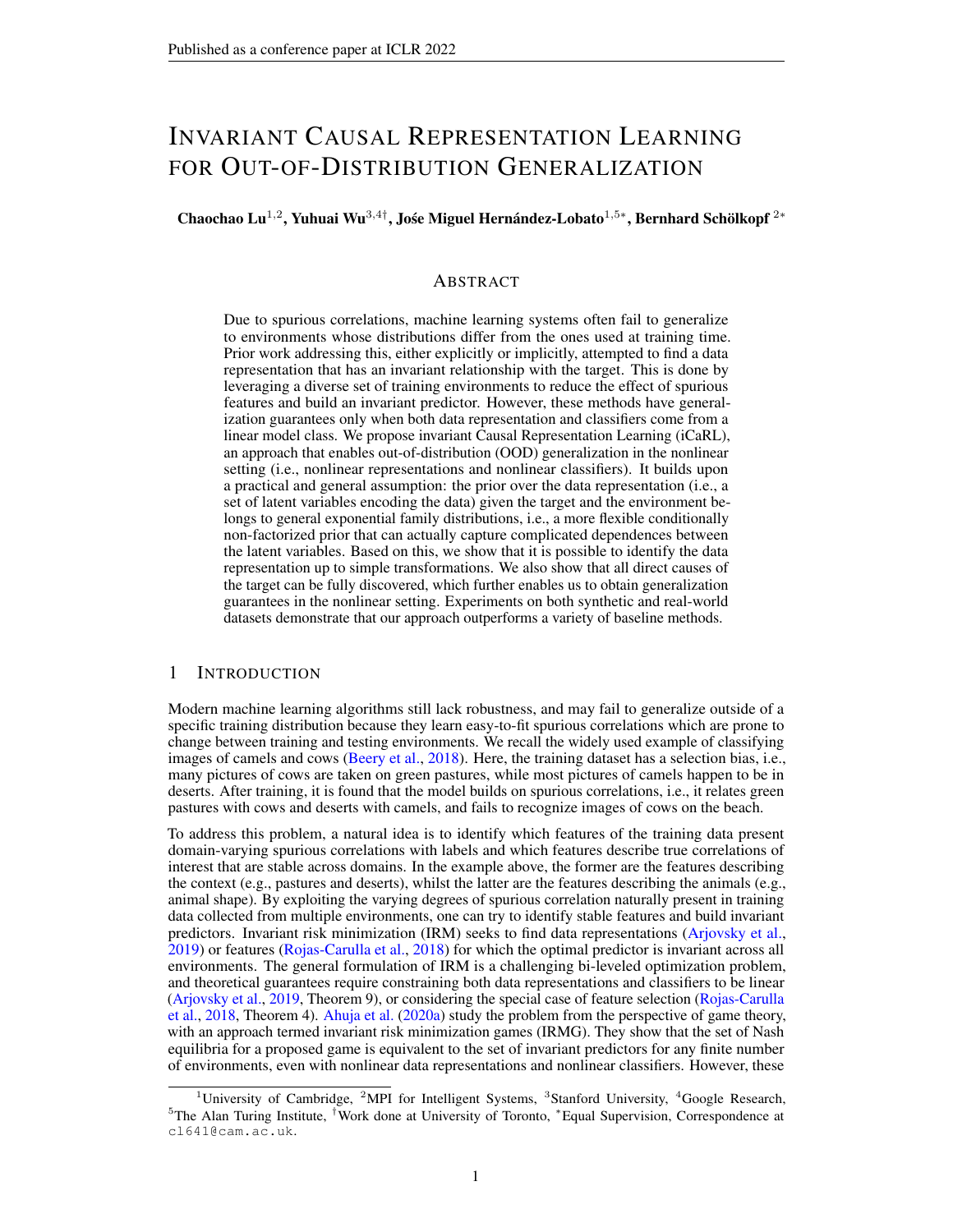

(e) Causal graph (f) MCC on synthetic data (g) MCC on CMNIST (h) Intervening CMNIST

Figure 2: (a-d) Visualization of the samples (i.e.,  $\hat{Z} = (\hat{Z}_1;\hat{Z}_2)$ ) in latent space recovered through different algorithms: (a) Samples from the true distribution; (b-c) Samples from the posterior inferred using VAE and iVAE, respectively. Apparently, our method (d) can recover the original data up to a permutation and a simple componentwise transformation. (e) The causal structure with  $Y$  having two causes describes the data generating process of the synthetic dataset. (f) Mean correlation coefficient (MCC) scores for VAE, iVAE, and NF-iVAE on synthetic data. (g) MCC scores for VAE, iVAE, and NF-iVAE on CMNIST. (h) The effects on the CMNIST images of digit 8 (top two rows) and digit 3 (bottom two rows) when intervening on a causal factor  $Z_{i\in I_p}$  and on a non-causal factor (effect)  $Z_{j \in I_c}$ , respectively.

process are given in Appendix K. The reason we choose this setting is that it is the simplest case satisfying our requirements: a) For ease of visualization, the latent space had better be 2-dimensional; b) To introduce the non-factorized prior given Y and E (i.e.,  $Z_i \overset{\sim}{\circ} Z_j/Y$ ; E), Y has at least two causes. We draw 1000 samples from each of the four environments  $\vec{E} = f0.2/2/3/5g$ , and thus the whole synthetic dataset consists of 4000 samples. The task is to recover the true latent variable  $\mathbf{Z} = (Z_1, Z_2)$  using the samples of  $\mathbf{X}, \mathbf{E}$ , and Y. We compare with two widely-used baselines: VAE (Kingma & Welling, 2013) (without identifiability guarantees) and iVAE (Khemakhem et al., 2020a) (with a conditionally factorized prior for identifiability). Through the aforementioned theoretical analysis, it is evident that our method has a more general assumption on the prior leading to identifiability. This is demonstrated empirically in Figs. 2b-2d. Our method NF-iVAE can recover the original data  $Z$  up to a permutation and a simple componentwise transformation, whereas all the other methods fail because they are unable to handle the non-factorized case in which  $Z_i \mathcal{B} Z_j/Y$  ; E. We also compute the mean correlation coefficient (MCC) used in Khemakhem et al. (2020a), which can be obtained by calculating the correlation coefficient between all pairs of true and recovered latent factors and then solving a linear sum assignment problem by assigning each recovered latent factor to the true latent factor with which it best correlates. By definition, higher MCC scores indicate stronger identifiability. From Fig.  $2f$ , we can see that the MCC score for NF-iVAE is significantly greater than those of VAE and iVAE, indicating much stronger identifiability. Note that, in Appendix K we additionally compare with more methods, whose differences are further summarized in a table.

#### 5.2 COLORED MNIST, COLORED FASHION MNIST, AND VLCS

In this section, we first report experiments on two datasets used in IRM and IRMG: Colored MNIST (CMNIST) and Colored Fashion MNIST (CFMNIST). We follow the same setting of Ahuja et al. (2020a) to create these two datasets (see the details in Appendix J). The task is to predict a binary label assigned to each image which is originally grayscale but artificially colored in a way that the color is correlated strongly but spuriously with the class label. For all the experiments on these two datasets, we set the number of the latent variables to  $n = 10$ .

Likewise, we investigate the identifiability of NF-iVAE on CMNIST by computing the MCC score between samples of the true latent variable and of the recovered latent variable. Since the true latent variable on CMNIST is inaccessible to us, we follow Khemakhem et al. (2020b) and compute an average MCC score between samples of latent variables recovered by different models trained with different random initialization. As shown in Fig.  $2g$ , it is evident that the MCC score for NF-iVAE greatly outperforms the others, showing that the latent variables recovered by NF-iVAE have much better identifiability.

Furthermore, we demonstrate the ability of iCaRL to discover the causal latent variables (Phase 2) by visualizing the generated images through performing intervention upon a causal latent variable and a non-causal latent variable, respectively. Fig. 2h shows how intervening upon each of them affects the image. Obviously, intervening on a causal latent variable affects the shape of the digit but not its color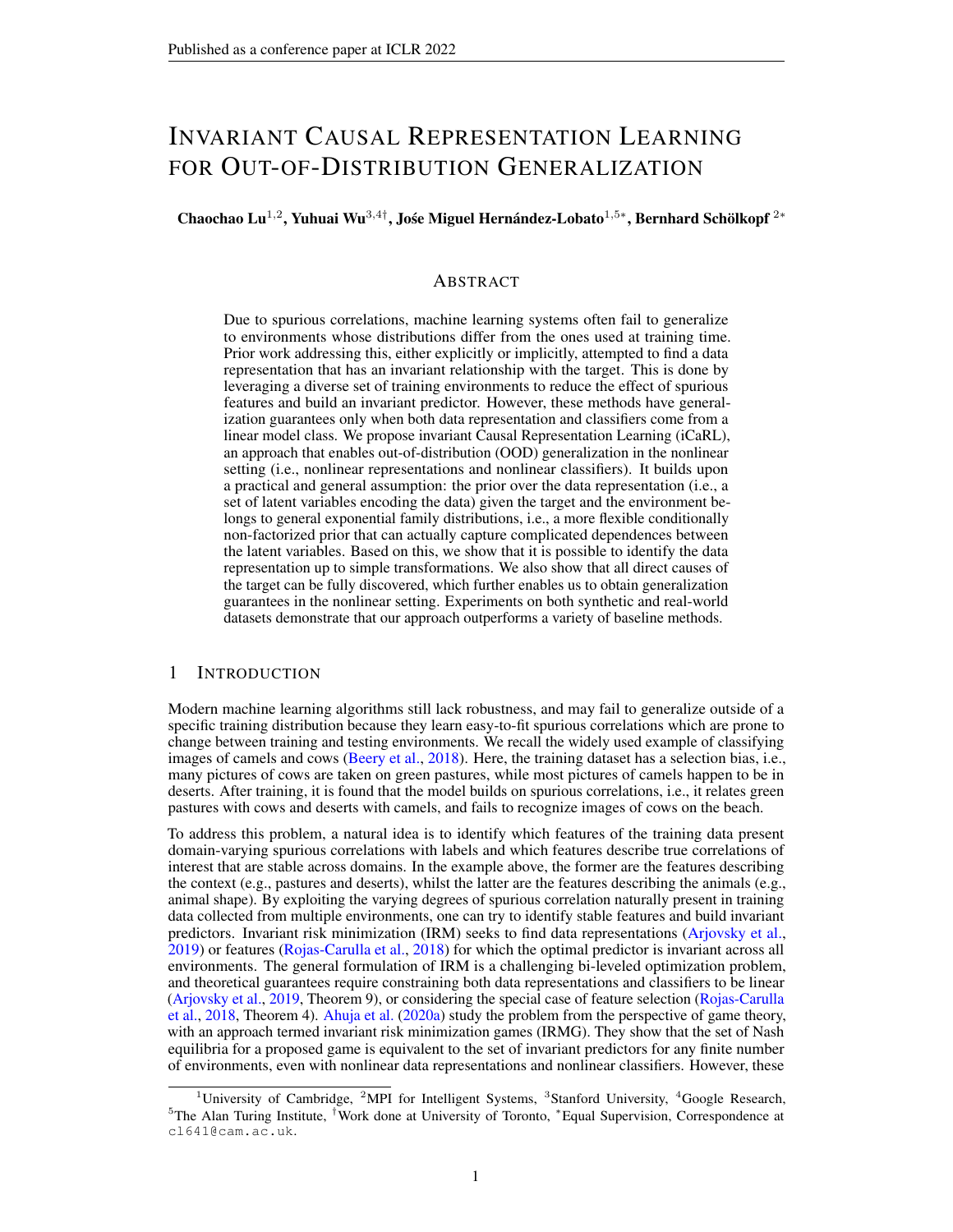| Table 1: Colored Fashion MNIST. Comparisons in Table 2: VLCS. Comparisons in terms of accuracy |                           |
|------------------------------------------------------------------------------------------------|---------------------------|
| terms of accuracy (%) (mean std deviation).                                                    | (%) (mean std deviation). |

| tornio or accuracy (70) (filed rold acvident). |              |      | $(70)$ $(1100)$ $(1100)$ |      |                                 |      |     |
|------------------------------------------------|--------------|------|--------------------------|------|---------------------------------|------|-----|
| <b>METHOD</b>                                  | <b>TRAIN</b> |      | TEST                     |      | <b>METHOD</b>                   | TEST |     |
| ERM                                            | 8317         | 1:01 | 2246                     | 0.68 | <b>ERM</b>                      | 77.4 | 0.3 |
| ERM 1                                          | 81:33        | 1:35 | 3334                     | 8:85 | <b>IRM</b>                      | 781  | 0:0 |
| ERM <sub>2</sub>                               | 8439         | 1:89 | 1316                     | 0:82 | DRO (Sagawa et al., 2019)       | 77.2 | 0:6 |
| ROBUST MIN MAX                                 | 8281         | 0:11 | 2922                     | 8:56 | Mixup (Yan et al., 2020)        | 77:7 | 0:4 |
| <b>F-IRM GAME</b>                              | 6231         | 2:35 | 6925                     | 5:82 | CORAL (Sun & Saenko, 2016) 77.7 |      | 0.5 |
| V-IRM GAME                                     | 6896         | 0:95 | 7019                     | 1:47 | MMD (Li et al., 2018b)          | 767  | 0:9 |
| IRM                                            | 7501         | 0:25 | 5525                     | 1242 | DANN (Ganin et al., 2016)       | 787  | 0:3 |
| iCaRL (ours)                                   | 74:96        | 0:37 | 73:61                    | 0:63 | C-DANN (Li et al., 2018c)       | 782  | 0:4 |
| <b>ERM GRAYSCALE</b>                           | 7479         | 0:37 | 7467                     | 0:48 | LaCIM (Sun et al., 2020)        | 784  | 0.5 |
| <b>OPTIMAL</b>                                 | 75           |      |                          | 75   | iCaRL (ours)                    | 81:8 | 0:6 |
|                                                |              |      |                          |      |                                 |      |     |

(top plots), whilst intervening on a non-causal latent variable, which is an effect in Fig. 2h, affects the color of the digit only (bottom plots). This visually veri es the results of iCaRL in Phase 2.

In terms of the OOD generalization performance, we compare iCaRL with 1) IRM, 2) two variants of IRMG: F-IRM Game (with - xed to the identity) and V-IRM Game (with a variable), 3) three variants of ERM: ERM (on entire training data), ERM (on each environment), and ERM GRAYSCALE (on data with no spurious correlations), and 4) ROBUST MIN MAZ (minimizing the maximum loss across the multiple environments). Table 1 shows that iCaRL outperforms all other baselines on CFMNIST. It is worth emphasising that the train and test accuracies of iCaRL closely approach the ones of ERM GRAYSCALE and OPTIMAL, implying that iCaRL approximately learns the true invariant causal representations with almost no correlation with the spurious color feature. We can draw similar conclusions from the results on CMNIST (Appendix L).

We also report the results on one of the widely used realistic datasets for OOD generalization: VLCS (Fang et al., 2013). This dataset consists @f729photographic images of dimensi@6; 224; 224) and5 classes from four domains: Caltech101, LabelMe, SUN09, and VOC2007. We used the exact experimental setting that is described in Gulrajani & Lopez-Paz (2020). We provide results averaged over all possible train and test environment combination for one of the commonly used hyper-parameter tuning procedure: train domain validation. As shown in Table 2, iCaRL achieves state-of-the-art performance when compared to those most popular domain generalization alternatives. We further include experimental evidence on another popular dataset: PACS (Li et al., 2017a), all the details of which are placed in Appendix L.

# 6 RELATED WORK

Invariant Causal Prediction (ICP), aims to nd theusal feature set i.e., all direct causes of a target variable of interest) (Peters et al., 2015) by exploiting the invariance property in causality which has been discussed under the term "autonomy", "modularity", and "stability" (Haavelmo, 1944; Aldrich, 1989; Hoover, 1990; Pearl, 2009; Dawid et al., 2010; Schölkopf et al., 2012). This invariance property assumed in ICP and its nonlinear extension (Heinze-Deml et al., 2018) is limited, because no intervention is allowed on the target variable esides, ICP methods implicitly assume that the variables of interext are given. The works of Magliacane et al. (2018) and Subbaswamy et al. (2019) attempt to nd invariant predictors that are maximally predictive using conditional independence tests and other graph-theoretic tools, both of which also assume *I*natehgiven and further assume that additional information about the structure over known. Mitrovic et al. (2020) analyze data augmentations in self-supervised learning from the perspective of invariant causal mechanisms. Arjovsky et al. (2019) reformulate this invariance as an optimization-based problem, allowing us to learn an invariant data representation from onstrained to be a linear transformation of Z . The risks of this approach have been discussed in Rosenfeld et al. (2020); Kamath et al. (2021); Nagarajan et al. (2020) and its sample complexity is analyzed in Ahuja et al. (2020b).

Another line of related work is in the eld of domain generalization, which we discuss in Appendix A.

# 7 CONCLUSION

We have proposed a novel framework to learn invariant predictors from a diverse set of training environments. It is based on a practical and general assumption: the prior over the data representation belongs to a general exponential family when conditioning on the target and the environment. This assumption leads to guarantees that the components in the representation can be identi ed up to a permutation and simple transformation. This allows us to discover all the direct causes of the target, which enables generalization guarantees in the nonlinear setting. We hope our framework will inspire new ways to address the OOD generalization problem through a causal lens.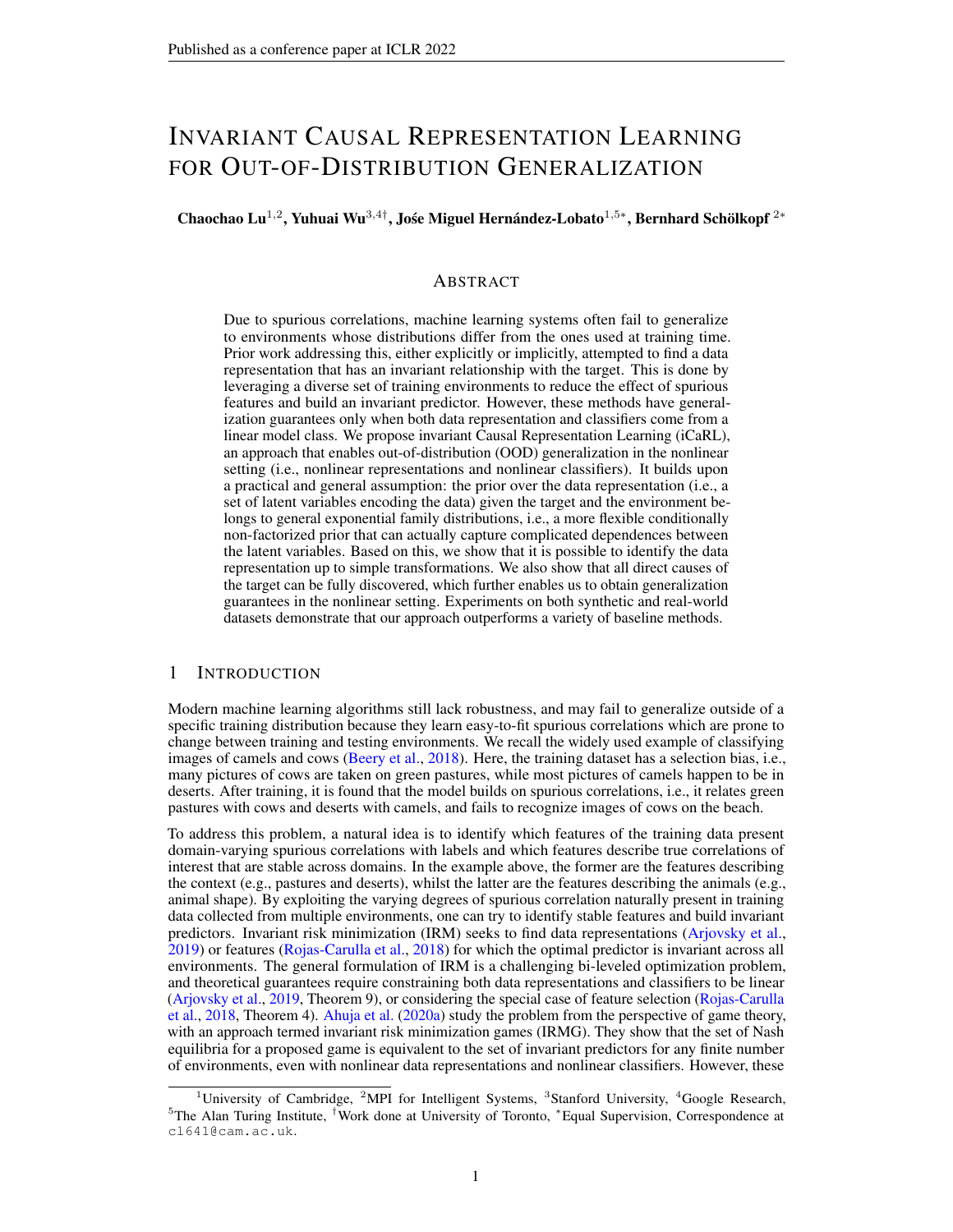### ACKNOWLEDGEMENTS

We are thankful to Wenlin Chen for contributing to Step III in the proof of Theorem 4 and for generalizing the proof in Theorem 5 to the case in which  $\overline{dq}(\mathbf{Z}_i)$  in  $T_f(Z)$  contains arbitrary suf cient statistics instead of ju $\bar{\mathbf{a}}_i$  andZ $_i^2$ . We also thank Ilyes Khemakhem, Aapo Hyvärinen, and Arthur Gretton for their helpful discussions, and the anonymous reviewers for their constructive comments on an earlier version of this paper.

### **REFERENCES**

- Martín Abadi, Ashish Agarwal, Paul Barham, Eugene Brevdo, Zhifeng Chen, Craig Citro, Greg S. Corrado, Andy Davis, Jeffrey Dean, Matthieu Devin, Sanjay Ghemawat, Ian Goodfellow, Andrew Harp, Geoffrey Irving, Michael Isard, Yangqing Jia, Rafal Jozefowicz, Lukasz Kaiser, Manjunath Kudlur, Josh Levenberg, Dandelion Mané, Rajat Monga, Sherry Moore, Derek Murray, Chris Olah, Mike Schuster, Jonathon Shlens, Benoit Steiner, Ilya Sutskever, Kunal Talwar, Paul Tucker, Vincent Vanhoucke, Vijay Vasudevan, Fernanda Viégas, Oriol Vinyals, Pete Warden, Martin Wattenberg, Martin Wicke, Yuan Yu, and Xiaoqiang Zheng. TensorFlow: Large-scale machine learning on heterogeneous systems, 2015. URttps://www.tensorflow.org/ . Software available from tensor ow.org.
- Kartik Ahuja, Karthikeyan Shanmugam, Kush Varshney, and Amit Dhurandhar. Invariant risk minimization gamesarXiv preprint arXiv:2002.0469,22020a.
- Kartik Ahuja, Jun Wang, Amit Dhurandhar, Karthikeyan Shanmugam, and Kush R Varshney. Empirical or invariant risk minimization? a sample complexity perspectial exivelerint arXiv:2010.164122020b.
- Kartik Ahuja, Ethan Caballero, Dinghuai Zhang, Yoshua Bengio, Ioannis Mitliagkas, and Irina Rish. Invariance principle meets information bottleneck for out-of-distribution generalization preprint arXiv:2106.0660,72021.

John Aldrich. AutonomyOxford Economic Papers41(1):15–34, 1989.

- Martín Arjovsky. Out of distribution generalization in machine learning RR abs/2103.02667, 2021.
- Martin Arjovsky, Léon Bottou, Ishaan Gulrajani, and David Lopez-Paz. Invariant risk minimization. arXiv preprint arXiv:1907.0289,32019.
- Yogesh Balaji, Swami Sankaranarayanan, and Rama Chellappa. Metareg: Towards domain generalization using meta-regularizatioAdvances in Neural Information Processing Systems 998–1008, 2018.
- Sara Beery, Grant Van Horn, and Pietro Perona. Recognition in terra incognitance dengings of the European Conference on Computer Vision (ECOp) 456-473, 2018.
- Shai Ben-David, John Blitzer, Koby Crammer, Fernando Pereira, et al. Analysis of representations for domain adaptation.Advances in neural information processing systems 137, 2007.
- Shai Ben-David, John Blitzer, Koby Crammer, Alex Kulesza, Fernando Pereira, and Jennifer Wortman Vaughan. A theory of learning from different domains discribe learning 79(1):151–175, 2010.
- Yoshua Bengio, Aaron Courville, and Pascal Vincent. Representation learning: A review and new perspectives.IEEE transactions on pattern analysis and machine intellige 65(68):1798–1828, 2013.
- Pierre Comon. Independent component analysis, a new con**Segnal** processing 36(3):287–314, 1994.
- Koby Crammer, Michael Kearns, and Jennifer Wortman. Learning from multiple soulwers al of Machine Learning Researc®(8), 2008.
- Povilas Daniusis, Dominik Janzing, Joris Mooij, Jakob Zscheischler, Bastian Steudel, Kun Zhang, and Bernhard Schölkopf. Inferring deterministic causal relatianxiv preprint arXiv:1203.3475 2012.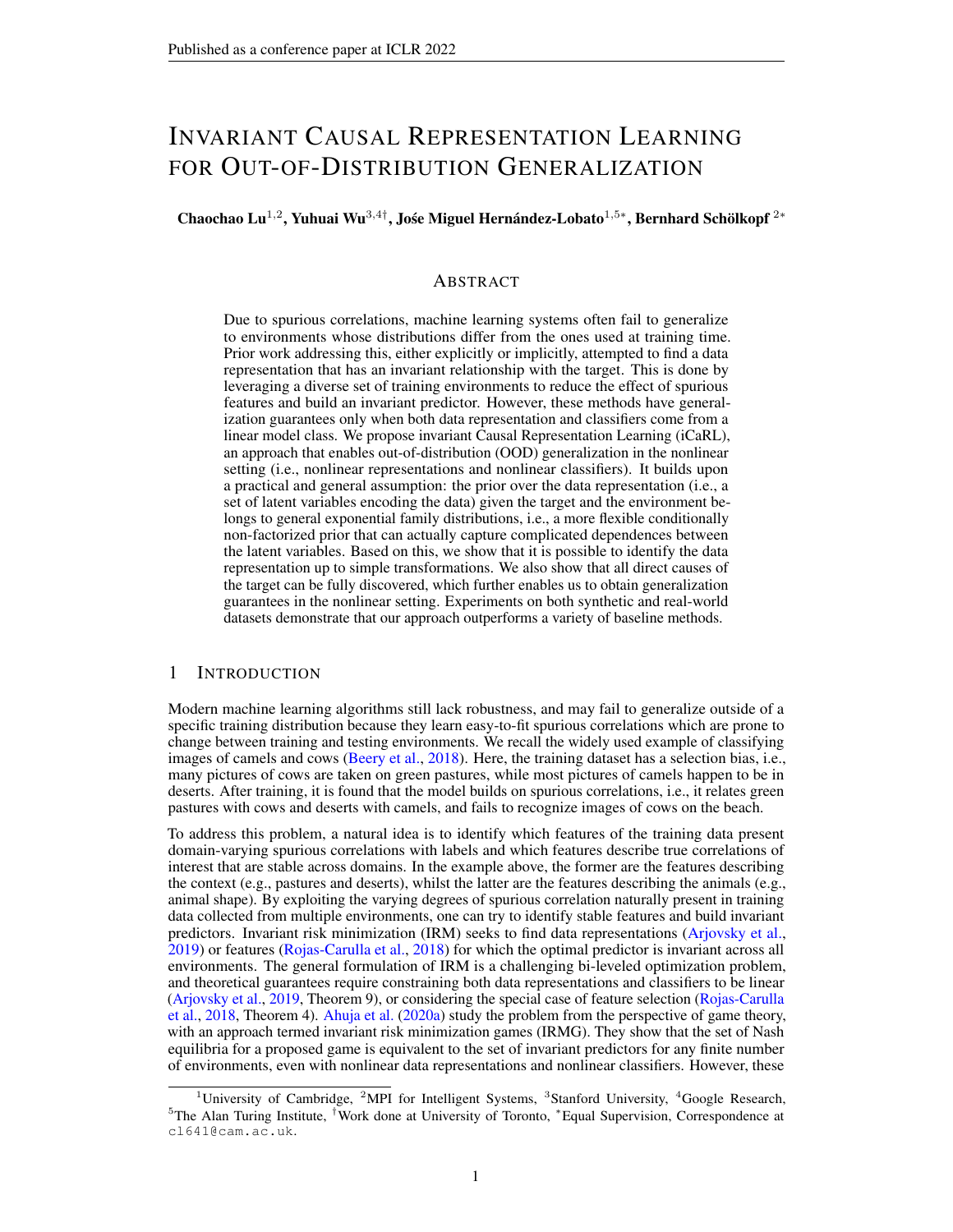- A Philip Dawid, Vanessa Didelez, et al. Identifying the consequences of dynamic treatment strategies: A decision-theoretic overviewStatistics Surveys: 184–231, 2010.
- Zhengming Ding and Yun Fu. Deep domain generalization with structured low-rank constrationt. Transactions on Image Processing  $(1):304-313$ , 2017.
- Qi Dou, Daniel C Castro, Konstantinos Kamnitsas, and Ben Glocker. Domain generalization via model-agnostic learning of semantic features. aiv preprint arXiv:1910.135802019.
- Sarah Erfani, Mahsa Baktashmotlagh, Masud Moshtaghi, Xuan Nguyen, Christopher Leckie, James Bailey, and Rao Kotagiri. Robust domain generalisation by enforcing distribution invariance. In Proceedings of the Twenty-Fifth International Joint Conference on Arti cial Intelligence (IJCAI-16), pp. 1455–1461. AAAI Press, 2016.
- Chen Fang, Ye Xu, and Daniel N Rockmore. Unbiased metric learning: On the utilization of multiple datasets and web images for softening bias. Interactings of the IEEE International Conference on Computer Visionpp. 1657–1664, 2013.
- José AR Fonollosa. Conditional distribution variability measures for causality detectiQause Effect Pairs in Machine Learningpp. 339-347. Springer, 2019.
- Yaroslav Ganin, Evgeniya Ustinova, Hana Ajakan, Pascal Germain, Hugo Larochelle, François Laviolette, Mario Marchand, and Victor Lempitsky. Domain-adversarial training of neural networks. The Journal of Machine Learning Researd  $\frac{1}{2}$ (1):2096–2030, 2016.
- Muhammad Ghifary, W. Bastiaan Kleijn, Mengjie Zhang, and David Balduzzi. Domain generalization for object recognition with multi-task autoencoders. IOCV, pp. 2551–2559. IEEE Computer Society, 2015.
- Ishaan Gulrajani and David Lopez-Paz. In search of lost domain generalization. preprint arXiv:2007.0143, 42020.
- Trygve Haavelmo. The probability approach in econometries conometrica: Journal of the Econometric Societypp. iii–115, 1944.
- Christina Heinze-Deml, Jonas Peters, and Nicolai Meinshausen. Invariant causal prediction for nonlinear models.Journal of Causal Inferenc®(2), 2018.
- Kevin D Hoover. The logic of causal inference: Econometrics and the conditional analysis of causation.Economics & Philosophy $6(2)$ :207–234, 1990.
- Patrik O Hoyer, Dominik Janzing, Joris M Mooij, Jonas Peters, and Bernhard Schölkopf. Nonlinear causal discovery with additive noise models Adwances in neural information processing systems pp. 689–696, 2009.
- Biwei Huang, Kun Zhang, Jiji Zhang, Joseph Ramsey, Ruben Sanchez-Romero, Clark Glymour, and Bernhard Schölkopf. Causal discovery from heterogeneous/nonstationary data. I of Machine Learning Researc<sup>h</sup> 1(89): 1-53, 2020.
- Aapo Hyvärinen. Estimation of non-normalized statistical models by score matclongnal of Machine Learning Researc<sup>6</sup>(4), 2005.
- Aapo Hyvärinen and Erkki Oja. Independent component analysis: algorithms and applications. Neural networks 13(4-5): 411–430, 2000.
- Aapo Hyvärinen, Hiroaki Sasaki, and Richard Turner. Nonlinear ICA using auxiliary variables and generalized contrastive learning. The 22nd International Conference on Arti cial Intelligence and Statisticspp. 859–868, 2019.
- Dominik Janzing, Joris Mooij, Kun Zhang, Jan Lemeire, Jakob Zscheischler, Povilas Daniušis, Bastian Steudel, and Bernhard Schölkopf. Information-geometric approach to inferring causal directions. Arti cial Intelligence, 182:1-31, 2012.
- Pritish Kamath, Akilesh Tangella, Danica J Sutherland, and Nathan Srebro. Does invariant risk minimization capture invariance arXiv preprint arXiv: 2101.0113, 42021.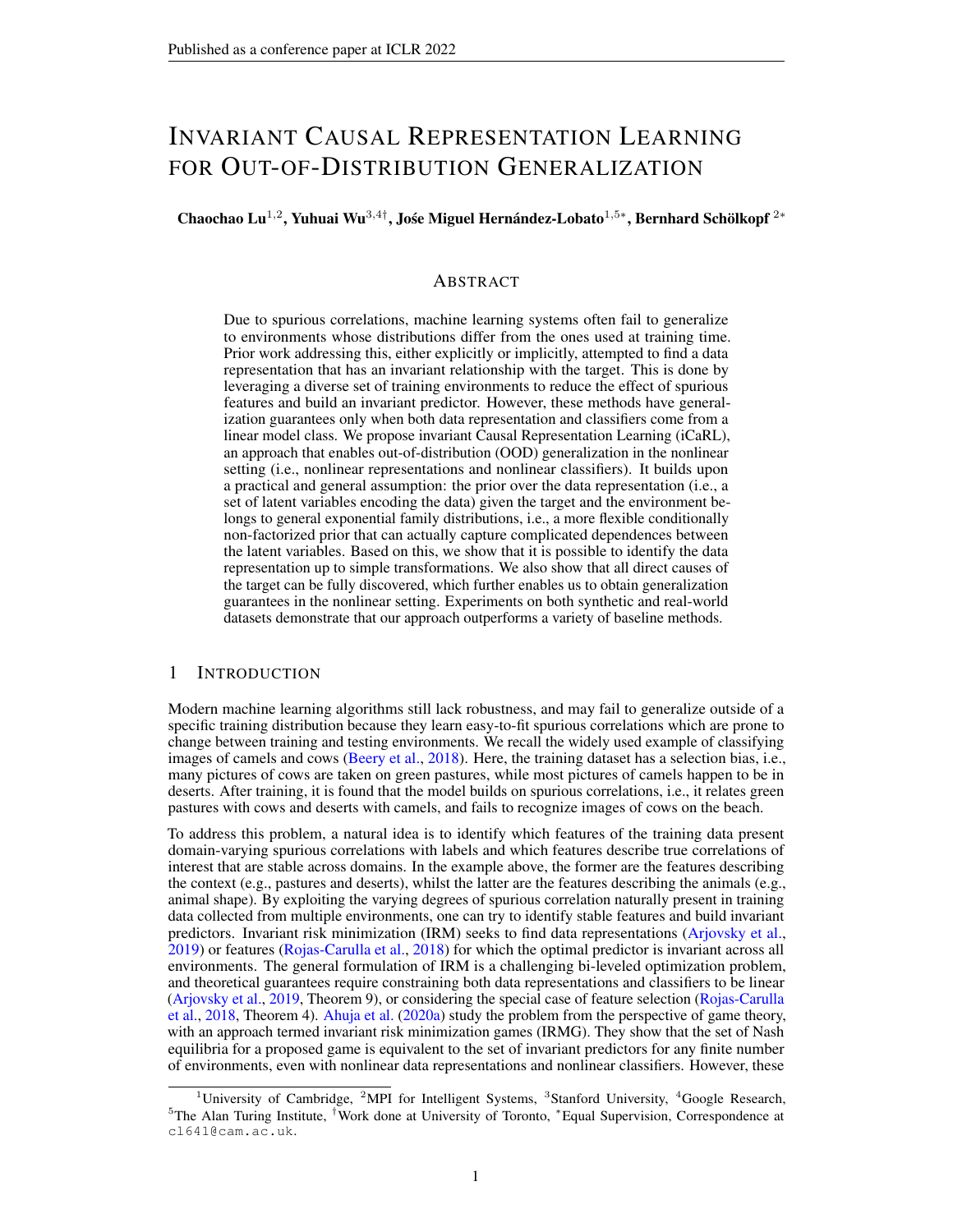- Ilyes Khemakhem, Diederik Kingma, Ricardo Monti, and Aapo Hyvärinen. Variational autoencoders and nonlinear ICA: A unifying framework. Imternational Conference on Arti cial Intelligence and Statisticspp. 2207–2217, 2020a.
- Ilyes Khemakhem, Ricardo Monti, Diederik Kingma, and Aapo Hyvarinen. Ice-beem: Identi-able conditional energy-based deep models based on nonlinea to ances in Neural Information Processing System<sup>33</sup>, 2020b.
- Diederik P Kingma and Max Welling. Auto-encoding variational bayesrXiv preprint arXiv:1312.61142013.
- Da Li, Yongxin Yang, Yi-Zhe Song, and Timothy M Hospedales. Deeper, broader and artier domain generalization. InProceedings of the IEEE international conference on computer vision 5542–5550, 2017a.
- Da Li, Yongxin Yang, Yi-Zhe Song, and Timothy Hospedales. Learning to generalize: Meta-learning for domain generalization. IProceedings of the AAAI Conference on Arti cial Intelligence volume 32, 2018a.
- Da Li, Jianshu Zhang, Yongxin Yang, Cong Liu, Yi-Zhe Song, and Timothy M Hospedales. Episodic training for domain generalization. Proceedings of the IEEE/CVF International Conference on Computer Visionpp. 1446-1455, 2019a.
- Haoliang Li, Sinno Jialin Pan, Shiqi Wang, and Alex C Kot. Domain generalization with adversarial feature learning. IProceedings of the IEEE Conference on Computer Vision and Pattern Recognition, pp. 5400–5409, 2018b.
- Wen Li, Zheng Xu, Dong Xu, Dengxin Dai, and Luc Van Gool. Domain generalization and adaptation using low rank exemplar svm EEE transactions on pattern analysis and machine intelligence 40(5):1114–1127, 2017b.
- Ya Li, Xinmei Tian, Mingming Gong, Yajing Liu, Tongliang Liu, Kun Zhang, and Dacheng Tao. Deep domain generalization via conditional invariant adversarial networks of the Deep domain generalization via European Conference on Computer Vision (ECOpp) 624–639, 2018c.
- Yiying Li, Yongxin Yang, Wei Zhou, and Timothy Hospedales. Feature-critic networks for heterogeneous domain generalization. International Conference on Machine Learning , 3915–3924. PMLR, 2019b.
- Francesco Locatello, Stefan Bauer, Mario Lucic, Gunnar Raetsch, Sylvain Gelly, Bernhard Schölkopf, and Olivier Bachem. Challenging common assumptions in the unsupervised learning of disentangled representations. international conference on machine learning . 4114-4124, 2019.
- Sara Magliacane, Thijs van Ommen, Tom Claassen, Stephan Bongers, Philip Versteeg, and Joris M Mooij. Domain adaptation by using causal inference to predict invariant conditional distributions. In Advances in Neural Information Processing Systems 10846–10856, 2018.
- Massimiliano Mancini, Samuel Rota Bulò, Barbara Caputo, and Elisa Ricci. Best sources forward: domain generalization through source-speci c nets20n8 25th IEEE international conference on image processing (ICIP<sub>DD</sub>, 1353–1357. IEEE, 2018.
- Jovana Mitrovic, Brian McWilliams, Jacob Walker, Lars Buesing, and Charles Blundell. Representation learning via invariant causal mechanisms. Xiv preprint arXiv: 2010.079222020.
- Saeid Motiian, Marco Piccirilli, Donald A. Adjeroh, and Gianfranco Doretto. Uni-ed deep supervised domain adaptation and generalization.  $I$ OCV, pp. 5716–5726. IEEE Computer Society, 2017.
- Krikamol Muandet, David Balduzzi, and Bernhard Schölkopf. Domain generalization via invariant feature representation. IGML, volume 28 of JMLR Workshop and Conference Proceedings 10–18, 2013.
- Vaishnavh Nagarajan, Anders Andreassen, and Behnam Neyshabur. Understanding the failure modes of out-of-distribution generalizatiorarXiv preprint arXiv:2010.1577,52020.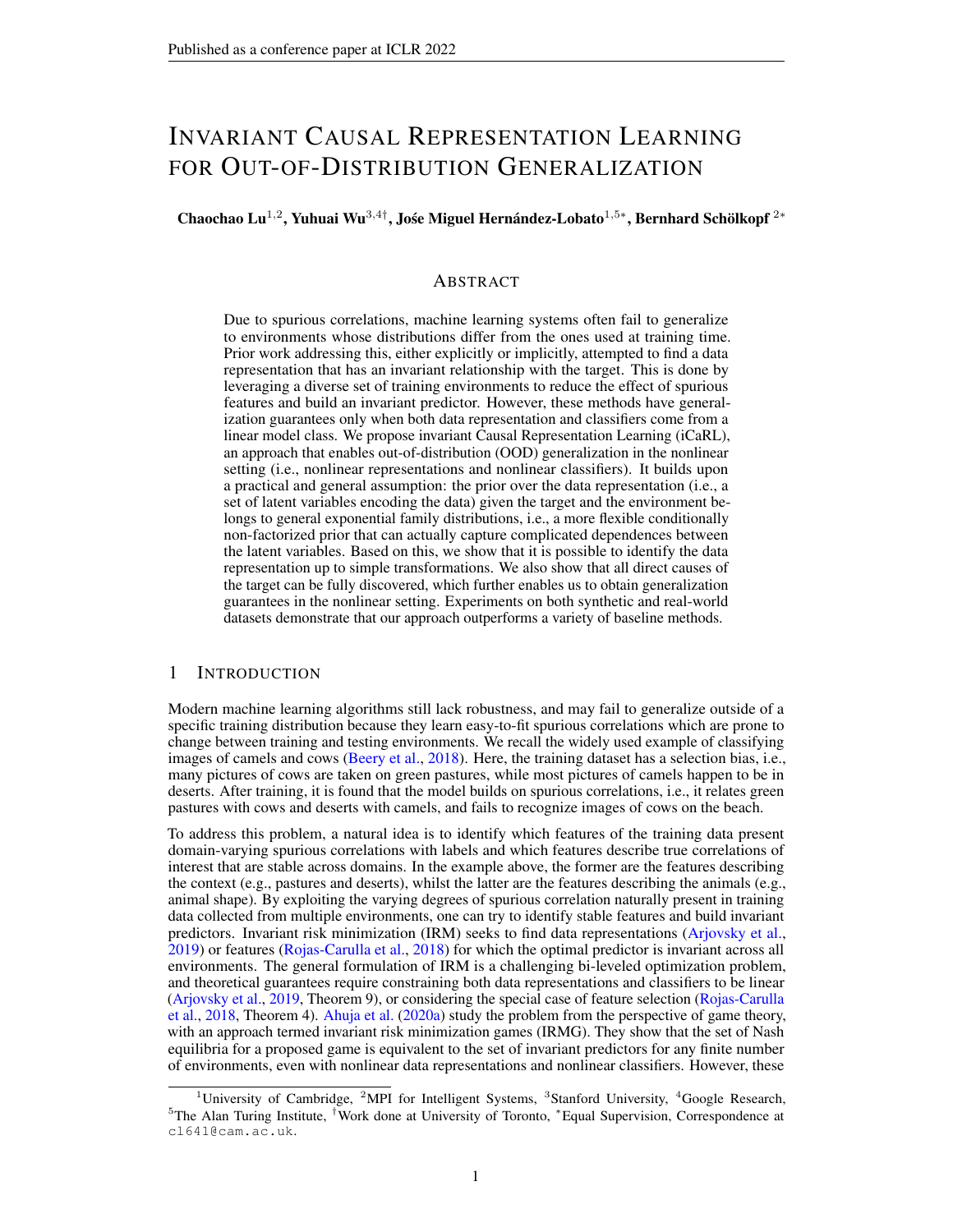- Li Niu, Wen Li, and Dong Xu. Multi-view domain generalization for visual recognition. In Proceedings of the IEEE international conference on computer vipin 4193–4201, 2015.
- Sinno Jialin Pan and Qiang Yang. A survey on transfer learning. Transactions on knowledge and data engineering  $2(10)$ : 1345–1359, 2009.
- Adam Paszke, Sam Gross, Francisco Massa, Adam Lerer, James Bradbury, Gregory Chanan, Trevor Killeen, Zeming Lin, Natalia Gimelshein, Luca Antiga, Alban Desmaison, Andreas Kopf, Edward Yang, Zachary DeVito, Martin Raison, Alykhan Tejani, Sasank Chilamkurthy, Benoit Steiner, Lu Fang, Junjie Bai, and Soumith Chintala. Pytorch: An imperative style, high-performance deep learning library. In H. Wallach, H. Larochelle, A. Beygelzimer, *Fi*lcthé-Buc, E. Fox, and R. Garnett (eds.),Advances in Neural Information Processing System \$628024-8035. Curran Associates, Inc., 2019.
- Vishal M Patel, Raghuraman Gopalan, Ruonan Li, and Rama Chellappa. Visual domain adaptation: A survey of recent advancelEEE signal processing magazine 2(3):53–69, 2015.
- Judea Pearl.Causality. Cambridge university press, 2009.
- Jonas Peters, Peter Bühlmann, and Nicolai Meinshausen. Causal inference using invariant prediction: identi cation and con dence intervalsarXiv preprint arXiv:1501.0133, 2015.
- Jonas Peters, Dominik Janzing, and Bernhard Schölkölefments of causal inference he MIT Press, 2017.
- Danilo Jimenez Rezende, Shakir Mohamed, and Daan Wierstra. Stochastic backpropagation and approximate inference in deep generative modalXiv preprint arXiv:1401.40822014.
- M. Rojas-Carulla, B. Schölkopf, R. Turner, and J. Peters. Invariant models for causal transfer learning. Journal of Machine Learning Research 9(36): 1-34, 2018.
- Elan Rosenfeld, Pradeep Ravikumar, and Andrej Risteski. The risks of invariant risk minimization. arXiv preprint arXiv: 2010.0576, 12020.
- Shiori Sagawa, Pang Wei Koh, Tatsunori B Hashimoto, and Percy Liang. Distributionally robust neural networks for group shifts: On the importance of regularization for worst-case generalization. arXiv preprint arXiv:1911.0873,12019.
- B. Schölkopf, D. Janzing, J. Peters, E. Sgouritsa, K. Zhang, and J. M. Mooij. On causal and anticausal learning. InProceedings of the 29th International Conference on Machine Learning (ICAAL) 1255–1262, 2012.
- Lukas Schott, Jonas Rauber, Matthias Bethge, and Wieland Brendel. Towards the rst adversarially robust neural network model on mnistr. Xiv preprint arXiv: 1805.0919,02018.
- Peter Spirtes, Clark N Glymour, Richard Scheines, and David Hecker Gaustion, prediction, and search MIT press, 2000.
- Amos Storkey. When Training and Test Sets Are Different: Characterizing Learning Tran 2029.
- Adarsh Subbaswamy, Bryant Chen, and Suchi Saria. A universal hierarchy of shift-stable distributions and the tradeoff between stability and performance iv preprint arXiv:1905.1137, 42019.
- Baochen Sun and Kate Saenko. Deep coral: Correlation alignment for deep domain adaptation. In European conference on computer visipp. 443–450. Springer, 2016.
- Xinwei Sun, Botong Wu, Chang Liu, Xiangyu Zheng, Wei Chen, Tao Qin, and Tie-yan Liu. Latent causal invariant modebrXiv preprint arXiv:2011.0220, 32020.
- Hemanth Venkateswara, Jose Eusebio, Shayok Chakraborty, and Sethuraman Panchanathan. Deep hashing network for unsupervised domain adaptation. Interestings of the IEEE Conference on Computer Vision and Pattern Recognition .5018–5027, 2017.
- Pascal Vincent. A connection between score matching and denoising autoen**chelers**. Computation, 23(7):1661–1674, 2011.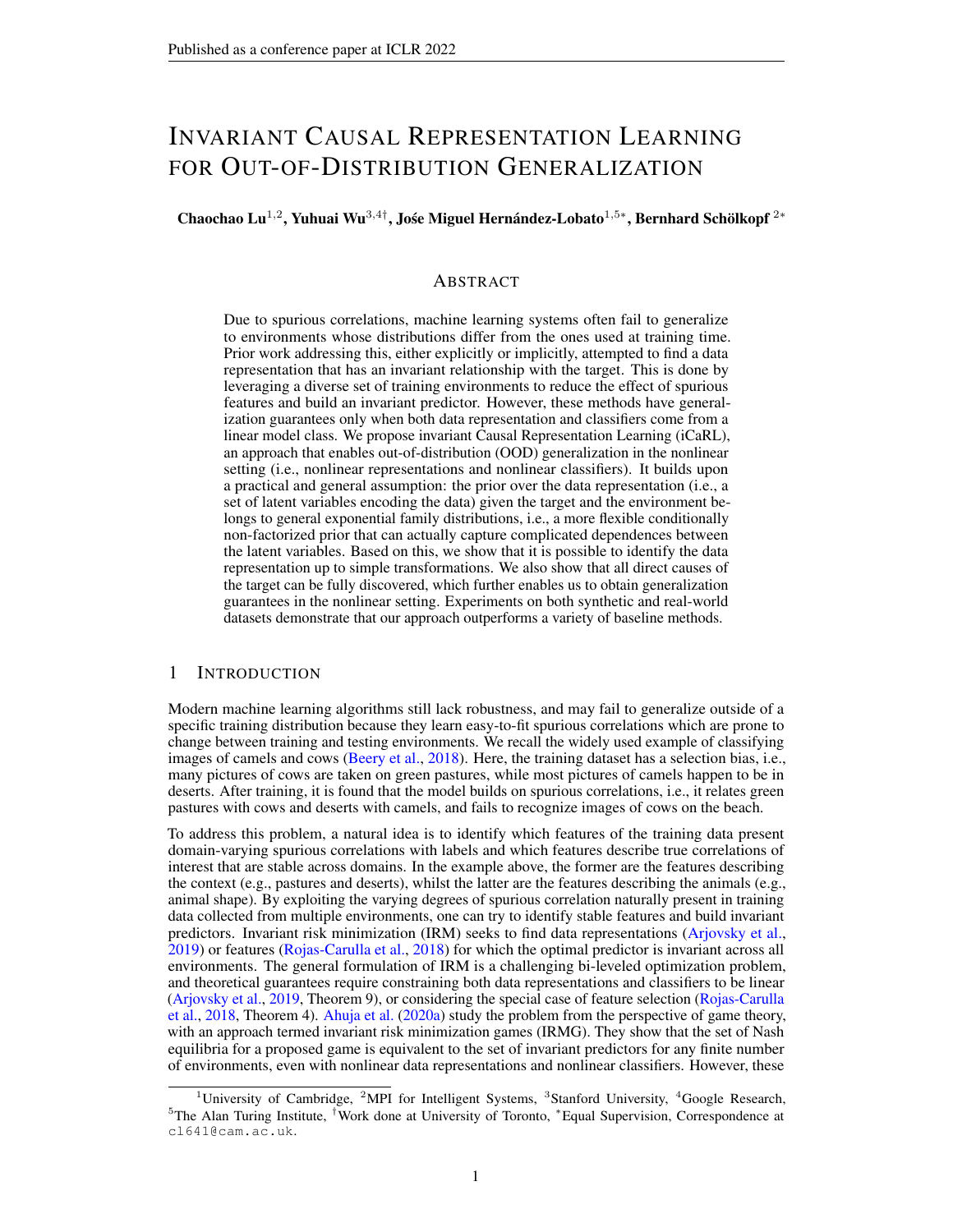- Julius von Kügelgen, Yash Sharma, Luigi Gresele, Wieland Brendel, Bernhard Schölkopf, Michel Besserve, and Francesco Locatello. Self-supervised learning with data augmentations provably isolates content from stylerXiv preprint arXiv:2106.0461, 2021.
- J. von Kügelgen, A. Mey, M. Loog, and B. Schölkopf. Semi-supervised learning, causality and the conditional cluster assumptioconference on Uncertainty in Arti cial Intelligence (UAQ020.
- Changzhang Wang, You Zhou, Qiang Zhao, and Zhi Geng. Discovering and orienting the edges connected to a target variable in a dag via a sequential local learning app**Carap**utational Statistics & Data Analysis 77:252–266, 2014.
- Haohan Wang, Aaksha Meghawat, Louis-Philippe Morency, and Eric P Xing. Select-additive learning: Improving generalization in multimodal sentiment analysi 20th 7 IEEE International Conference on Multimedia and Expo (ICMFb. 949–954. IEEE, 2017.
- Haohan Wang, Zexue He, Zachary C Lipton, and Eric P Xing. Learning robust representations by projecting super cial statistics ouarXiv preprint arXiv:1903.0625,62019.
- Garrett Wilson and Diane J Cook. A survey of unsupervised deep domain adapt ACM. Transactions on Intelligent Systems and Technology (TIST<sub>(5</sub>):1–46, 2020.
- Sewall Wright. Correlation and causation.agric. Res.20:557-580, 1921.
- Shen Yan, Huan Song, Nanxiang Li, Lincan Zou, and Liu Ren. Improve unsupervised domain adaptation with mixup trainingarXiv preprint arXiv:2001.0067,72020.
- Kun Zhang, Jonas Peters, Dominik Janzing, and Bernhard Schölkopf. Kernel-based conditional independence test and application in causal discovery is preprint arXiv:1202.37752012.
- Kun Zhang, Bernhard Schölkopf, Krikamol Muandet, and Zhikun Wang. Domain adaptation under target and conditional shift. Imternational Conference on Machine Learning . 819–827. PMLR, 2013.
- Kun Zhang, Mingming Gong, and Bernhard Schölkopf. Multi-source domain adaptation: A causal view. In Proceedings of the AAAI Conference on Arti cial Intelligencelume 29, 2015.
- Kun Zhang, Biwei Huang, Jiji Zhang, Clark Glymour, and Bernhard Schölkopf. Causal discovery from nonstationary/heterogeneous data: Skeleton estimation and orientation determination. In IJCAI: Proceedings of the Conference lume 2017, pp. 1347. NIH Public Access, 2017.
- Han Zhao, Remi Tachet Des Combes, Kun Zhang, and Geoffrey Gordon. On learning invariant representations for domain adaptation. International Conference on Machine Learning. 7523–7532. PMLR, 2019.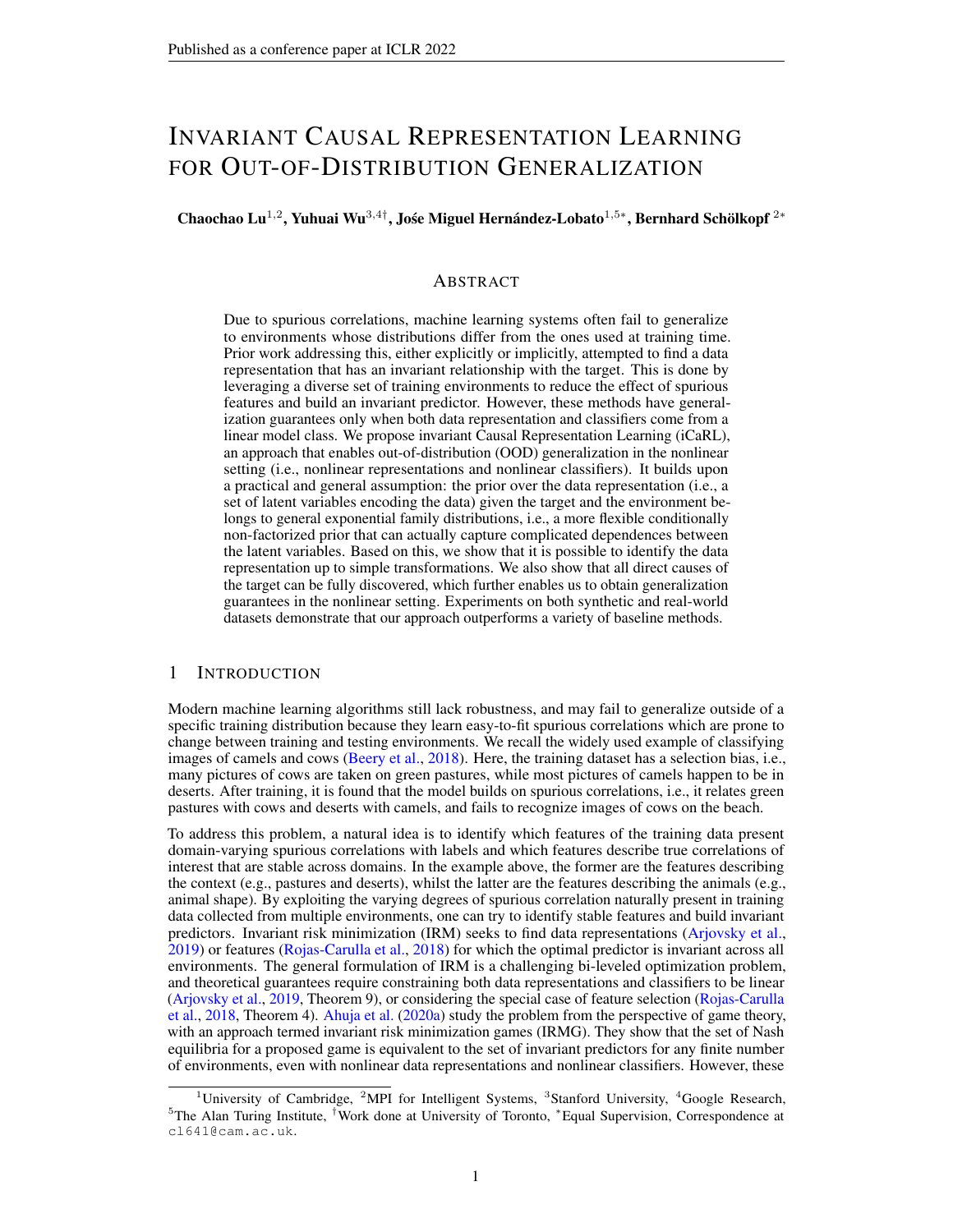# A DOMAIN GENERALIZATION

The goal of domain generalization (DG) (Muandet et al., 2013) is OOD generalization: learning a predictor that performs well at unseen test domains. Unlike domain adaptation (Pan & Yang, 2009; Ben-David et al., 2007; 2010; Crammer et al., 2008; Patel et al., 2015; Zhao et al., 2019; Wilson & Cook, 2020; Zhang et al., 2015), DG assumes that the test domain data are not available during training. One thread of DG is to explore techniques from kernel methods (Muandet et al., 2013; Niu et al., 2015; Erfani et al., 2016; Li et al., 2017b). Muandet et al. (2013) propose a kernel-based optimization algorithm that learns an invariant transformation by minimizing the discrepancy among domains and preventing the loss of relationship between input and output features. Another line of DG work is using end-to-end methods from deep learning: (a) reducing the differences of representations across domains through adversarial or similar techniques (Ghifary et al., 2015; Wang et al., 2017; Motiian et al., 2017; Li et al., 2018b;c); (b) projecting out super cial domain-speci c statistics to reduce sensitivity to the domain (Wang et al., 2019); (c) fusing representations from an ensemble of models across domains (Ding & Fu, 2017; Mancini et al., 2018). Meta-learning can also be applied to domain generalization, by dividing source domains into meta-training and meta-test sets, and aiming for a low generalization error on meta-test sets after training on meta-training sets (Balaji et al., 2018; Dou et al., 2019; Li et al., 2018a; 2019a;b). Recently, an extensive empirical survey of many DG algorithm (Gulrajani & Lopez-Paz, 2020) suggested that with current models and data augmentation techniques, plain ERM may be competitive with the state-of-the-art. It is worth noting that Sun et al. (2020) also propose an approach to learning latent causal factors for prediction. However, their assumptions over the underlying causal graph are restricted due to two reasons: 1) they only consider the scenarios whe Z and Y are generated concurrently, which excludes the cases in which some part of Z could also be affected by in some manner; 2) They assume that the causal latent factors and the non-causal latent factors are independent when conditioning En that is,  $Z_p$  ?  $Z_c$  jE. In practice, during model learning, they actually further assume that  $Z_j$  jE for anyi  $\epsilon$  j so that VAE could be leveraged to learn the model. In this sense, their approach has the same issue as the one in iVAE, i.e., unable to deal with the non-factorized cases. This point is also veri-ed in Table 2, where our approach greatly outperforms theirs.

# B VARIATIONAL AUTOENCODERS

We brie y describe the framework of variational autoencoders (VAEs), which allows us to ef ciently learn deep latent-variable models and their corresponding inference models (Kingma & Welling, 2013, Rezende et al., 2014). Consider a simple latent variable model WherR<sup>d</sup> stands for an observed variable and 2 R<sup>n</sup> for a latent variable. A VAE method learns a full generative model  $p(X; Z) = p(X | Z)$  and an inference model (Z $jX$ ), typically a factorized Gaussian distribution whose mean and variance parameters are given by the output of a neural network with input X. This inference model approximates the postepion  $\mathbb{Z}$  jX ), where is a vector of parameters of the generative modela vector of parameters of the inference model,  $\text{par}(\mathbf{Z})$ is a prior distribution over the latent variables. Instead of maximizing the data log-likelihood, we maximize its lower bound  $v_{AE}($  ; ):

logp  $(X)$  L  $_{VAE}($  ;  $)$  := E<sub>q (Z jX</sub> )[logp  $(X$  jZ)] KL (q (Z jX )jjp (Z )); where we have used Jensen's inequality,  $\mathbf{K}\hat{\mathbf{h}}$ d ij) denotes the Kullback-Leibler divergence between two distributions.

### C DERIVATION

### C.1 IVAE

In Section 2.1, the evidence lower bound of iVAE is de ned by  $\mathsf{L}_{\mathsf{iVAE}}(~\ ;~$  )  $\mathsf{:=}\mathsf{E}_{\mathsf{p}_\mathsf{D}}$  ,  $\mathsf{E}_{\mathsf{q}}$   $_{(Z\, \mathsf{j} X\, \mathsf{;U})}$  [log  $\mathsf{p}_\mathsf{f}$   $(\mathsf{X}\, \mathsf{j}\mathsf{Z}\,)$ ] ,  $\mathsf{KL}\,(\mathsf{q}\,~(\mathsf{Z}\, \mathsf{j} \mathsf{X}\, \mathsf{;U})$ jj  $\mathsf{p}_{\mathsf{T}\, \mathsf{i}}$  ,  $(\mathsf{Z}\, \mathsf{j}\mathsf{U}\,)\$  $=\mathsf{E}_{\mathsf{p}_\mathsf{D}}\ \ \mathsf{E}_{\mathsf{q}\ \,(\mathsf{Z}\, \mathsf{j}\mathsf{X}\,;\mathsf{U}\,)}\,$ [log $\mathsf{p}_\mathsf{f}\ (\mathsf{X}\, \mathsf{j}\mathsf{Z}\,)\texttt{+}$ log  $\mathsf{p}_\mathsf{T}\ \mathsf{p}\ (\mathsf{Z}\, \mathsf{j}\mathsf{U}\,)$   $\ \ \ \textsf{log}\,\mathsf{q}\ (\mathsf{Z}\, \mathsf{j}\mathsf{X}\,;\mathsf{U}\,)$ ] :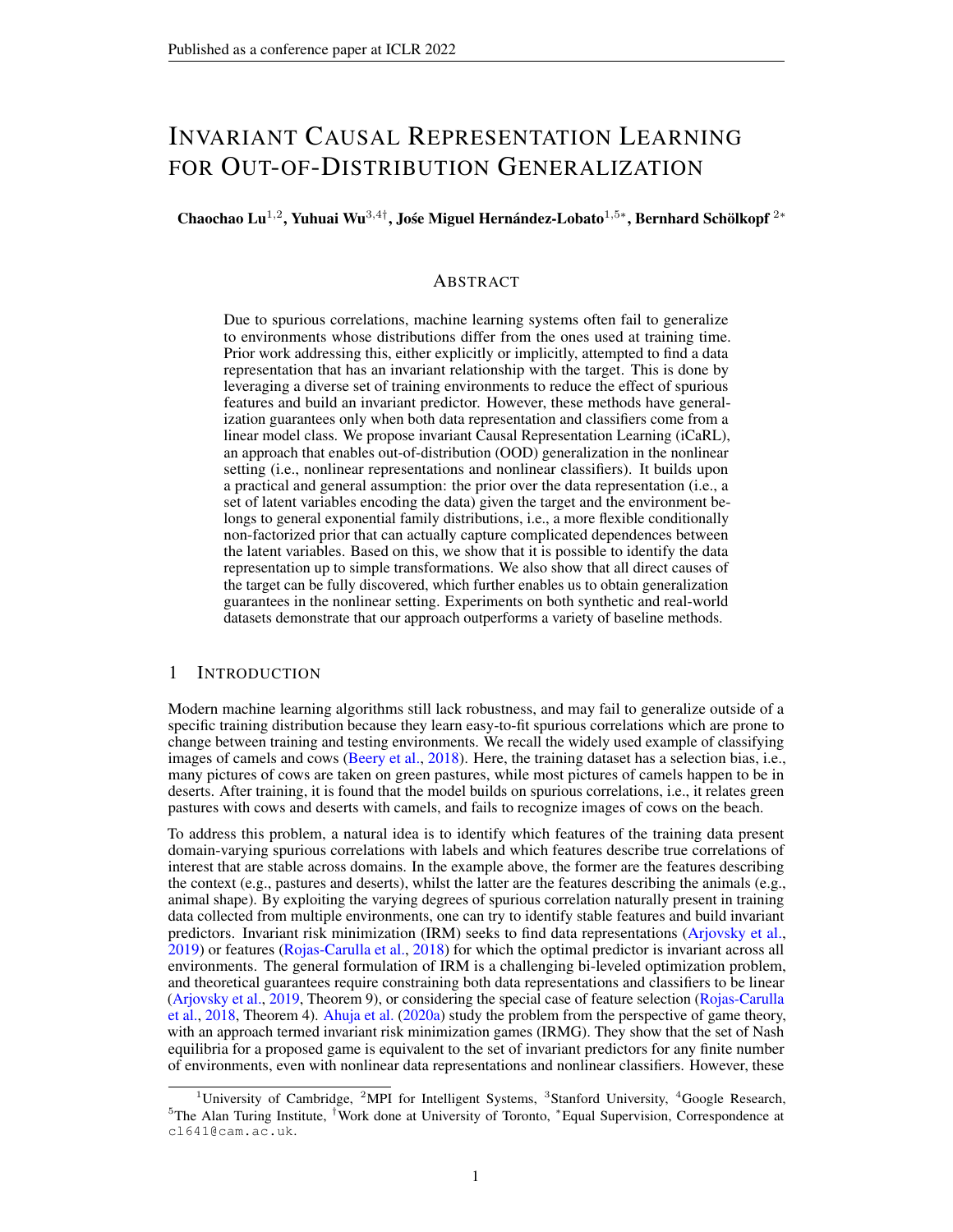### C.2 SCOREMATCHING

In Section 4.1, we follow Hyvärinen (2005) and use a simple trick of partial integration to simplify the evaluation of the score matching objective linearin Eq. (10) of the main text: i

$$
L_{phase}^{SM}(T; ) := E_{p_{D}} \mathop{\mathbb{E}_{q}} \limits_{(z \, jX \, ; Y \, ; E)} E_{q} \mathop{\mathbb{E}_{q}} \limits_{(z \, jX \, ; Y \, ; E)} \mathop{\mathbb{I}\mathbb{I}} \limits_{j=1}^{n} z \log q \ (Z \, jX \, ; Y \, ; E) \ r \ z \log p_{T} \ (Z \, jY \, ; E) \mathop{\mathbb{I}\mathbb{I}} \limits_{\mathcal{Q}} \frac{z}{T} + \frac{1}{2} \frac{z}{T} \frac{z}{T} + \frac{1}{T} \frac{z}{T} \frac{z}{T} + \text{const:}
$$

where the last equality is due to the Theorem 1 in Hyvärinen (2005).

# D DEFINITIONS FORSEM AND IRM

De nition 2. A structural equation model (SEM)  $\equiv$  (S;N) governing the random vector  $Z = (Z_1; \ldots; Z_d)$  is a set of structural equations:

> $S_i : Z_i$  $f_i(PaZ_i); N_i);$

wherePa(Z $_{{\rm i}}$ ) f Z $_{{\rm 1}}; \ldots$  ; Z $_{{\rm d}}$ g n $\mathsf{fZ}_{{\rm i}}$ g are called the parents  $\bm{{\alpha}}_{{\rm i}}$  , and theN $_{{\rm i}}$  are independent noise random variables. We say that " cause  $Z_j$ " if  $Z_i$  2 Pa( $Z_j$ ). We call causal graph of to the graph obtained by drawing i) one node for each and ii) one edge fror $\mathbf{\vec{a}}_i$  to Z $_{\textrm{j}}$  if Z $_{\textrm{i}}$  2 Pa(Z $_{\textrm{j}}$  ). We assume acyclic causal graphs.

De nition 3. Consider a SEMM  $:= (S; N)$ . An interventione on M consists of replacing one or several of its structural equations to obtain an intervened SEM := (S<sup>e</sup>; N<sup>e</sup>), with structural equations:

$$
S_i^e: Z_i^e \quad f_i^e(P\hat{\mathcal{A}}(Z_i^e); N_i^e);
$$

The variableZ  $e$  is intervened i $S_i$  is  $S_i^e$  or  $N_i$  is  $N_i^e$ .

De nition 4. Consider a structural equation model (SEMS) governing the random vector  $(Z_1; \ldots; Z_n; Y)$ , and the learning goal of predicting from Z. Then, the set of all environments $E_{all}$  (S) indexes all the interventional distributions(Z<sup>e</sup>; Y<sup>e</sup>) obtainable by valid interventionse. An interventione 2  $E_{\text{all}}(S)$  is valid as long as (i) the causal graph remains acyclic, (ii)  $E[Y^e]Pa(Y)$ ] =  $E[Y]Pa(Y)$ ], and (iii) V [Y  $e$ ]P $a(Y)$ ] remains within a nite range.

# E DEFINITIONS AND LEMMAS FOR THEEXPONENTIAL FAMILIES

De nition 5. (Exponential family) A multivariate exponential family is a set of distributions whose probability density function can be written as

$$
p(Z) = \frac{Q(Z)}{Q} \exp(hT(Z); i); \qquad (13)
$$

whereQ : Z ! R is the base measur  $\mathbf{C}$  ) is the normalizing constant, : Z ! R<sup>k</sup> is the suf cient statistics, and 2  $R<sup>k</sup>$  is the natural parameter. The sixe n is the dimension of the suf cient statisticsT and depends on the latent space dimensioNote thatk is xed givenn.

De nition 6. (Strongly exponential distribution) a multivariate exponential family distribution

$$
p(Z) = \frac{Q(Z)}{Q} \exp(hT(Z); i)
$$
 (14)

is strongly exponential, if

(9 2 R<sup>k</sup> s:t: hT(Z); i = const; 8Z 2 Z) =) (l(Z) = 0 or = 0); 8Z R  $R^n$ : ; (15) wherel is the Lebesgue measure.

The density of a strongly exponential distribution has almost surely the exponential component and can only be reduced to the base measure on a set of measure zero. Note that all common multivariate exponential family distributions (e.g. multivariate Gaussian) are strongly exponential.

### F DEFINITIONS FORIDENTIFIABILITY

De nition 7. Let be the domain of the parameters= f f; T; g. Let be an equivalence relation on . A deep generative model is said to beidenti able if

$$
p(X) = p(X) =)
$$
  $\tilde{}$  (16)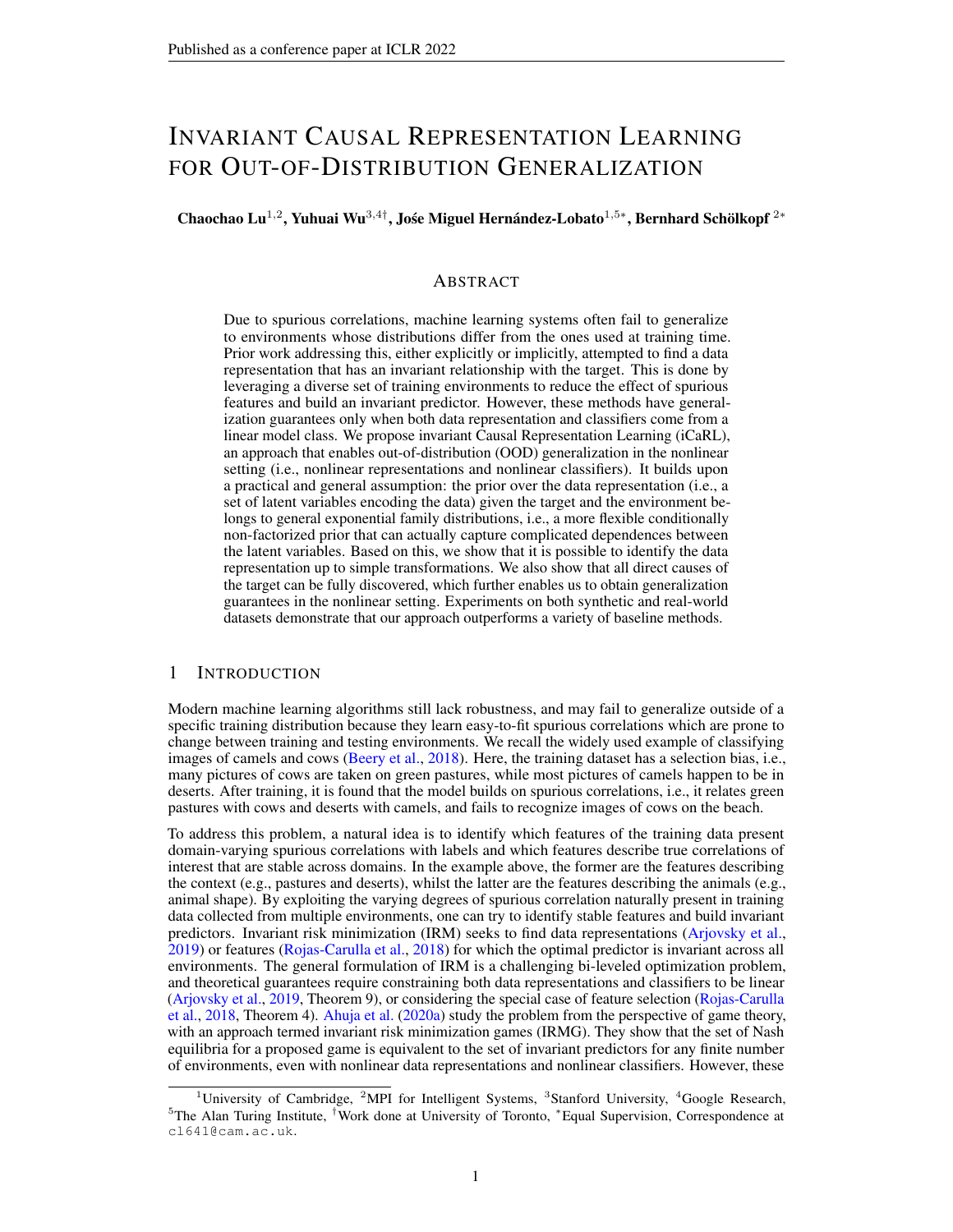

Figure 3: (a) General causal structure of  $M_i$ ;  $Y$ ;  $X$ ; Eg, where the arrow from $Z_i$  to  $X$  is a must-have connection and the other four might not be necessary. (b) Ten possible causal structures from (a) under Assumptions 1&2.

The elements in the quotient space  $\overline{a}$  are called the identi-ability classes.

De nition 8. Let  $_A$  be an equivalence relation on de ned by:

(f; T; )  $_A$  (f, T; ~)  $\emptyset$  9 A; c s.t. T (f  $(1)(X)$ ) = AT $(f^{-1}(X))$  + c; 8X 2 O; (17) whereA 2  $R^k$  k is an invertible matrix and 2  $R^k$  is a vector.

De nition 9. Let  $\mathsf{p}$  be an equivalence relation on de ned by:

(f; T; )  $_P$  (f, T; ~)  $\emptyset$  9 P; c s.t. T (f  $(1)(X)$ ) = PT (f  $(1)(X)$ ) + c; 8X 2 O; (18) whereP 2  $R^{k-k}$  is a block permutation matrix and 2  $R^{k}$  is a vector.

# G PHASE 2: DISCOVERINGSINGLE CAUSE

#### G.1 SOME SPECIAL CASES IN MULTI-CAUSE SETTINGS

These conditional independence tests can be performed in parallel to largely accelerate the testing procedure. Note that, in practice, it might occur that there exist **some** hich is independent of any otherZ<sub>j</sub> when conditioning onY andE . It is probably because suan is a deterministic transformation ofY . In this special case, we can use IGCI (Daniusis et al., 2012; Janzing et al.,  $2012$ ) to determine whether or not is a cause of . Also note that, in some scenarios in which the dependence signals between a pair of causal latent variables might be weak due to the data issue, we can test the conditional independence of such a latent variable with all the other causal latent variables. If it is conditionally dependent on more than half of them or its average p-value is larger than the pre-speci ed threshold, we will select it as one cause.of

#### G.2 DISCOVERINGSINGLE CAUSE

In the single-cause case, by following Wang et al. (2014), we leverage they-MBalgorithm to rst construct alocal structure around and then discover the single parent of according to the constructedocal graph. One obvious advantage of this approach is in ef ciency, because there is no need to construct the whole causal graph containing all the latent variables.and

We could have an even more ef cient solution to the single-cause case in some special scenarios where we assume th $\vec{a}$ t ?  $Z_j$  jY ; E for anyi  $\theta$  j . In fact, this assumption covers more scenarios than the common assumption that?  $Z_j$  for i  $\epsilon$  j in latent variable models, e.g., disentanglement (Bengio et al., 2013; Locatello et al., 2019), autoencoders (Kingma & Welling, 2013; Rezende et al., 2014), ICA (Comon, 1994; Hyvärinen & Oja, 2000), etc. Yilis caused by at most one Zif and Z<sub>j</sub>, and no matter whethan<sub>i</sub> andZ<sub>j</sub> are caused b $\sqrt{\mathbf{z}}$  or not, thenZ<sub>i</sub> ? Z<sub>j</sub> jY ; E holds, but we may well haveZ $_{\rm i}$  6? Z $_{\rm j}$  (e.g., if Y causes bot ${\tt Z}_{{\rm i}}$  andZ $_{\rm j}$  , or if there is a chainZ $_{\rm i}$  ! Y ! Z $_{\rm j}$  ). If Y  $\,$ causes or is caused by at most one $\,$ øand $\rm Z_{j}$  , and at most one  $\rm a\bar{t}_{i}$  and $\rm Z_{j}$  is caused b $\rm E$  , then bothZ $_$ i ?  $Z_j$  andZ $_$ i ?  $Z_j$  jY ; E\_hold. If f Y ; Z $_j$ ; Z $_j$  g form a colliderZ $_1$  !  $\,$  Y  $\,-\,$  Z $_j$  , and no matter whethe $\mathbb{Z}_i$  and $\mathsf{Z}_j$  are caused b $\mathsf{\not{\!\! E}}$  or not, then $\mathsf{Z}_i$  ?  $\mathsf{Z}_j$  jE hold, but we may hav $\mathsf{\not{\!\! E}}_i$  6?  $\mathsf{Z}_j$ (e.g., when botl $\mathbf{Z}_\text{i}$  and $\mathbf{Z}_\text{j}$  are caused b $\mathbf{\Xi}$  ).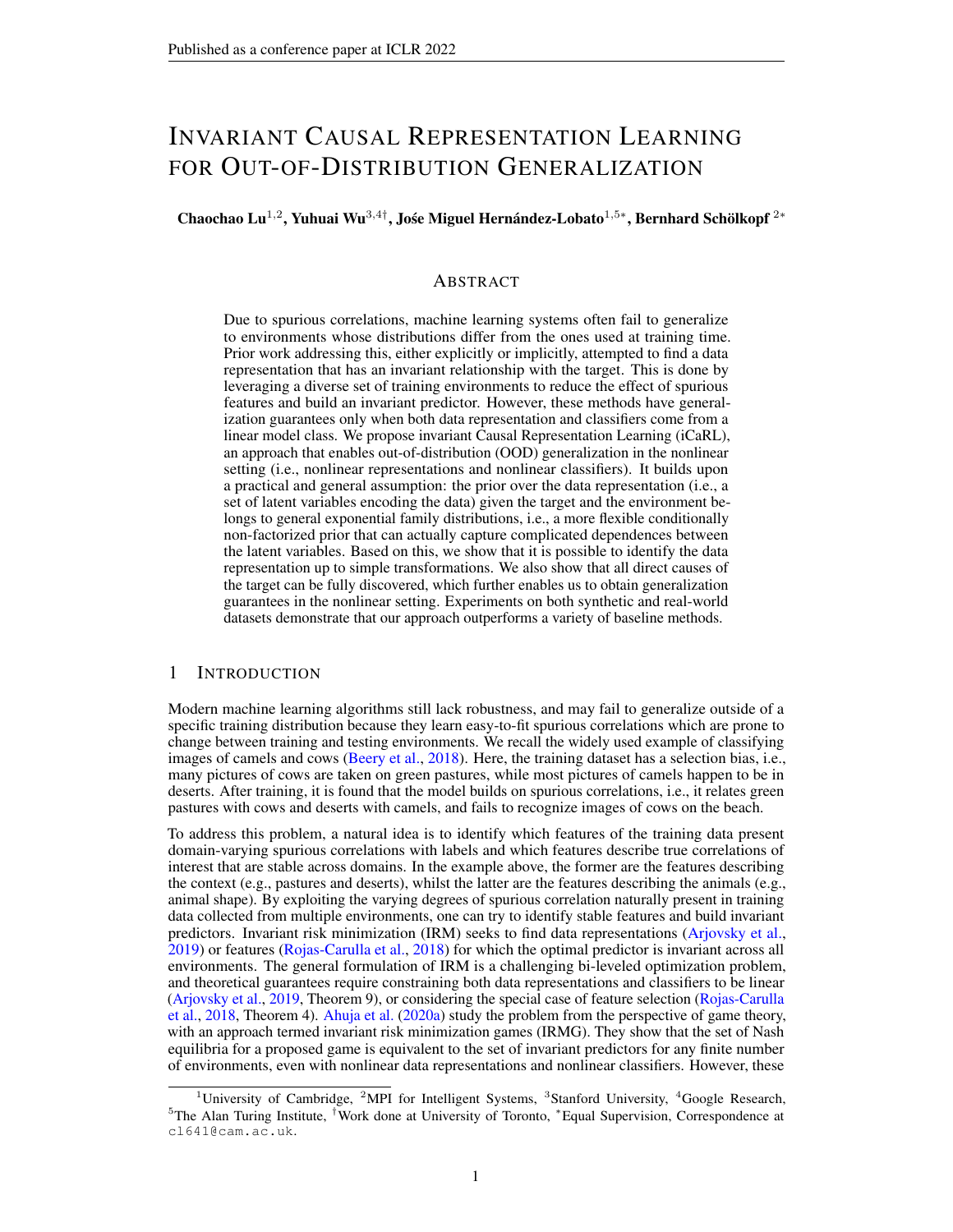Under this assumption, we are able to separately look into  $\vec{z}$  adiven Y and E, without considering any othe $\mathbb{Z}_\mathrm{j}$  . Fig. 5a shows that there exist only  $\,$  ve possible connections bet $\mathbb{Z}$ e,eYn, E , andX . Among them, only the arrow from i to X must exist, because is generated from  $\mathbf z$  . The other four arrows might not be present, with the exception that there must be at least one connection between $Z_i$  and Y or E (Assumption 1a). This leaves ten possible structures, shown in Figs. 3b-3k.

Given dataf  $\hat{\mathcal{Z}}_i$ ; Y ; E ; X g in which the $\hat{\mathcal{Z}}_i$  are obtained using (Z jX ; Y ; E ) (for example, as given by the mean of this distribution), we are able to distinguish all ten structures in Figs. 3b-3k by using causal discovery algorithms (Peters et al., 2017; Zhang et al., 2017; Huang et al., 2020) and performing conditional independence tests (Spirtes et al., 2000; Zhang et al., 2012). This is summarized in Proposition 2 below. Its proof can be found in Appendix H, which also describes the speci c assumptions made. In practice, we can assess in parallel whether or n**zt eachdirect** cause of Y, which accelerates this phase signi cantly.

Proposition 2. Under the assumptions stated in Appendix H, the ten structures shown in Figs. 3b-3k can be identi ed using causal discovery methods consistent in the in nite sample limit.

Note that there are only four cases in whichis a parent of (i.e., Figs. 3b, 3e, 3g, and 3j). We can identify these by applying rules 2, 1.6, 2.1, and 3.1 from Appendix  $H.5$ .

### H PROOFS

H.1 PROOF OFTHEOREM1

The proof of this theorem consists of three parts.

In Part I, we prove that the parameterare  $\overline{A}$  identi able (De nition 8) by using assumption (i), the rst half of assumption (ii), and assumption (iv) of Theorem 1.

In Part II, based on the result in Part I, we further prove that the parameters  $_P$  identi able (De nition 9) by additionally using Assumption 2, the second half of assumption (ii) and assumption (iii) of Theorem 1.

In Part III, we combine the results (Theorems 4&5) in both Part I and Part II into one theorem (Theorem 1), which completes the proof.

It is worth noting that, compared to the proof in iVAE, the main changes in our proof consist of

- Part I, In step III.
	- It has been updated to account for vectors of suf cient statistics whose entries can be arbitrary functions of all entries in the random variable vector, while in the previous proof the suf cient statistics contained entries that are functions of individual entries in the random variable vector.
	- The assumption of "The suf cient statistics Thare all linearly independent." is not required in our proof, but it is in the proof of iVAE.
- Part II.
	- $-$  It has been updated to account for the part of the suf cient statistics which is the output of a deep neural network with ReLU activation functions.

### H.1.1 PART I

For notational simplicity, in the proof of this part we denote:  $E$  ) by U. Hence, our generative model de ned according to Eqs. (6-8) in the main text now becomes:

 $p(X; Z|U) = p_f(X|Z)p_{T}$ ; (Z jU ); (19)

$$
p_f(X|Z) = p(X + f(Z));
$$
 (20)

$$
p_{T}
$$
; (ZjU) = Q(Z)=Q(U) exp T(Z)<sup>T</sup> (U)]: (21)

Theorem 4. Suppose that we observe data sampled from a deep generative model de ned according to Eqs. (19-21) with paramete $fs$ ; T; ). Assume that

(i) The sef X 2 Oj'  $\cdot$  (X ) = 0 g has measure zero, where is the characteristic function of the densityp<sub>"</sub> de ned in Eq. (20);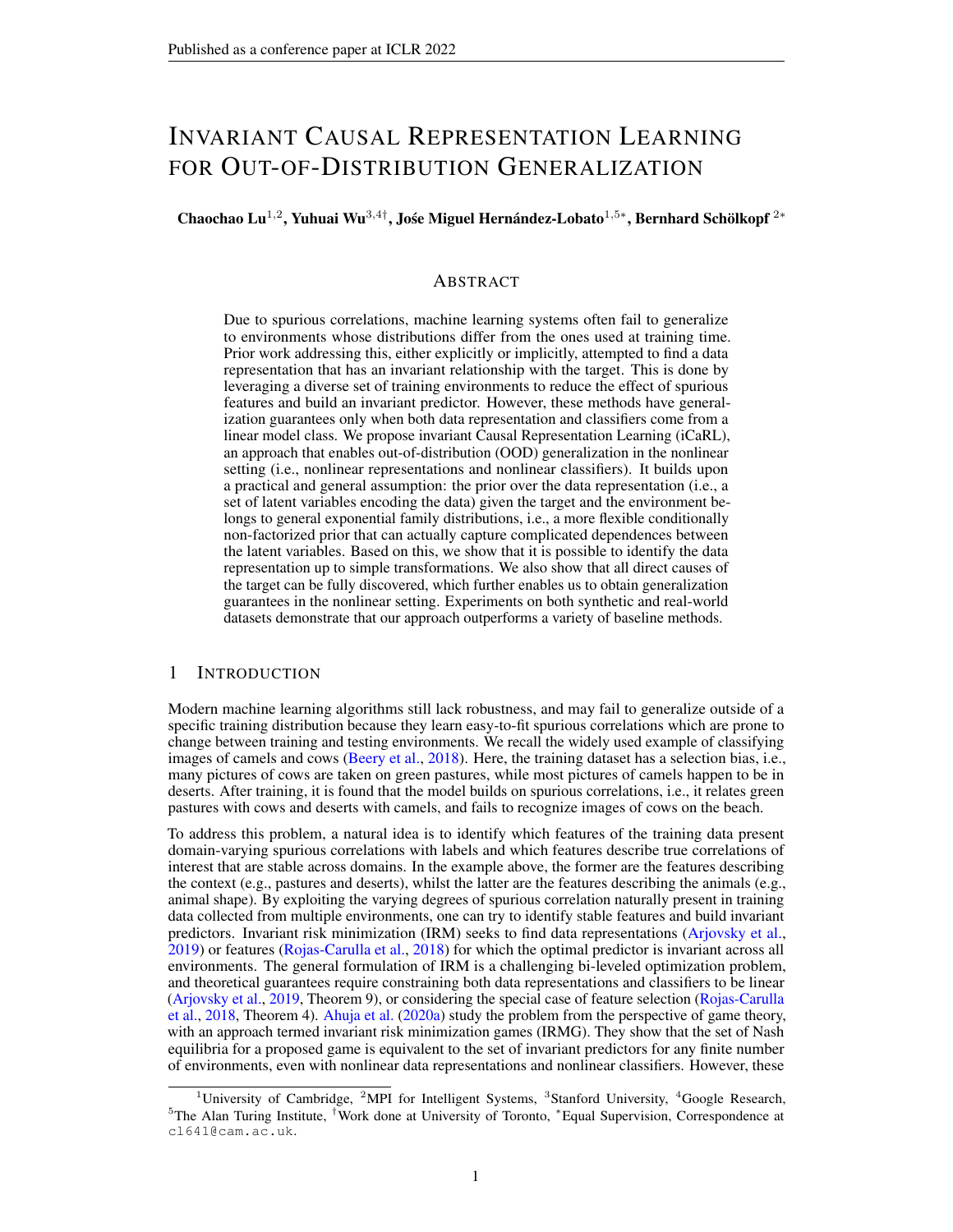- (ii) The mixing functior in Eq.  $(20)$  is injective;
- (iii) There existk + 1 points  $U^0$ ;  $U^1$ ; ; U<sup>k</sup> 2 U such that the matrix  $L = [ (U<sup>1</sup>) (U<sup>0</sup>); ; (U<sup>k</sup>) (U<sup>0</sup>)] 2 R<sup>k k</sup>$ (22) is invertible.

Then the parameterfs ; T ; g are  $\;$   $_{\rm A}$  identi able.

Proof. De ne vol $(B)$  = p det( $\mathsf{B}^\intercal\mathsf{B}$ ) for any full column rank matri $\mathsf{B}$ . Suppose that we have two sets of parameters= ( $f$ ; T; ) and  $\tilde{=}$  ( $f$ ; T;  $\tilde{=}$ ) such thap ( $X$  jU ) = p<sub> $\tilde{=}$ </sub>( $X$  jU ); 8( $X$ ; U) 2 O U . We want to show  $\alpha$   $\sim$ 

Step I. The proof of this step is similar to Step I in the proof of Theorem 1 in Khemakhem et al. (2020a). We transform the equality of the marginal distributions over observed data into the equality of noise-free distributions. For all pai $( \mathsf{X} \ ; \mathsf{U} \ )$  2 O  $\; \mathsf{U} \;$  , we have

|  | $p(X  U) = p(X  U)$                                                                                                                                                                                                                                                                                                                                       | (23) |
|--|-----------------------------------------------------------------------------------------------------------------------------------------------------------------------------------------------------------------------------------------------------------------------------------------------------------------------------------------------------------|------|
|  | =) $p_f(X Z)p_T$ ; $(Z U)dZ = p_f(X Z)p_{T}$ ; $(Z U)dZ = z$                                                                                                                                                                                                                                                                                              | (24) |
|  | =) $p_{\uparrow}$ ; (X if (Z)) $p_{\uparrow}$ ; (ZjU) dZ = $p_{\uparrow}$ (X if (Z)) $p_{\uparrow}$ ; (ZjU) dZ                                                                                                                                                                                                                                            | (25) |
|  | $\int_{\Omega} \mathsf{P}^{\mathsf{p}}(X-X)\mathsf{p}_{\mathsf{T}_{\mathsf{T}}}((\mathsf{f}^{-1}(X))\mathsf{U})\, \mathsf{vol}(\mathsf{J}_{\mathsf{f}^{-1}}(X))\, \mathsf{d}X\;=\;\;\;\mathsf{P}^{\mathsf{p}}(X-X)\mathsf{p}_{\mathsf{T}_{\mathsf{T}}^{-1}}(\mathsf{f}^{-1}(X))\mathsf{U})\, \mathsf{vol}(\mathsf{J}_{\mathsf{f}^{-1}}(X))\, \mathsf{d}X$ |      |
|  |                                                                                                                                                                                                                                                                                                                                                           | (26) |
|  | $=$ ) $P^*(X - X)P_{f^*:T; 0}(X)dX = P^*(X - X)P_{f^*:T^*:U}(X)dX$                                                                                                                                                                                                                                                                                        | (27) |
|  | =) $(p_{f,T}$ ; ; $U$ $p_{r}(X) = (p_{f-T^{-1}})(X)$                                                                                                                                                                                                                                                                                                      | (28) |
|  | $=$ ) $F[\mathbf{p}_{f,T}; \cdot; U](!)^{T}$ (! ) = $F[\mathbf{p}_{f \sim T^{T}$ ; -: $U^{T}}](!)^{T}$ (! )                                                                                                                                                                                                                                               | (29) |
|  | =) $F[\mathbf{p}_{f,T}; j_{U}](! ) = F[\mathbf{p}_{f \sim T^{1/2}}](!)$                                                                                                                                                                                                                                                                                   | (30) |
|  |                                                                                                                                                                                                                                                                                                                                                           |      |

$$
=) \tP_{f:T; jU}(X) = P_{f \sim T; \sim jU}(X)
$$
 (31)

where

- in Eq.  $(26)$ , J denotes the Jacobian, and we made the change of valiable  $(Z)$  on the left hand side, and  $= f(2)$  on the right hand side.
- in Eq. (27), we introduced

$$
p_{f, T; y}(X), p_{T; f}(f^{-1}(X))U) \text{ vol}(J_{f^{-1}}(X))I_0(X)
$$
\non the left hand side, and similarly on the right hand side.

- in Eq. (28), we used for the convolution operator.
- in Eq. (29), we used [:] to designate the Fourier transform, and where= F [p ] (by de-nition of the characteristic function).
- in Eq. (30), we dropped  $(!)$  from both sides as it is non-zero almost everywhere (by assumption (i)).

Step II. In this step, we remove all terms that are either a function of U. First, by replacing both sides of Eq. (31) by their corresponding expressions from Eq. (32), we have

$$
p_{T} \, ; \, (f^{-1}(X)jU) \, \text{vol}(J_{f^{-1}}(X)) = p_{T^{k-1}}(f^{-1}(X)jU) \, \text{vol}(J_{f^{-1}}(X)) \, : \tag{33}
$$

Then, by taking logarithm on both sides of Eq.  $(33)$  and replaping by its expression from Eq. (21), we obtain

$$
\begin{array}{lll}\n\log vol(J_{f^{-1}}(X)) + \log Q(f^{-1}(X)) & \log Z(U) + T(f^{-1}(X)) & \text{(U)} \\
&= \log vol(J_{f^{-1}}(X)) + \log Q(f^{-1}(X)) & \log Z(U) + T(f^{-1}(X)); \sim(U) \quad \text{(34)}\n\end{array}
$$

Let U<sup>0</sup>; U<sup>1</sup>;  $\;$ ; U<sup>k</sup> 2 U be thek + 1 points de ned in assumption (iii). We evaluate the above equation at these points to obtain + 1 equations, and subtract the rst equation from the remaining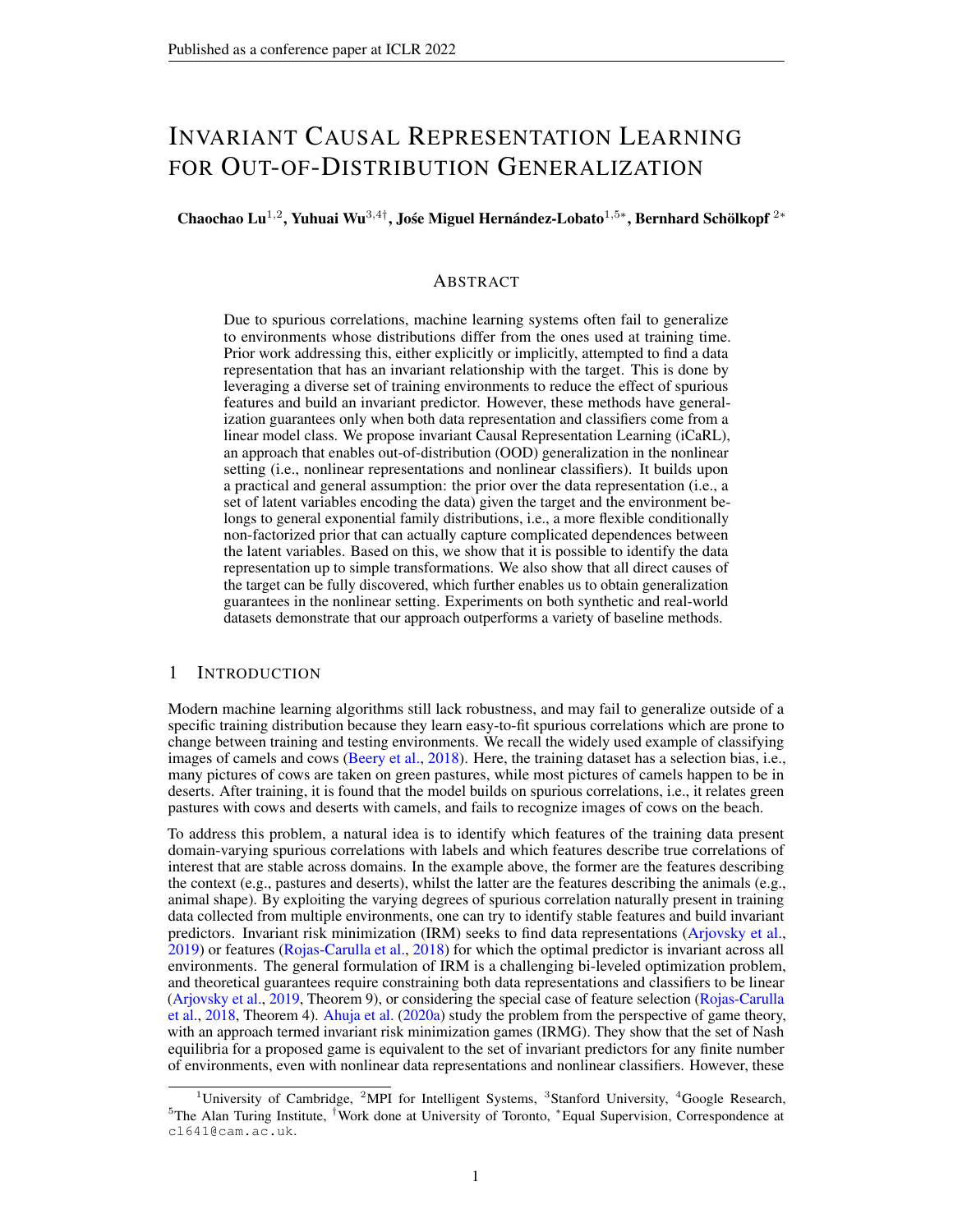k equations to obtain:

T(f<sup>-1</sup>(X)); (U<sup>1</sup>) (U<sup>0</sup>) + log 
$$
\frac{Z(U^0)}{Z(U^1)}
$$
  
= T(f<sup>-1</sup>(X)); ~ (U<sup>1</sup>) ~ (U<sup>0</sup>) + log  $\frac{Z(U^0)}{Z(U^1)}$ ; 1 = 1; ; k: (35)

Let L be de ned as in assumption (iii) and de ned similarly for ~. Note thatL is invertible by assumption, but is not necessarily invertible. Lettirtng2 R<sup>k</sup> in which b = log  $\frac{Z(U^0)Z(U^1)}{Z(U^1)Z(U^0)}$ , we have

$$
L^{T}T(f^{-1}(X)) = L^{T}T(f^{-1}(X)) + b.
$$
 (36)

Left multiplying both sides of the above equation by  $T$  gives

$$
T(f^{-1}(X)) = A T(f^{-1}(X)) + c;
$$
  
where  $A = L^{T} L 2 R^{k-k}$  and  $c = L^{T} D 2 R^{k}$ . (37)

Step III. To complete the proof, we need to show that invertible. Let  $Z_1 \cdot Z \cdot Z_2$   $\cdot X_1 =$ f  $(Z<sub>1</sub>)$ ; l = 0; ; k. We evaluate Eq. (37) at the ket 1 points to obtain k + 1 equations and subtract the rst equation from the remaining equations to obtain

$$
\left\{\frac{\Gamma(Z_1) - \Gamma(Z_0);}{\sum_{R \ge R^k} \sum_{k=1}^k \Gamma(Z_k) - \Gamma(Z_0)}\right\}
$$
\n
$$
= A \left\{\frac{\Gamma(f^{-1}(X_1)) - \Gamma(f^{-1}(X_0));}{\sum_{R \ge R^k} \sum_{k=1}^k \Gamma(Z_k) - \Gamma(f^{-1}(X_0))}\right\} : (38)
$$

We need to show that for a give  $T_0$  2 Z, there exisk pointsZ<sub>1</sub>;  $\ldots$ ; Z<sub>k</sub> 2 Z such that the columns of R are linearly independent. Suppose, for contradiction, that the colum Resolution ever be linearly independent for any choice  $\mathbf{Z}f_1$ ;  $\;\;$ ;  $Z_k$  2 Z . Then the functiorg(Z),  $\;\;$  T(Z)  $\;\;$  T(Z<sub>0</sub>) would live in ak 1 or lower dimensional subspace, and thus we could nd a non-zero v would live in ak 1 or lower dimensional subspace, and thus we could nd a non-zero vector 2 R<sup>k</sup> orthogonal to that subspace. This would imply th $\bar{a}(Z)$  T( $Z_0$ ); i = 0 and thus hT (Z); i =  $\overline{h}$ T (Z<sub>0</sub>); i = const; 8Z 2 Z, which contradicts the assumption that the prior is strongly exponential (De nition 6). Therefore, we have shown that there exist points  $Z_0$ ;  $Z_1$ ; ;  $Z_k$  2 Z such thatR is invertible. SinceR = AR andA is not a function of Z, A must be invertible. This completes the proof.  $\Box$ 

#### H.1.2 PART II

Theorem 5. Suppose that all assumptions in Theorem 4 hold. Let the suf cient statistics T (Z ) = [ T<sub>f</sub> (Z )<sup>T</sup>; T<sub>NN</sub> (Z )<sup>T</sup>]<sup>T</sup> given by the concatenation of a) the suf cient statistlet (z ) =  $[T_1(Z_1)^T$ ;  $T_n(Z_n)^\top]^\top$  of a factorized exponential family, where all t $\texttt{fln}(Z_i)$  have dimension larger or equal to 2, and b) the output  $_N$  (Z) of a neural network with ReLU activations. (note that a neural network with ReLU activation has universal approximation power and should be able to capture any dependencies of interest). Let the dimension of  $_{\mathsf{f}}$  and thus tha $\mathsf{k}^\mathsf{0}$  2n. Assume that

- (i) the suf cient statistics  $F_f$  have all second-order own derivatives;
- (ii) the mixing functior has all second-order cross derivatives.

Then the parameterts  $T$ ; gare  $P$  identi able.

Proof. Let 
$$
v = f^{-1}
$$
  $f : Z : Z$ . Since all assumptions in Theorem 4 hold, we have  
\n
$$
T(Z) = A T(v(Z)) + c;
$$
\n(39)  
\nwhere  $\Delta$  2 R<sup>k</sup> is invertible. We want to show that is a block permutation matrix

whereA 2 R<sup>r</sup> is invertible. We want to show that is a block permutation matrix.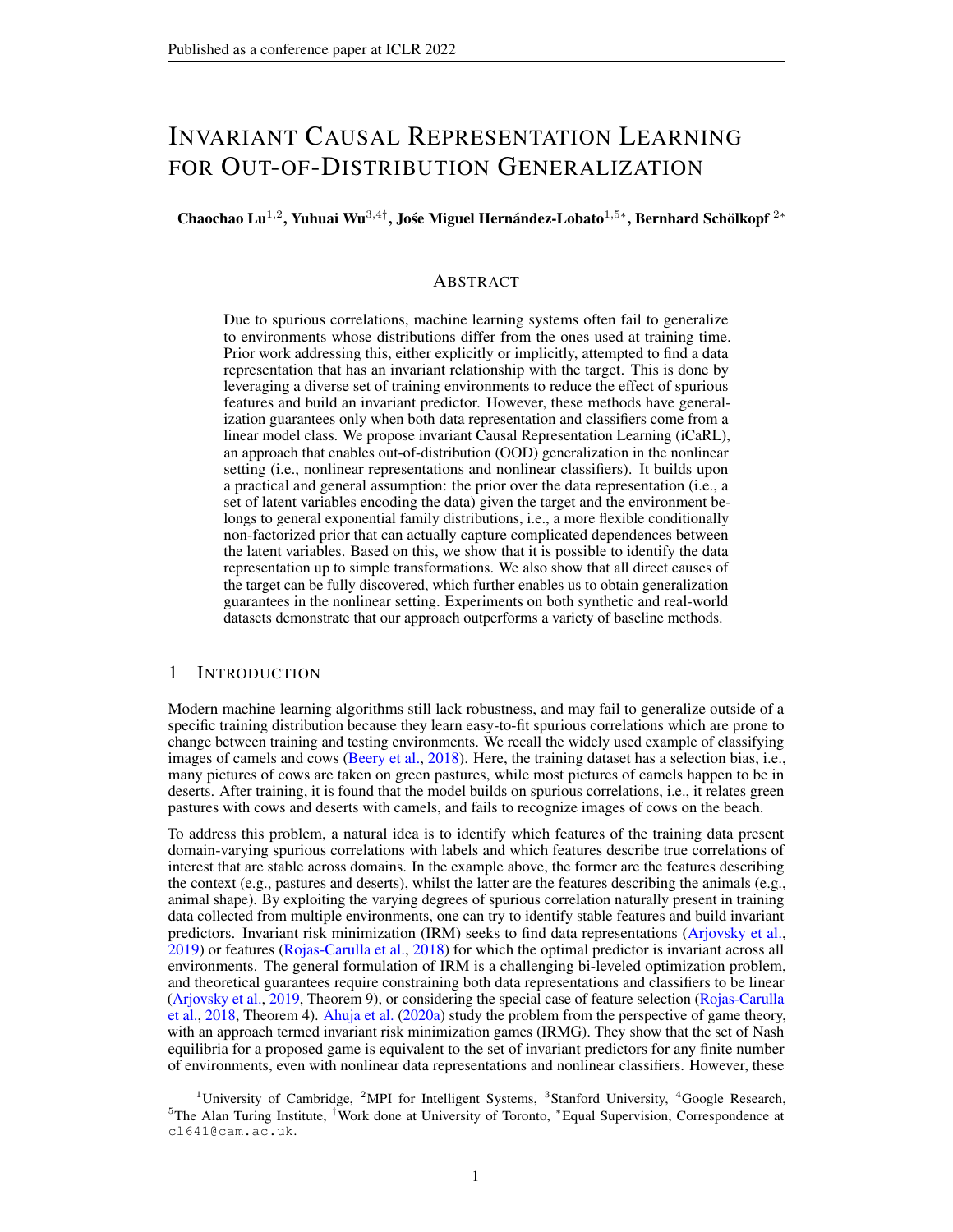Step I. In this step, we show that is a componentwise function. First we differentiate both sides of Eq. (39) with respect t $\overline{\mathfrak{a}}_s$  and  $Z_t$  (s  $\epsilon$  t) to obtain

$$
\frac{\mathfrak{A}(Z)}{\mathfrak{A}(Z)} = A \sum_{i=1}^{N} \frac{\mathfrak{A}(v(Z))}{\mathfrak{A}(Z)} \frac{\mathfrak{A}(Z)}{\mathfrak{A}(Z)} \tag{40}
$$

$$
\frac{\mathcal{C}\Gamma(Z)}{\mathcal{Q}Z\mathcal{Q}Z} = A \sum_{i=1}^{N} \sum_{j=1}^{N} \frac{\mathcal{C}\Gamma(v(Z))}{\mathcal{Q}_M(Z)\mathcal{Q}_M(Z)} \frac{\mathcal{Q}_M(Z)}{\mathcal{Q}Z} \frac{\mathcal{Q}_M(Z)}{\mathcal{Q}Z} + A \sum_{i=1}^{N} \frac{\mathcal{C}\Gamma(v(Z))}{\mathcal{Q}_M(Z)} \frac{\mathcal{C}\nu_i(Z)}{\mathcal{Q}_A\mathcal{Q}Z}. \tag{41}
$$

By construction, the second-order cross derivatives and T are all zero. Therefore, we have

$$
0 = A \sum_{i=1}^{X^{\uparrow}} \frac{\mathcal{C} \mathcal{F}(v(Z))}{\mathcal{Q}_M Z)^2} \frac{\mathcal{Q}_M Z}{\mathcal{Q}_4 Z} \frac{\mathcal{Q}_M Z}{\mathcal{Q}_6 Z} + A \sum_{i=1}^{X^{\uparrow}} \frac{\mathcal{C} \mathcal{F}(v(Z))}{\mathcal{Q}_M Z} \frac{\mathcal{C} \mathcal{F}(v(Z))}{\mathcal{Q}_6 Z \mathcal{Q}_6 Z}.
$$
 (42)

The above equation can be written in the matrix-vector form:

$$
0 = A T^{0} (Z) v_{s;t}^{0} (Z) + A T^{0} (Z) v_{s;t}^{00} (Z); \qquad (43)
$$

where

$$
\mathsf{T}^{\mathsf{O}}(Z) = \frac{\mathscr{E}\mathsf{T}(v(Z))}{\mathscr{Q}\mathsf{v}(Z)^2}; \quad ; \quad \mathscr{E}\mathsf{T}(v(Z)) \quad 2 \mathsf{R}^k \quad \mathsf{n} \tag{44}
$$

$$
v_{s;t}^0(Z) = \frac{\mathcal{Q} \gamma(Z)}{\mathcal{Q} \bar{Z}} \frac{\mathcal{Q} \gamma(Z)}{\mathcal{Q} \bar{Z}}; \quad ; \frac{\mathcal{Q} \gamma(Z)}{\mathcal{Q} \bar{Z}} \frac{\mathcal{Q} \gamma(Z)}{\mathcal{Q} \bar{Z}}^T 2 R^n; \tag{45}
$$

and

$$
\mathsf{T}^0(Z) = \left( \frac{\mathsf{Q} \mathsf{T}(\mathsf{v}(Z))}{\mathsf{Q} \mathsf{v}(Z)} \right); \qquad ; \frac{\mathsf{Q} \mathsf{T}(\mathsf{v}(Z))}{\mathsf{Q} \mathsf{w}(Z)}^{\#} \quad 2 \mathsf{R}^{\mathsf{k} \mathsf{n}} \tag{46}
$$

$$
v_{s;t}^{00}(Z) = \frac{\mathcal{C}v_1(Z)}{\mathcal{Q}Z \mathcal{Q}Z}; \qquad ; \frac{\mathcal{C}v_n(Z)}{\mathcal{Q}Z \mathcal{Q}Z}^T 2 R^n: \qquad (47)
$$

Now by concatenating

 $T^{00}(Z) = [T^{00}(Z); T^{0}(Z)]$  2 R<sup>k 2n</sup> and  $v_{s,t}^{00}(Z) = [v_{s,t}^{0}(Z)^T; v_{s,t}^{00}(Z)^T]^T$  2 R<sup>2n</sup> ; (48) we obtain

$$
0 = A T^{00} (Z) v_{s;t}^{00} (Z): \tag{49}
$$

Finally, we take the rows ol $F^{00}(Z)$  that corresponds to the factorized strongly exponential family distribution part and denote them  $\overline{\mathfrak{w}}^{00}$ (2 ) 2 R<sup>ko 2n</sup> . By Lemma 5 in the iVAE paper (Khemakhem et al., 2020a) and the assumption t**k** $\frac{1}{2}$ t 2n, we have that the rank  $\overline{\mathrm{df}}_{\mathrm{f}}^{00}$ (Z ) is 2n. Sincek k<sup>0</sup> 2n, the rank of  $F^{00}(Z)$  is also2n. Since the rank oA is k, the rank of A $F^{00}(Z)$  2 R<sup>k 2n</sup> is 2n. This implies that  $_{\rm s;t}^{000}$ (Z  $)$  must be a zero vector. In particular, we have th $_{\rm szt}^{000}$ (Z ) = 0; 8s 6  $\,$ t. Therefore, we have shown thats a componentwise function.

Step II. To complete the proof, we need to show thats a block permutation matrix. Without loss of generality, we assume that the permutation in the identity. That is  $(Z)$  =  $[v_1(Z_1); \dots; v_n(Z_n)]^T$  for some nonlinear univariate scalar functions  $v_n$ . Sincef and f~ are bijective, we have that is also bijective and  $(2) = [v_1^1(Z_1); v_n^1(Z_n)]^T$ . We denoteT  $(v(Z)) = T(v(Z)) + A^{-1}c$  and plug it into Eq. (39) to obtain  $(Z) = AT(v(Z))$ . Applying v<sup>3</sup> to the variables at both sides gives

$$
T(v^{-1}(Z)) = AT(Z): \t\t(50)
$$

Let t be the index of an entry in the suf cient statisticsthat corresponds to the the factorized strongly exponential family distribution paTt . For all s 6 t, we have

$$
0 = \frac{\mathfrak{A}(v^{-1}(Z))_t}{\mathfrak{Q}_\mathcal{A}} = \sum_{j=1}^{\mathcal{X}} a_{tj} \frac{\mathfrak{A}(Z)_j}{\mathfrak{Q}_\mathcal{A}}.
$$
 (51)

Since the entries of are linearly independent (if they were not linearly independent, then be compressed into a smaller vector by removing the redundant entries), we have the atero for any j such that $\frac{g\pi (Z)_j}{\omega z}$  6 0. This includes the entriesin the suf cient statisticsT that corresponds to 1) the factorized strongly exponential family distribution part which do not depend; pand 2) the neural network part.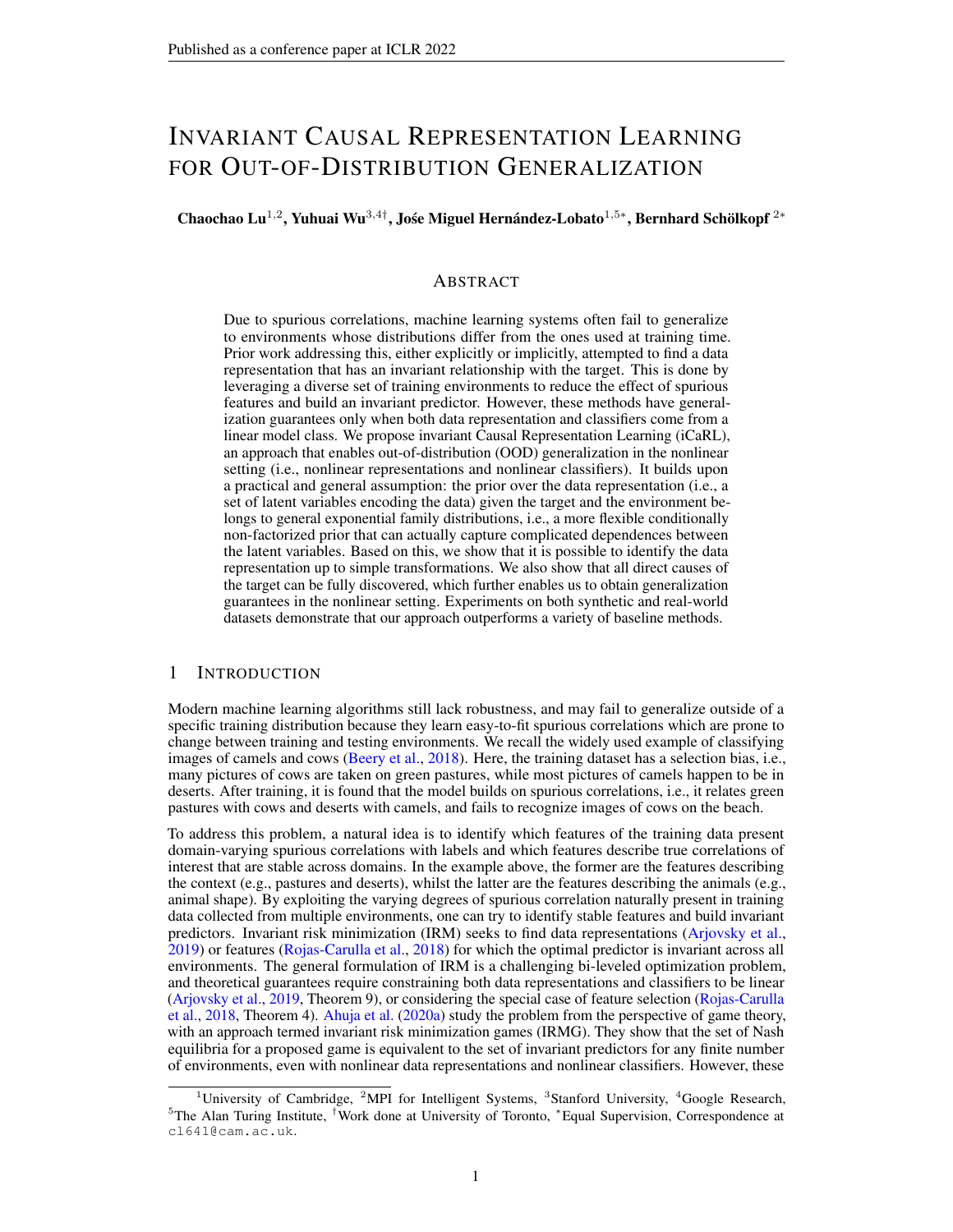Therefore, when is the index of an entry in the suf cient statisticsthat corresponds to factoin the factorized strongly exponential family distribution p̄ārt, the only non-zerœ<sub>tj</sub>are the ones that map between  $T_i(Z_i)$  and  $T_i(v_i(Z_i))$  , where  $T_i$  are the factors in  $T_f$  that only depend o $\bar{z}_i$  and  $T_i$  is de ned similarly. Therefore, we can construct an invertible submathwith all non-zero elements  $a_{ti}$  for all t that corresponds to factor such that

$$
T_i(Z_i) = A_i^0 T_i (v_i(Z_i)) = A_i^0 F_i (v_i(Z_i)) + c_i; \quad i = 1; \quad ; n; \tag{52}
$$

whereT<sub>i</sub> are the factors inT<sub>f</sub> that only depends o $\mathbf{z}_i$ , andc<sub>i</sub> are the corresponding elementscof  $_{i}^{0}$  of This means that the matrix is a block permutation matrix. For each  $1$ ; A af nely transformsT<sub>i</sub>(Z<sub>i</sub>) into T<sub>i</sub>(v<sub>i</sub>(Z<sub>i</sub>)). There is also an additional blo**ck**<sup>0</sup> which af nely transformsT<sub>NN</sub> (Z) into T<sub>NN</sub> ( $v(Z)$ ). This completes the proof. П

### H.1.3 PART III

Now we combine Theorem 4 in Part I and Theorem 5 in Part II into one theorem, which completes the proof of Theorem 1.

#### H.2 PROOF OFTHEOREM 2

We recall that the loss function in Phase 1 is as follows:

|       | $L_{phase}$ ; $) = L_{phase}^{ELBO}$ { ; $\uparrow$ ; $\uparrow$ ; $\uparrow$ ; $\downarrow$ $L_{phase}$ { $\uparrow$ $\uparrow$ $\uparrow$ ; $\uparrow$ $\rangle$ ; | (53) |
|-------|----------------------------------------------------------------------------------------------------------------------------------------------------------------------|------|
| where |                                                                                                                                                                      |      |
|       | $L_{\text{phase}}^{\text{ELBO}}($ ; $) := E_{p_D} E_{q_{(Z X;Y;E)}} [\log p_f(X Z) + \log p_T; (Z Y;E) \log q(Z X;Y;E)]$ ; (54)                                      |      |
|       | $L_{phase}^{SM}(T; ) := E_{p_D} E_{q (ZjX; Y; E)}$ jjr z logq (ZjX;Y;E) r z logp <sub>T;</sub> (ZjY;E)jj <sup>2</sup> : (55)                                         |      |

Proof. If the family of q  $(Z|X;Y;E)$  is exible enough to contairp  $(Z|X;Y;E)$ , then by optimizing the loss over its parameter we will minimize the score matching ter $\mathbf{h}^{\text{SM}}_{\text{phase}1}$ in Eq. (55), which will eventually reach zero. If we assume that the model is not degenerate and that q  $\Rightarrow$  0 everywhere, then having that  $\beta_{\text{phase1}}^{SM}$  = 0 implies thatr  $_Z$  logq (ZjX;Y;E) and r z logp<sub>T;</sub> (Z jY; E) are equal. This implies that gq (Z jX; Y; E) = log p<sub>T;</sub> (Z jY; E) + c for some constant. But c is necessarily because both  $(ZjX;Y;E)$  and  $p_T$   $(ZjY;E)$  are pdf's. Therefore, the ELBO terrb $_{\rm phase_{1}}^{\rm ELO}$ in Eq. (54) will be equal to the log-likelihood, meaning that the lossL<sub>phase1</sub>in Eq. (53) will be equal to the log-likelihood. Under this circumstance, the estimation in Eq. (53) inherits all the properties of maximum likelihood estimation (MLE). In this particular case, since our identi ability is guaranteed up to a permutation and componentwise transformation, the consistency of MLE means that we converge to the true parameter to a permutation and componentwise transformation in the limit of in nite data. Because true identi ability is one of the assumptions for MLE consistency, replacing it by identi ability up to a permutation and componentwise transformation does not change the proof but only the conclusion.  $\Box$ 

#### H.3 PROOF OFTHEOREM3

Proof. Theorem 1 and Theorem 2 guarantee that in the limit of in nite data, NF-iVAE can learn the true parameters  $:= (f, T, \tilde{)}$  up to a permutation and componentwise transformation of the latent variables. Le(t<sup>on</sup>,  $\uparrow$ ;  $\uparrow$ ) be the parameters obtained by NF-iVAE. We, therefore, have(f<sup>^</sup>;  $\uparrow$ ;  $\uparrow$ ,  $\rangle$  p (f ; T ; ), where p denotes the equivalence up to a permutation and componentwise transformation. If there were no noise, this would mean that the learneers forms X into  $\hat{Z} = f^{\wedge} 1(X)$  that are equal t $\bar{Z} = (f^{\wedge})^{-1}(X)$  up to a permutation and componentwise transformation (De nition 9). If with noise, we obtain the posterior distribution of the latent variables up to an analogous indeterminacy.  $\Box$ 

#### H.4 PROOF OFPROPOSITION1

Proof. Theorem A.1 in (Arjovsky, 2021) has showed that i) any predictor with optimal OOD generalization uses on $R$ a(Y) to compute ; ii) the classi erw in this optimal predictor can be estimated using data from any environment which the distribution oPa(Y  $e$ ) has full support;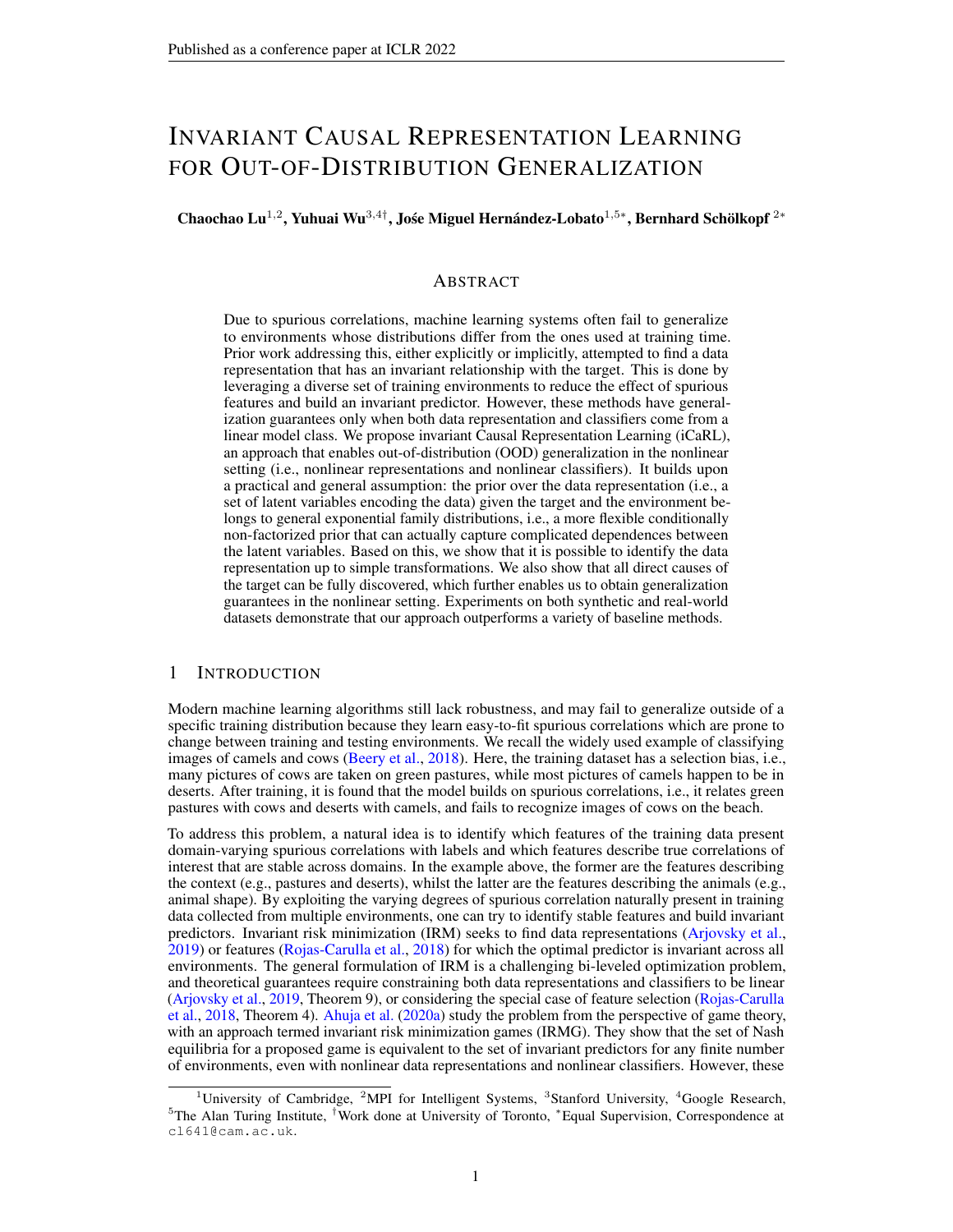iii) the optimal predictor will be invariant acrossenties in CaRL, the hypotheses of Theorems 1 and 2 and Assumption 1 guarantee that Y ) can be recovered by rst identifying the latent variables from  $X$ ,  $Y$  and E and then discovering the direct causes of through solving Eq. (12). Furthermore, since the conditional prior in Eq. (5) of the main text has full support, the distributional  $\mathbf{F}$  (9) always has full support. Also, under Assumption 1 we have  $p(A|Y)$  is invariant acros $E_{all}$ . Hence, the classi ew in this optimal predictor can be estimated using data from any environment We therefore have that the resulting optimal predictor will be invariant ad Egess This completes the proof.

 $\Box$ 

#### H.5 PROOF OFPROPOSITION2

Proof. The following rules can be independently performed to distinguish all the 10 structures shown in Figs. 3b-3k. For clarity, we divide them into three groups. Note that, since these rules rely on different algorithms of causal discovery and conditional independence tests, unless stated otherwise, we assume that the assumptions of these algorithms are satis ed during the proof process.

Group 1 All the six structures in this group can be discovered only by performing conditional independence tests.

- Rule 1.1 If  $Z_i$  ? Y,  $Z_i$  6? E, and E ? Y, then Fig. 3d is discovered.
- Rule 1.2 If  $Z_i$  6? Y,  $Z_i$  ? E, and E 6? Y, then Fig. 3g is discovered.
- Rule 1.3 If  $Z_i$  6? Y,  $Z_i$  6? E, and E ? Y, then Fig. 3f is discovered.
- Rule 1.4 If  $Z_i$  6? Y,  $Z_i$  6? E, E 6? Y, and  $Z_i$  ? Y j E, then Fig. 3i is discovered.
- Rule 1.5 If  $Z_i$  6? Y,  $Z_i$  6? E, E 6? Y, and  $Z_i$  ? E j Y, then Fig. 3h is discovered.
- Rule 1.6 If Z<sub>i</sub> 6? Y , Z<sub>i</sub> 6? E , E 6? Y , and Y ? E jZ<sub>i</sub>, then Fig. 3e is discovered.

Group 2 If  $Z_i$  6? Y,  $Z_i$  ? E, and E ? Y, then we can discover both Fig. 3b and Fig. 3c. These two structures cannot be further distinguished only by conditional independence tests, because they come from the same Markov equivalence class. Fortunately, we can further distinguish them by running binary causal discovery algorithms (Peters et al., 2017), e.g., ANM (Hoyer et al., 2009) for continuous data and CDS (Fonollosa, 2019) for continuous and discrete data.

- Rule 2.1 If  $Z_i$  6? Y,  $Z_i$  ? E, and E ? Y, and a chosen binary causal discovery algorithm prefer $\mathbf{z}_i$ ! Y to Z<sub>i</sub> Y, then Fig. 3b is discovered.
- Rule 2.2 If  $Z_i$  6? Y,  $Z_i$  ? E, and E ? Y, and a chosen binary causal discovery algorithm prefer $\mathbf{z}_i$  Y to Z<sub>i</sub>! Y, then Fig. 3c is discovered.

Group 3 If Z<sub>i</sub> 6? Y, Z<sub>i</sub> 6? E, E 6? Y, Z<sub>i</sub> 6? Y jE, Z<sub>i</sub> 6? E jY, andY 6? E jZ<sub>i</sub>, then we can discover both Fig. 3j and Fig. 3k. These two structures cannot be further distinguished only by conditional independence tests, because they come from the same Markov equivalence class. They also cannot be distinguished by any binary causal discovery algorithm, since both Y are affected byE . Fortunately, Zhang et al. (2017) provided a heuristic solution to this case based on the invariance of causal mechanisms,  $Re$ , cause and P (effect cause change independently. The detailed description of their method is given in Section 4.2 of Zhang et al. (2017). For convenience, here we directly borrow their nal result. Zhang et al. (2017) states that determining the causal direction betweenZ<sub>i</sub> andY in Fig. 3j and Fig. 3k is nally reduced to calculating the following term: \* +

$$
z_{i}! \ \gamma = \ \log \frac{P(Y|Z_{i})}{h^{p}(Y|Z_{i})i} \ ; \tag{56}
$$

whereh i denotes the sample average,  $Y | Z_i$  is the empirical estimate  $\mathbf{d}P(Y | Z_i)$  on all data points, and  $\mathbf{P}^{\prime}(Y | Z_i )$  i denotes the sample average of  $Y | Z_i$  ), which is the estimate  $\mathbf{P}(Y | Z_i )$ in each environment. We take the direction for whichis smaller to be the causal direction.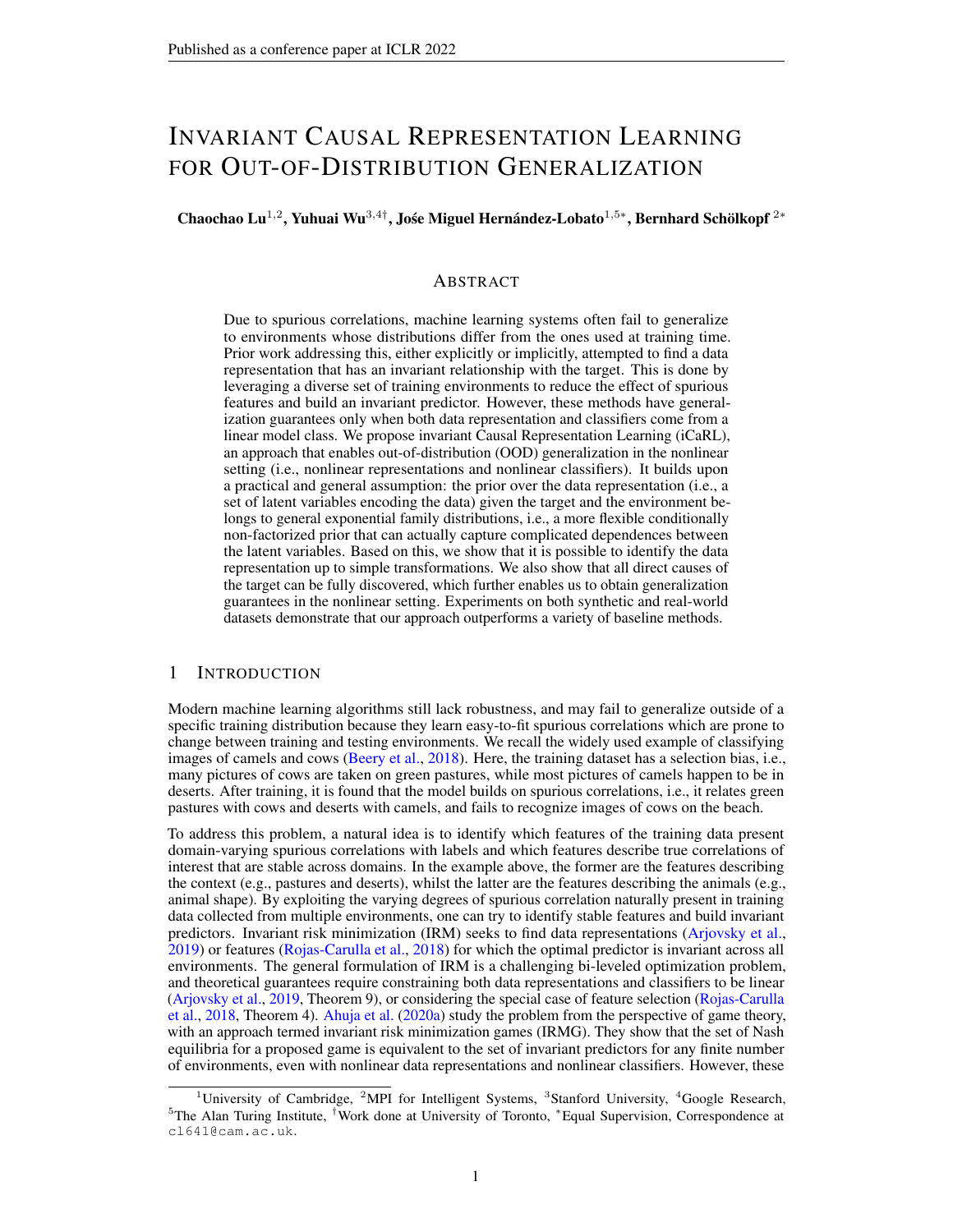- Rule 3.1 If Z<sub>i</sub> 6? Y, Z<sub>i</sub> 6? E, E 6? Y, Z<sub>i</sub> 6? Y jE, Z<sub>i</sub> 6? E jY, Y 6? E jZ<sub>i</sub>, and  $Z_{i}$ !  $\gamma$  is smaller than  $\gamma_{\perp}$   $_{Z_{i}}$ , then Fig. 3j is discovered.
- Rule 3.2 If Z<sub>i</sub> 6? Y , Z<sub>i</sub> 6? E , E 6? Y , Z<sub>i</sub> 6? Y jE , Z<sub>i</sub> 6? E jY , Y 6? E jZ<sub>i</sub> , and  $\gamma_{\perp}$  z<sub>i</sub> is smaller than  $|z_{i}|\rangle_{\rm Y}$  , then Fig. 3k is discovered.

 $\Box$ 

### I I LLUSTRATIONS FORMODEL LEARNING

As described in Section 3.3, in the ground truth model, the prior for  $\vec{\bf z}$   $_{\rm QQD}$  is eitherp(Z $_{\rm i}$  jE ) or p(Z<sub>i</sub>), depending on wheth**ad**<sub>i</sub> is caused by or not. By contrast, in the NF-iVAE model the prior is p(Z jY ; E ). Is this going to affect the identi ability of the latent variables? Well, in practice not because the posterior distribution  $\varpi_{\text{G}}(X, Y, Y)$  and E would be equivalent in both models (up to identi ability guarantees).

### J DATASETS

For convenience and completeness, we provide descriptions of Colored MNIST Digits and Colored Fashion MNIST here. Please refer to the original papers (Arjovsky et al., 2019; Ahuja et al., 2020a; Gulrajani & Lopez-Paz, 2020; Venkateswara et al., 2017) for more details.

### J.1 SYNTHETIC DATA

For the nonlinear transformation, we use the MLP:

- Input layer: Input batch(batch size, input dimension)
- Layer 1: Fully connected layer, output size  $= 6$ , activation  $= ReLU$
- Output layer: Fully connected layer, output size = 10

#### J.2 COLORED MNIST DIGITS

We use the exact same environment as in Arjovsky et al. (2019). Arjovsky et al. (2019) propose to create an environment for training to classify digits in MNIST data here the images in MNIST are now colored in such a way that the colors spuriously correlate with the labels. The task is to classify whether the digit is less than 5 (not including 5). There are three environments (two training containing 30,000 points each, one test containing 10,000 points) We add noise to the preliminary label  $\psi = 0$  if the digit is between 0-4 and  $\epsilon = 1$  if the digit is between 5-9) by ipping it with 25 percent probability to construct the -nal labels. We sample the colarbid ipping the -nal labels with probabilityp<sub>e</sub>, wherep<sub>e</sub> is 0:2 in the rst environment $0$ :1 in the second environment, a $0$ c $9$ in the third environment. The third environment is the testing environment. We color the digit red if  $z = 1$  or green if  $z = 0$ .

### J.3 COLORED FASHION MNIST

We modify the fashion MNIST dataset in a manner similar to the MNIST digits dataset. Fashion MNIST data has images from different categories: "t-shirt", "trouser", "pullover", "dress", "coat", "sandal", "shirt", "sneaker", "bag", "ankle boots". We add colors to the images in such a way that the colors correlate with the labels. The task is to classify whether the image is that of foot wear or a clothing item. There are three environments (two training, one test) We add noise to the preliminary label  $\psi$  = 0: "t-shirt", "trouser", "pullover", "dress", "coat", "shirt" and  $\psi$  = 1: "sandal", "sneaker", "ankle boots") by ipping it with 25 percent probability to construct the nal label. We sample the color id z by ipping the noisy label with probability e<sub>e</sub>, where pe is 0:2 in the rst environment 0:1

<sup>10</sup>https://www.tensorflow.org/api\_docs/python/tf/keras/datasets/mnist/ load data

<sup>11</sup>https://www.tensorflow.org/api\_docs/python/tf/keras/datasets/fashion\_ mnist/load\_data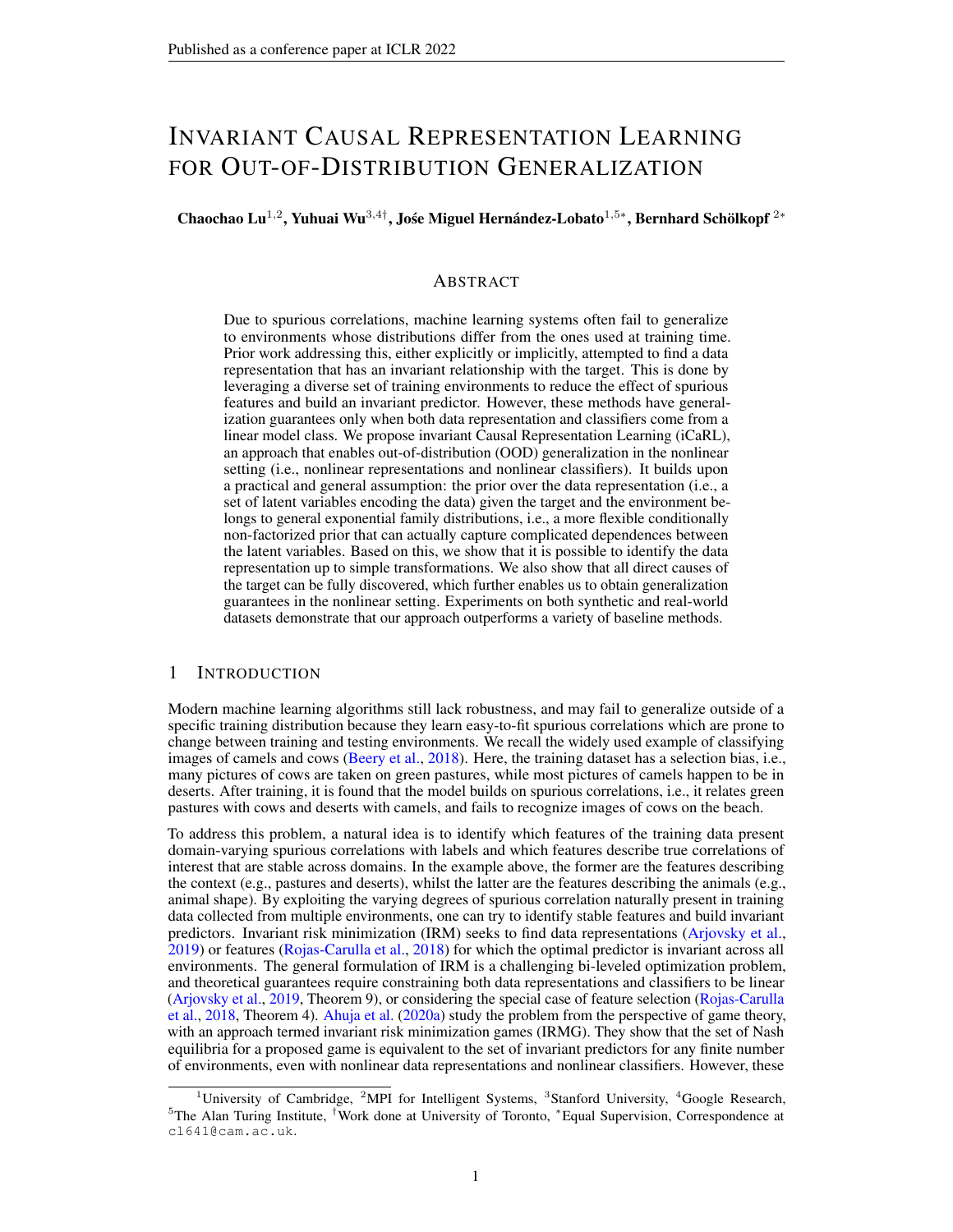| g( )      | <b>METHOD</b>     | <b>TRAIN</b><br>$\binom{3}{3}$ = f 0:2; 2g) |      | <b>TEST</b> | $_3 = 100$ |
|-----------|-------------------|---------------------------------------------|------|-------------|------------|
| ldentity  | ERM               | 0:00                                        | 0:00 | 0:00        | 0:00       |
|           | <b>IRM</b>        | 0:00                                        | 0:00 | 0:00        | 0:00       |
|           | <b>F-IRM GAME</b> | 0:98                                        | 0:23 | 1:03        | 0:04       |
|           | <b>V-IRM GAME</b> | 0:99                                        | 2:74 | 1:07        | 2:26       |
|           | iCaRL (ours)      | 0:01                                        | 0:03 | 1:00        | 0:01       |
| Linear    | FRM               | 0:00                                        | 0:00 | 0:00        | 0:00       |
|           | IRM               | 0:00                                        | 0:00 | 0:00        | 0:00       |
|           | <b>F-IRM GAME</b> | 0:99                                        | 0:01 | 1:08        | 0:06       |
|           | <b>V-IRM GAME</b> | 1:00                                        | 5:98 | 1:05        | 0:04       |
|           | iCaRL (ours)      | 0:01                                        | 0:03 | 1:01        | 0:04       |
| Nonlinear | ERM               | 0:06                                        | 0:01 | 22079       | 22997      |
|           | IRM               | 0:08                                        | 0:01 | 14960       | 10485      |
|           | <b>F-IRM GAME</b> | 1:06                                        | 0:09 | 19659       | 150.71     |
|           | V-IRM GAME        | 1:00                                        | 0:01 | 17046       | 12562      |
|           | iCaRL (ours)      | 0:29                                        | 0:04 | 28:16       | 2:54       |

Table 3: Results on synthetic data. Comparisons are in terms of MSE (meand deviation).

in the second environment,  $a\hat{0}d\hat{0}$  in the third environment, which is the test environment. We color the object red if  $z = 1$  or green if  $z = 0$ .

### K I N-DEPTH ANALYSIS ON SYNTHETIC DATA

#### K.1 COMPARISONS WITHSTATE-OF-THE-ART

We rst conduct a series of experiments on synthetic data generated according to an extension of the SEM in Model 1. The extension is to map the varial  $\mathbb{Z}$ es ( $Z_1$ ;  $Z_2$ ) into a 10 dimensional observationX through a linear or nonlinear transformation. Our goal is to predictiom  $X$ , where  $X = g(Z)$ . We consider three transformations: (dentity g() is the identity matrix 2 R<sup>2</sup><sup>2</sup>, i.e.,  $X = g(Z) = Z$ . (b) Linear: g() is a random matrix 2  $R^2$  <sup>10</sup>, i.e.,  $X = g(Z) = Z$  S. (c) Nonlinear: g( ) is given by a neural network with 2-dimensional input and 10-dimensional output, whose parameters are randomly set in advance. Since this is a regression task, we use the mean squared error (MSE) as a metric of performance. Note that, in this problem, there is only one causal latent variable<sub>1</sub>, meaning that the conditional prior in Eq. (5) will not exhibit dependencies. Because of this, in this case we do not include  $a$   $(Z)$  term in our NF-iVAE conditional prior. In the following section we do consider settings with many potential causal latent variables and, in that case, we do includ $\mathbf{\Phi}_{NN}$  (Z ) in the NF-iVAE prior.

We consider a simple scenario in which we  $x = 1$  and  $z = 0$  for all environments and only allow  $_3$  to vary across environments. In this case controls the spurious correlations between and Y. Each experiment draws 1000 samples from each of the three environments  $0:2;2;100g$ , where the rst two are for training and the third for testing. We compare with the following baselines: ERM, and two variants of IRMG: F-IRM Game (with xed to the identity) and V-IRM Game (with variable ).

As shown in Table 3, in the cases **Identity** and Linear, our approach is better than IRMG but only comparable with ERM and IRM. This might be because the identi-ability result up to a simple nonlinear transformation renders the problem more dif cult by converting the original identity or linear problem into a nonlinear problem. In the nlinearcase, the gains of iCaRL are very clear.

Table 4: Comparisons of assumptions on the prior leading to identi ability in different algorithms.

| METHOD  | Assumption on the Prior for Identi ability                                                                                                                                                                                                                                                                                               |
|---------|------------------------------------------------------------------------------------------------------------------------------------------------------------------------------------------------------------------------------------------------------------------------------------------------------------------------------------------|
| NF-iVAF | VAE (Kingma & Welling, 2013)<br>iVAE (Khemakhem et al., 2020a)<br>ICE-BeeM (Khemakhem et al., 2020b) $p_{T}$ ; (ZjY;E) = $Q_iQ(Y;E) = \sum_{i}^{n} Q_i(Z_i) = Q(Y;E)$<br>ICE-BeeM (Khemakhem et al., 2020b) $p_{T}$ ; (ZjY;E) = Q(Z)=Q(Y;E) $\sum_{i}^{n} \$<br>$p_T$ : $(Z \,   Y \, ; E) = Q(Z) = C(Y \, ; E) \exp[T(Z)^T (Y \, ; E)]$ |

 $12$ We also tried ICP, but ICP was unable to nd any parenY o tven in the identity case.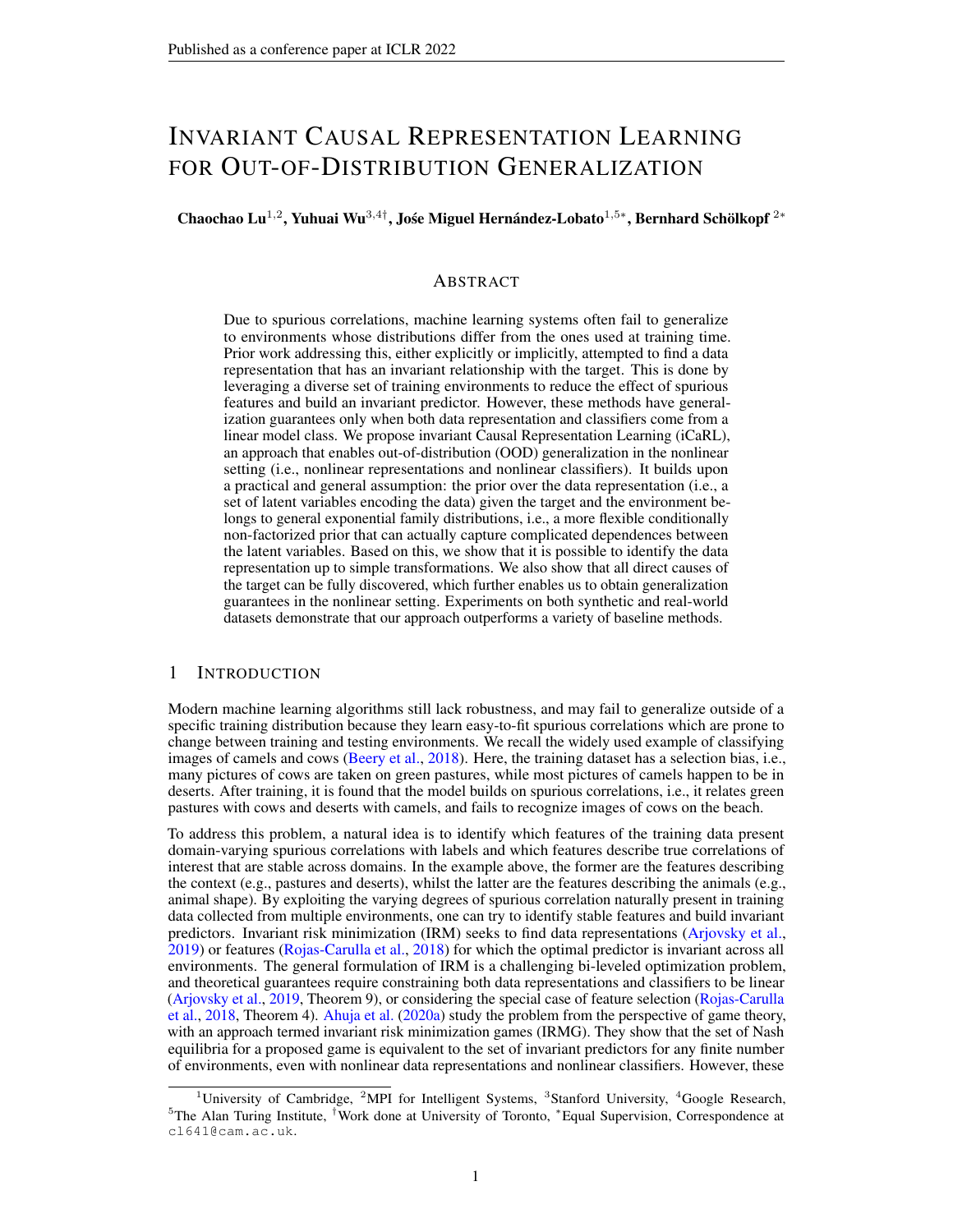

Figure 4: (a) Causal structure with having two causes. (b) Data generating process corresponding to (a), whereUf g denotes the discrete uniform distribution,  $\lambda$  ( ) the Gaussian distribution, angoughtion, and is given by a neural network with 2-dimensional input and 10-dimensional output, whose parameters are randomly set in advance.

(b) VAE (c) iVAE

(a) Data generating model

(d) ICE-BeeM (e) iCaRL-NF-iVAE

Figure 5: Visualization of the samples (i. $\hat{\pmb{Z}}_{\cdot,} =$  (  $\hat{\mathcal{Z}}_1$  ;  $\hat{\mathcal{Z}}_2$ )) in latent space generated through different algorithms. (a) Samples from the true distribution. (b-e) Samples from the posterior of different algorithms. Apparently, our method (e) can recover the original data up to a permutation and a simple componentwise transformation.

K.2 VISUALIZATION OF IDENTIFIABILITY OF NF-IVAE

To further verify identi ability of NF-iVAE, we conduct a series of experiments on synthetic data generated according to the data generating process (Fig. 4b) corresponding to the causal graph shown in Fig. 4a. The reason we choose this setting is that it is the simplest case satisfying our requirements: a) For ease of visualization, the latent space had better be 2-dimensional; b) To introduce the non-factorized prior give⁄n andE (i.e.,Z<sub>i</sub> 6? Z<sub>j</sub> jY ; E ), Y has at least two causes.

We draw 1000 samples from each of the four environments f 0:2; 2; 3; 5g, and thus the whole synthetic dataset consists of 4000 samples. We compare with the following baselines: VAE Kingma & Welling (2013) (without identi ability guarantees), iVAE Khemakhem et al. (2020a) (with a conditionally factorized prior for identi ability), and ICE-BeeM Khemakhem et al. (2020b). It is worth noting that in ICE-BeeM the primary assumption leading to identi ability is similar to that in  $i$ VAE, where the base measure  $Z$  ) could be arbitrary to capture the dependences between latent variables but the exponential term still has to factorize across components (dimensions). All these are summarized in Table 4. Clearly, from the table we can see that our method has a more general assumption on the prior leading to identi ability. This is also demonstrated empirically in Fig. 5. Our method iCaRL can recover the original dataup to a permutation and a simple componentwise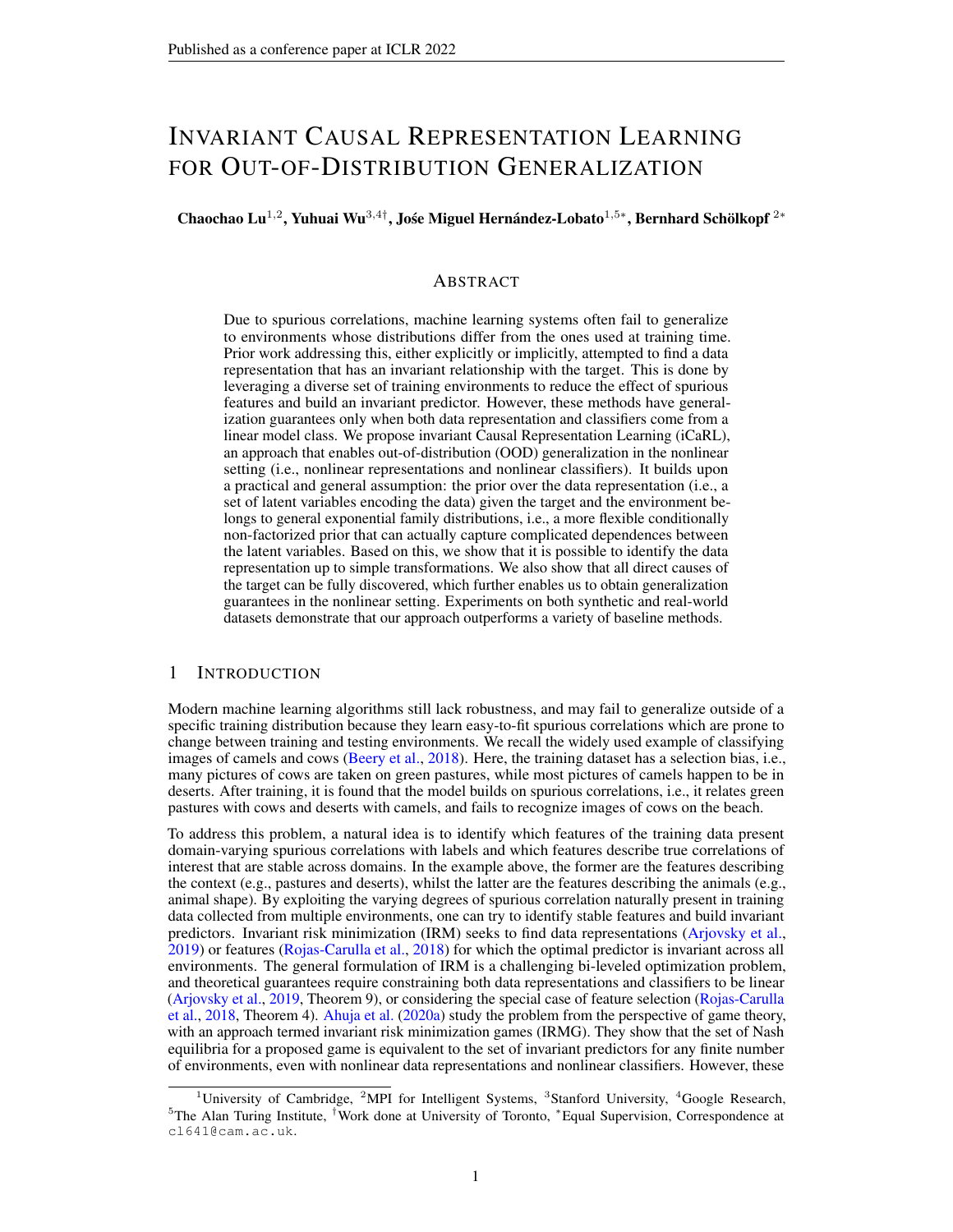| <b>METHOD</b>     | <b>TRAIN</b> |      | TEST  |      |
|-------------------|--------------|------|-------|------|
| ERM               | 8488         | 0:16 | 1045  | 0.66 |
| ERM <sub>1</sub>  | 8484         | 0:21 | 1086  | 0:52 |
| ERM <sub>2</sub>  | 8495         | 0:20 | 1005  | 0:23 |
| ROBUST MIN MAX    | 8425         | 0:43 | 1524  | 2:45 |
| <b>F-IRM GAME</b> | 6337         | 1:14 | 5991  | 2:69 |
| <b>V-IRM GAME</b> | 6397         | 1:03 | 4906  | 3:43 |
| IRM               | 5927         | 4:39 | 6275  | 9:59 |
| iCaRL (ours)      | 70:56        | 0:81 | 68:75 | 1:45 |
| ERM GRAYSCALE     | 71:81        | 0:47 | 7136  | 0:65 |
| <b>OPTIMAL</b>    | 75           |      | 75    |      |

Table 5: Colored MNIST. Comparisons in terms of accuracy (%) (mean std deviation).

Table 6: PACS. Comparisons in terms of accuracy (%) (mean std deviation).

| <b>METHOD</b>                  | TEST |               |
|--------------------------------|------|---------------|
| ERM                            | 857  | $0.5^{\circ}$ |
| IRM                            | 844  | 1:1           |
| DRO (Sagawa et al., 2019)      | 841  | 0:4           |
| Mixup (Yan et al., 2020)       | 843  | 0:5           |
| CORAL (Sun & Saenko, 2016) 860 |      | 0:2           |
| MMD (Li et al., 2018b)         | 850  | 0:2           |
| DANN (Ganin et al., 2016)      | 846  | 1:1           |
| C-DANN (Li et al., 2018c)      | 828  | 1:5           |
| LaCIM (Sun et al., 2020)       | 835  | 1:2           |
| iCaRL (ours)                   | 88:7 | 0:6           |
|                                |      |               |

transformation, whereas all the other methods fail because they are unable to handle the case in which Z<sub>i</sub> 6? Z<sub>j</sub> jY ; E .

# L IN-DEPTH ANALYSIS ON MORE REALISTIC DATA

### L.1 COLORED MNIST

We compare iCaRL with 1) IRM, 2) two variants of IRMG: F-IRM Game (withxed to the identity) and V-IRM Game (with a variable ), 3) three variants of ERM: ERM (on entire training data), ERM e (on each environmerd), and ERM GRAYSCALE (on data with no spurious correlations), and 4) ROBUST MIN MAZ (minimizing the maximum loss across the multiple environments). Table 1 shows that iCaRL outperforms all other baselines on Colored MNIST. However, this dataset seems more dif cult because even ERM GRAYSCALE, where the spurious correlation with color is removed, falls well short of the optimum.

# L.2 PACS

We report the results on another one of the widely used realistic datasets for OOD generalization: PACS (Li et al., 2017a). This dataset consist $9.0991$  images of dimension(3; 224; 224) and 7 classes from four domains: art, cartoons, photos, and sketches. We used the exact experimental setting that is described in Gulrajani & Lopez-Paz (2020). We provide results averaged over all possible train and test environment combination for one of the commonly used hyper-parameter tuning procedure: train domain validation. As shown in Table 6, iCaRL achieves state-of-the-art performance when compared to those most popular domain generalization alternatives.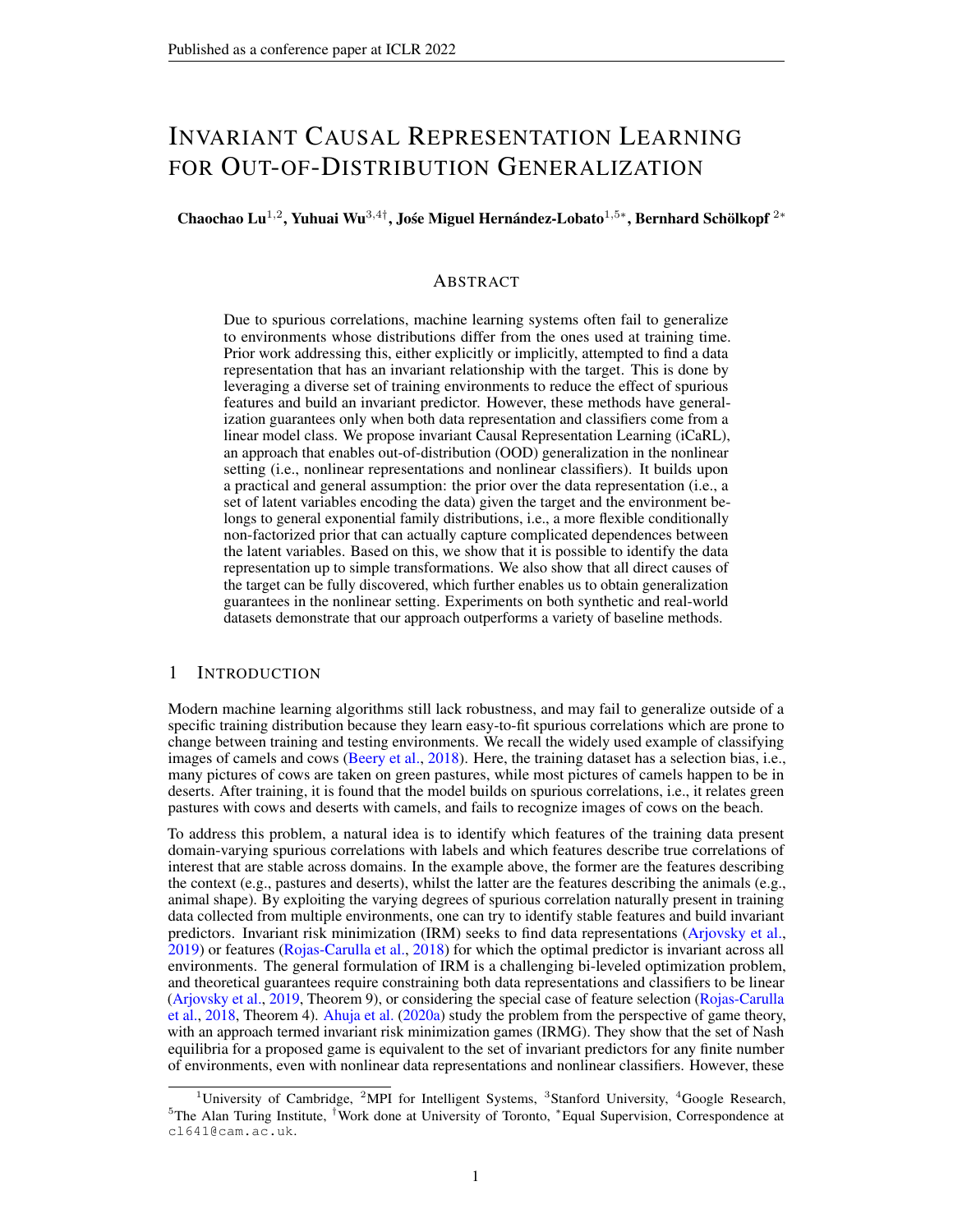# **M** IMPLEMENTATION DETAILS

### M.1 JOINT TRAINING

As described in Section 4.1, we can jointly learn (b) by optimizing the following objective:  $L_{phase{ }}$  ; ) =  $L_{phase}^{ELBO}$  { $f$ ;  $\uparrow$ ;  $\uparrow$ ; )  $\downarrow$   $_{phase}^{SM}$  { $f^{\wedge}$ ;  $T$ ; ;  $\binom{62}{}$  $=\mathsf{E}_{\mathsf{p}_\mathsf{D}}$ h  $E_{q}$  (z jx ; Y ; E ) h  $\mathsf{log}\,\mathsf{p}_\mathsf{f}\;(\mathsf{X}\;\mathsf{j}\mathsf{Z}\,)+\mathsf{log}\;\mathsf{p}_{\mathsf{f}^\mathsf{i},\mathsf{f}^\mathsf{i}}(\mathsf{Z}\;\mathsf{j}\mathsf{Y}\,;\mathsf{E}\,)$   $\mathsf{log}\,\mathsf{q}\;(\mathsf{Z}\;\mathsf{j}\mathsf{X}\;;\mathsf{Y}\,;\mathsf{E}\,)$ ii  $\mathsf{E}_{\mathsf{p}_\mathsf{D}}$ h  $E_{q_A(ZjX;Y;E)}$ h jjr  $_Z$  log q $_\wedge$ (Z jX ; Y ; E ) r  $_Z$  log p $_{\rm T}$  ; (Z jY ; E )jj $^2$ ii (63)  $=\sf{E}_{\sf{p}_D}$ h  $E_{q(Z|X;Y;E)}$ h  $\mathsf{log}\,\mathsf{p}_\mathsf{f}\;(\mathsf{X}\;\mathsf{j}\mathsf{Z}\,)+\mathsf{log}\;\mathsf{p}_{\,\mathsf{P}_\mathsf{1}\,'\,\mathsf{N}}\;(\mathsf{Z}\;\mathsf{j}\mathsf{Y}\,;\mathsf{E}\,)$   $\mathsf{log}\,\mathsf{q}\;(\mathsf{Z}\;\mathsf{j}\mathsf{X}\;;\mathsf{Y}\,;\mathsf{E}\,)$ ii  $E_{\rho_D}$ "  $E_{q_A(ZjX;Y;E)}$ "<br>እ<sup>ስ</sup> j =1 "  $@p_{T}$ ; (ZjY;E)  $\frac{(ZjY;E)}{@Z} + \frac{1}{2}$ 2  $@p;$  (Z jY ; E ) @Z<sup>j</sup> 2 ###  $+$  const: (64)

where the last equality is due to the equation in Appendix C.2, farmod;  $\hat{C}$ ,  $\hat{C}$  are copies of f: T: : that are treated as constants and whose gradient is not calculated during learning. In practice,f<sup>^</sup>; T<sup>^</sup>; ^ can be easily implemented through eithdetach " in PyTorch Paszke et al. (2019) or "stop\_gradient " in TensorFlow Abadi et al. (2015).

### M.2 THE GENERAL NON-FACTORIZED PRIOR

In the experiments, the general non-factorized prior in Assumption 2 is implemented as follows:  $p_T$ ; (ZjY;E) =  $N(Z; param1); NAY; E; param2)$  +  $poncat( Z; Z^2); NAY; E; param3)$ ;

whereh; i is the dot product of two vectors, **and** 
$$
(\gamma, \epsilon)
$$
  $\gamma$   $\gamma$   $\gamma$   $\gamma$   $\gamma$   $\gamma$   $\gamma$   $\gamma$   $\gamma$   $\gamma$   $\gamma$   $\gamma$   $\gamma$   $\gamma$   $\gamma$   $\gamma$   $\gamma$   $\gamma$   $\gamma$   $\gamma$   $\gamma$   $\gamma$   $\gamma$   $\gamma$   $\gamma$   $\gamma$   $\gamma$   $\gamma$   $\gamma$   $\gamma$   $\gamma$   $\gamma$   $\gamma$   $\gamma$   $\gamma$   $\gamma$   $\gamma$   $\gamma$   $\gamma$   $\gamma$   $\gamma$   $\gamma$   $\gamma$   $\gamma$   $\gamma$   $\gamma$   $\gamma$   $\gamma$   $\gamma$   $\gamma$   $\gamma$   $\gamma$   $\gamma$   $\gamma$   $\gamma$   $\gamma$   $\gamma$   $\gamma$   $\gamma$   $\gamma$   $\gamma$   $\gamma$   $\gamma$   $\gamma$   $\gamma$   $\gamma$   $\gamma$   $\gamma$   $\gamma$   $\gamma$   $\gamma$   $\gamma$   $\gamma$  

Firstly, concat  $(Z;Z^2)$  is a vector of the latent variables and their squared values, and NNY; E; param3) is a deep neural network parameterized **b**y param3 that computes a vector of natural parameters as a function Yof and E. Hence, the term concat  $(Z, Z^2)$ ; NNY; E; param3) is equivalent to the factorized exponential family, which also satis es that eac ${\textsf F}_{\textsf{i}}\left({\textsf{Z}}_{\textsf{i}}\right)$  has dimension larger or equal to 2.

Secondly, NN(Z; param1) is a neural network that receives as input a vector of latent variables and outputs another vector representing complicated nonlinear transformations of those variables.  $N$ f,  $E$ ; param2) is another neural network that generates a corresponding vector of natural parameters. Hence, the term  $NZ$ ; param1 );  $NNY$ ; E; param2 ) will allow this prior to capture the dependencies between the latent variables

# N HYPERPARAMETERS ANDARCHITECTURES

In this section, we describe the hyperparameters and architectures of different models used in different experiments. Unless stated otherwise, we have 1 and  $_2$  = 1, both of which are selected on training/validation data.

### N.1 SYNTHETIC DATA

We used Adam optimizer for training with learning rate set to 1e-3 and batch sizets at to

### N.1.1 ERM

Linear ERM

- Input layer: Input batch(batch size, input dimension)
- Output layer: Fully connected layer, output size = 1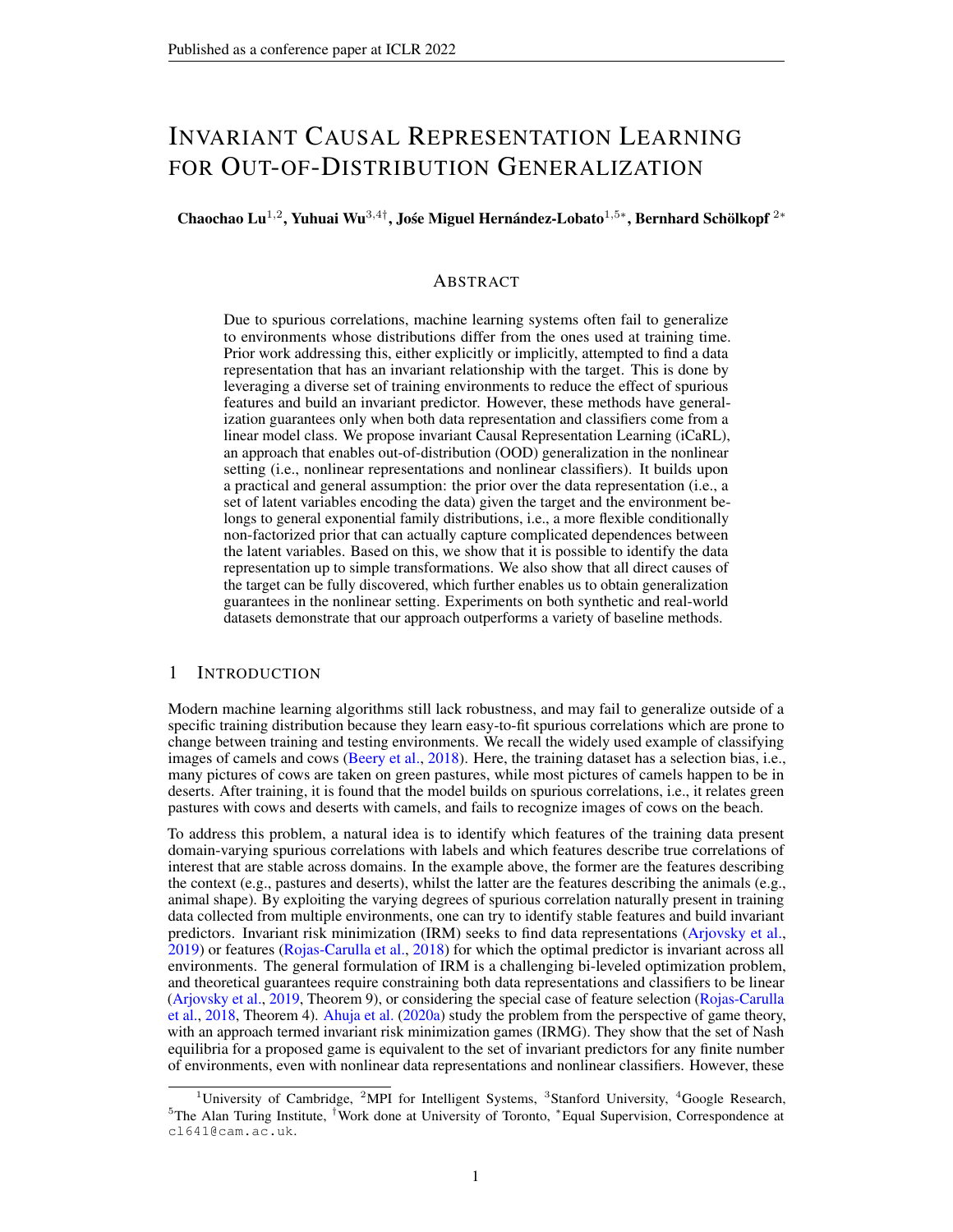### Nonlinear ERM

- Input layer: Input batch *(batch size, input dimension)*
- Layer 1: Fully connected layer, output size  $= 6$ , activation  $= ReLU$
- Output layer: Fully connected layer, output size  $= 1$

### N.1.2 IRM

### Linear Data Representation

- Input layer: Input batch *(batch size, input dimension)*
- Output layer: Fully connected layer, output size  $= 1$

### Nonlinear Data Representation

- Input layer: Input batch *(batch size, input dimension)*
- Layer 1: Fully connected layer, output size = 6, activation = ReLU
- Output layer: Fully connected layer, output size = 1

### N.1.3 F-IRM GAME

#### Linear Classifier w

- Input layer: Input batch *(batch size, input dimension)*
- Output layer: Fully connected layer, output size = 1

#### Nonlinear Classifier w

- Input layer: Input batch *(batch size, input dimension)*
- Layer 1: Fully connected layer, output size  $= 6$ , activation  $= ReLU$
- Output layer: Fully connected layer, output size = 1

### N.1.4 V-IRM GAME

#### Linear Data Representation

- Input layer: Input batch *(batch size, input dimension)*
- Output layer: Fully connected layer, output size = 2

#### Nonlinear Data Representation

- Input layer: Input batch *(batch size, input dimension)*
- Layer 1: Fully connected layer, output size  $= 6$ , activation  $= ReLU$
- Output layer: Fully connected layer, output size = 2

### Linear Classifier w

- Input layer: Input batch *(batch size, 2)*
- Output layer: Fully connected layer, output size = 1

### Nonlinear Classifier w

- Input layer: Input batch *(batch size, 2)*
- Layer 1: Fully connected layer, output size  $= 6$ , activation  $= ReLU$
- Output layer: Fully connected layer, output size = 1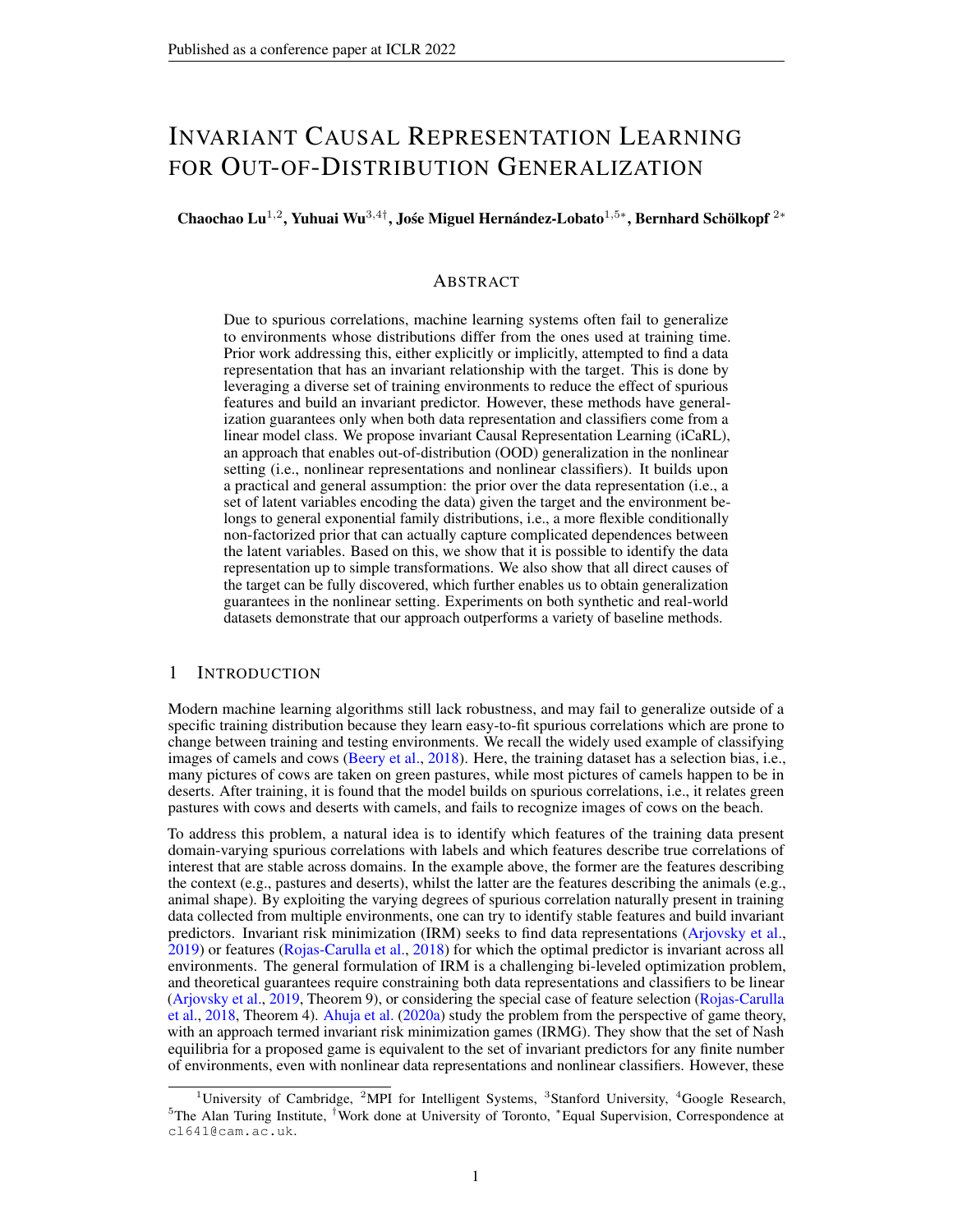### N.1.5 ICARL

#### $NF-iVAE$  f-Linear Prior

- Input layer: Input batch *(batch size, input dimension)*
- Output layer: Fully connected layer, output size  $= 4$

#### $NF-iVAE$  f-Nonlinear Prior

- Input layer: Input batch *(batch size, input dimension)*
- Layer 1: Fully connected layer, output size  $= 6$ , activation  $= ReLU$
- Output layer: Fully connected layer, output size  $= 4$

### NF-iVAE  $T_{NN}$ -Nonlinear Prior

- Input layer: Input batch *(batch size, input dimension)*
- Layer 1: Fully connected layer, output size = 6, activation = ReLU
- Output layer: Fully connected layer, output size = 1

#### $NF-iVAE$   $_{NN}$ -Nonlinear Prior

- Input layer: Input batch *(batch size, input dimension)*
- Layer 1: Fully connected layer, output size  $= 6$ , activation  $= ReLU$
- Output layer: Fully connected layer, output size = 1

#### NF-iVAE Linear Encoder

- Input layer: Input batch *(batch size, input dimension)*
- Mean Output layer: Fully connected layer, output size  $= 2$
- Log Variance Output layer: Fully connected layer, output size = 2

### NF-iVAE Nonlinear Encoder

- Input layer: Input batch *(batch size, input dimension)*
- Layer 1: Fully connected layer, output size  $= 6$ , activation  $= ReLU$
- Mean Output layer: Fully connected layer, output size = 2
- Log Variance Output layer: Fully connected layer, output size = 2

#### NF-iVAE Linear Decoder

- Input layer: Input batch *(batch size, 2)*
- Mean Output layer: Fully connected layer, output size = output dimension
- Variance Output layer: 0.01 1, where 1 is a vector full of 1 with the length of output dimension

### NF-iVAE Nonlinear Decoder

- Input layer: Input batch *(batch size, 2)*
- Layer 1: Fully connected layer, output size  $= 6$ , activation  $= ReLU$
- Mean Output layer: Fully connected layer, output size = output dimension
- Variance Output layer: 0.01 1, where 1 is a vector full of 1 with the length of output dimension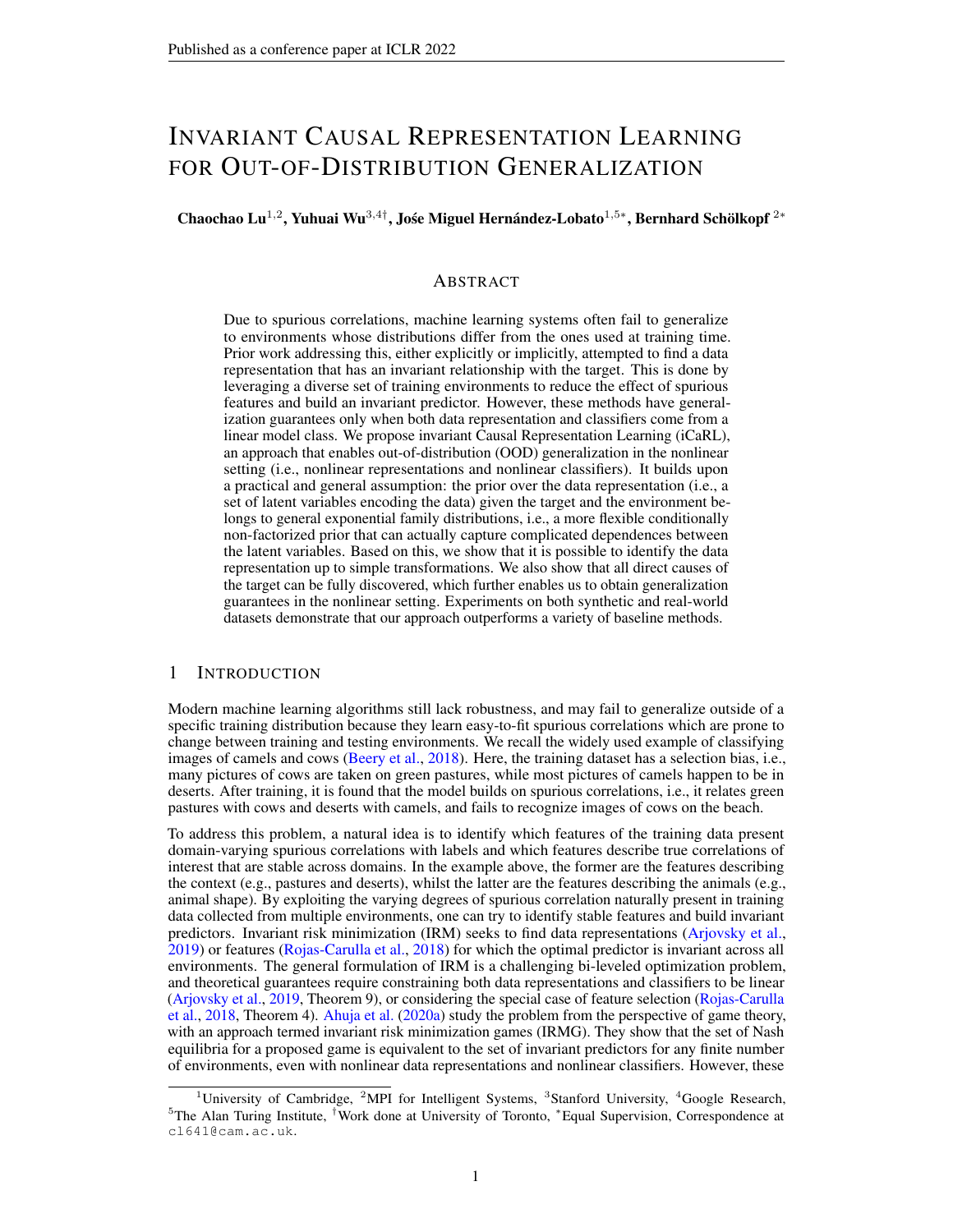### Linear Classifier w

- Input layer: Input batch *(batch size, 1)*
- Output layer: Fully connected layer, output size = 1

### Nonlinear Classifier w

- Input layer: Input batch *(batch size, 1)*
- Layer 1: Fully connected layer, output size  $= 6$ , activation  $= ReLU$
- Output layer: Fully connected layer, output size = 1

### N.2 CMNIST AND CFMNIST

Considering that the results of most baselines come from IRMG (Ahuja et al., 2020a), for a fair comparison, we follow the same setting of IRMG in terms of hyper-parameters and validation considerations. For example, the batch size is set to 256, and the learning rate is 10−<sup>4</sup> . We also did not use the test environment data for validation. Please find more details in Ahuja et al. (2020a).

### NF-iVAE  $T_{NN}$ -Prior

- Input layer: Input batch *(batch size, input dimension)*
- Layer 1: Fully connected layer, output size = 50, activation = ReLU
- Output layer: Fully connected layer, output size = 45

### $NF-iVAE$   $_{NN}$ -Prior

- Input layer: Input batch *(batch size, input dimension)*
- Layer 1: Fully connected layer, output size  $= 50$ , activation  $= ReLU$
- Output layer: Fully connected layer, output size = 45

### $NF-iVAE$  f-Prior

- Input layer: Input batch *(batch size, input dimension)*
- Layer 1: Fully connected layer, output size = 50, activation = ReLU
- Output layer: Fully connected layer, output size = 20

#### NF-iVAE X-Encoder

- Input layer: Input batch *(batch size, 2, 28, 28)*
- Layer 1: Convolutional layer, output channels = 32, kernel size = 3, stride = 2, padding = 1, activation = ReLU
- Layer 2: Convolutional layer, output channels = 32, kernel size = 3, stride = 2, padding = 1, activation = ReLU
- Layer 3: Convolutional layer, output channels = 32, kernel size = 3, stride = 2, padding = 1, activation = ReLU
- Output layer: Flatten

### $NF-iVAE$   $(Y, E)$ -Encoder

- Input layer: Input batch *(batch size, input dimension)*
- Output layer: Fully connected layer, output size = 100, activation = ReLU